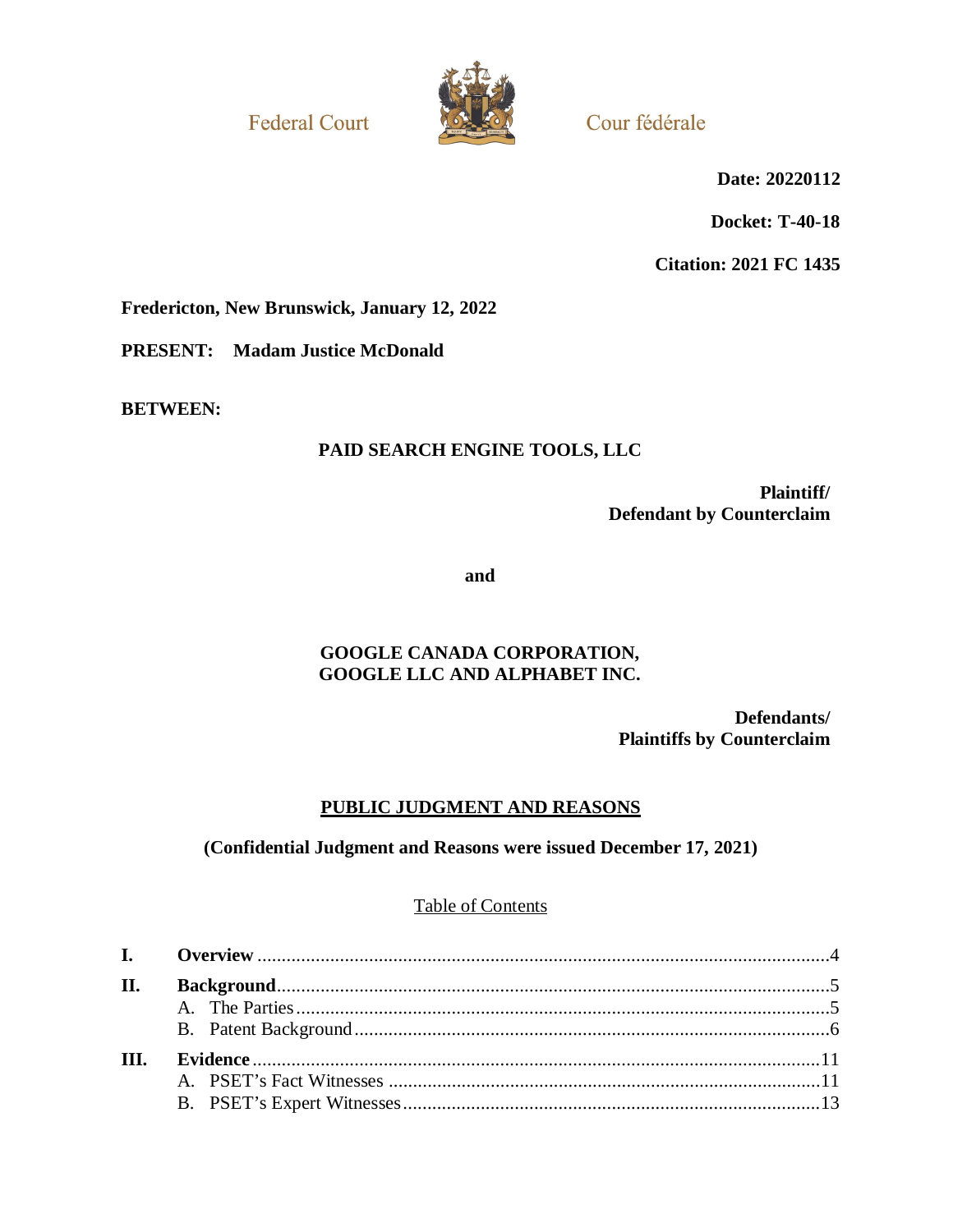| IV. |             |  |
|-----|-------------|--|
| V.  |             |  |
|     |             |  |
|     |             |  |
|     | $C_{\cdot}$ |  |
|     |             |  |
|     |             |  |
|     |             |  |
|     |             |  |
|     |             |  |
|     |             |  |
|     |             |  |
|     |             |  |
|     |             |  |
|     |             |  |
|     |             |  |
|     |             |  |
|     |             |  |
|     |             |  |
|     |             |  |
|     |             |  |
|     |             |  |
|     |             |  |
|     |             |  |
|     |             |  |
|     |             |  |
|     |             |  |
|     |             |  |
|     |             |  |
|     |             |  |
|     |             |  |
|     |             |  |
|     |             |  |
|     |             |  |
|     |             |  |
|     |             |  |
|     |             |  |
|     |             |  |
|     |             |  |
|     |             |  |
|     |             |  |
|     |             |  |
|     |             |  |
|     |             |  |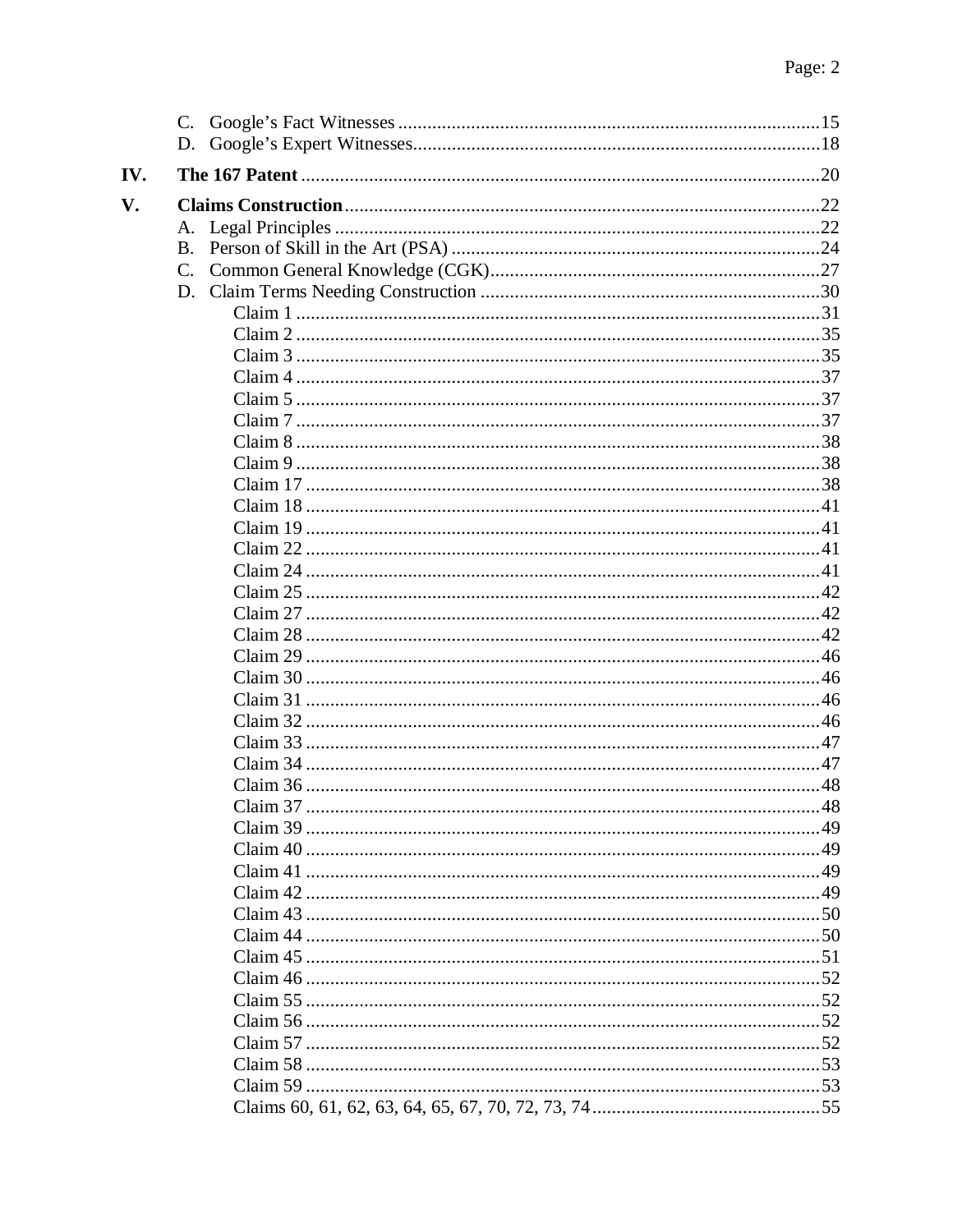| VI.        |             |  |  |  |  |  |  |  |  |
|------------|-------------|--|--|--|--|--|--|--|--|
|            |             |  |  |  |  |  |  |  |  |
|            |             |  |  |  |  |  |  |  |  |
|            |             |  |  |  |  |  |  |  |  |
|            | <b>B.</b>   |  |  |  |  |  |  |  |  |
|            | C.          |  |  |  |  |  |  |  |  |
|            | D.          |  |  |  |  |  |  |  |  |
|            | E.          |  |  |  |  |  |  |  |  |
|            |             |  |  |  |  |  |  |  |  |
|            |             |  |  |  |  |  |  |  |  |
|            |             |  |  |  |  |  |  |  |  |
|            |             |  |  |  |  |  |  |  |  |
|            | $F_{\cdot}$ |  |  |  |  |  |  |  |  |
|            |             |  |  |  |  |  |  |  |  |
|            |             |  |  |  |  |  |  |  |  |
|            | G.          |  |  |  |  |  |  |  |  |
| VII.       |             |  |  |  |  |  |  |  |  |
|            |             |  |  |  |  |  |  |  |  |
|            |             |  |  |  |  |  |  |  |  |
|            | <b>B.</b>   |  |  |  |  |  |  |  |  |
|            |             |  |  |  |  |  |  |  |  |
|            |             |  |  |  |  |  |  |  |  |
|            |             |  |  |  |  |  |  |  |  |
|            |             |  |  |  |  |  |  |  |  |
| VIII.      |             |  |  |  |  |  |  |  |  |
| IX.        |             |  |  |  |  |  |  |  |  |
| <b>X</b> . |             |  |  |  |  |  |  |  |  |
|            |             |  |  |  |  |  |  |  |  |
|            |             |  |  |  |  |  |  |  |  |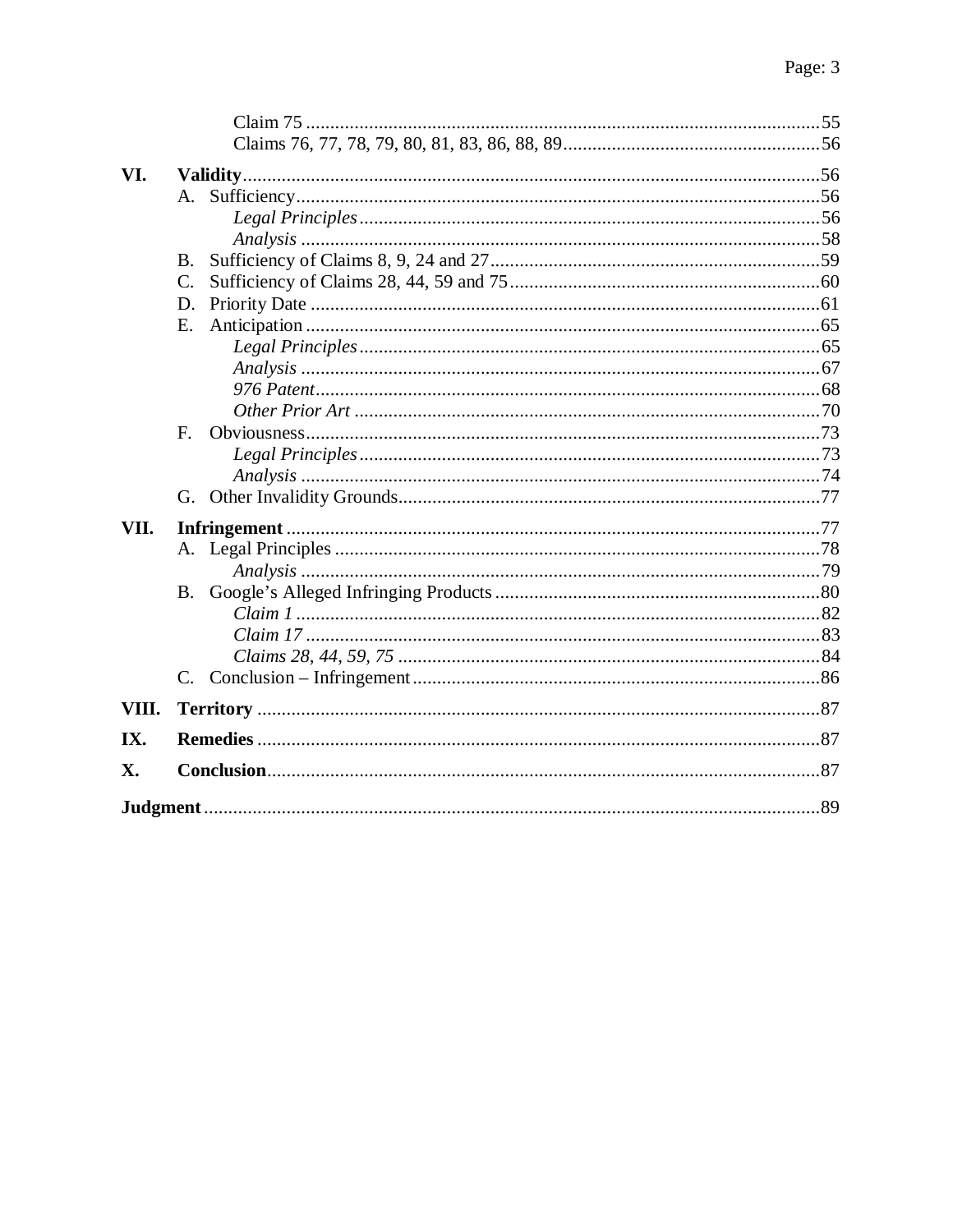#### <span id="page-3-0"></span>**I. Overview**

[1] Advertising on the internet is now ubiquitous, but in 2000 it was an emerging field of opportunity for advertisers. This is a case about a patent designed to support advertisers in managing their bids for online advertising space on paid search engines.

[2] The plaintiff, Paid Search Engine Tools, LLC (PSET) owns Canadian Patent No. 2,415,167 (167 Patent) titled "Paid Search Engine Bid Management" for an invention described as "management of advertising expenses in online media". PSET alleges that the defendants have infringed certain claims of their patent and they seek damages.

[3] The defendants deny any infringement, and by counterclaim seek a declaration that the patent claims are invalid on various grounds including anticipation, obviousness, insufficiency and inutility.

[4] This trial in this matter was conducted via videoconference pursuant to the *Remote Trial Protocol* Order of March 8, 2021.

[5] For the reasons that follow, after construing the asserted claims of the 167 Patent, I have concluded that the asserted claims at 28, 44, 59 and 75 (and the dependent claims) as well as claim 9 are invalid on the grounds that they are not sufficiently disclosed. I have also concluded that the asserted claims at 1 and 17 (and the dependent claims) are invalid as they are anticipated or obvious.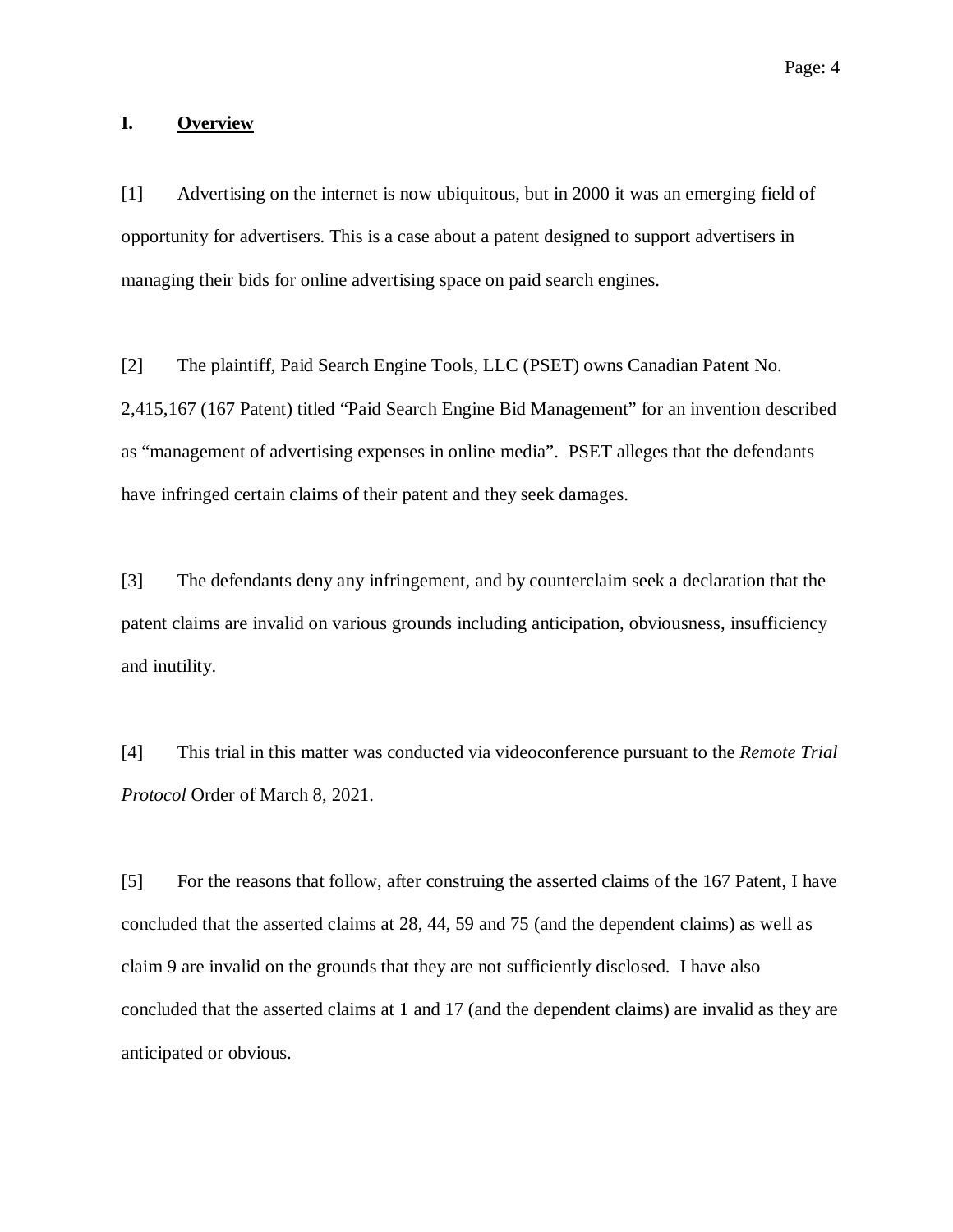[6] I have also concluded that the defendants have not infringed the 167 Patent.

[7] In light of my findings, I decline to address the issue of damages.

### <span id="page-4-0"></span>**II. Background**

#### <span id="page-4-1"></span>A. The Parties

[8] PSET is incorporated in the State of Ohio with a registered office in Hamilton, Ontario. The 167 Patent has a Canada filing date of July 5, 2001, and a publication date of January 10, 2002. The patent was issued on March 21, 2017 and expired July 5, 2021. The 167 Patent claims priority to US provisional patent application 60/215,976 (976 Patent) filed on July 5, 2000.

[9] Google Canada Corporation is incorporated in the province of Nova Scotia. Alphabet Inc. is incorporated in the State of Delaware, and was created in 2015 through a corporate restructuring in which Google Inc. became a subsidiary of Alphabet. In 2017, Google Inc. was converted into Google LLC. Unless the context requires otherwise, I will refer to the defendants collectively as "Google".

[10] Google owns the infrastructure that operates Google Ads and formerly AdWords. AdWords Select was launched in February 2002. AdWords Select was renamed to "AdWords" and became "Google Ads" in 2018. Unless the context requires otherwise, I will use the phrase "Google Ads" to refer to these products.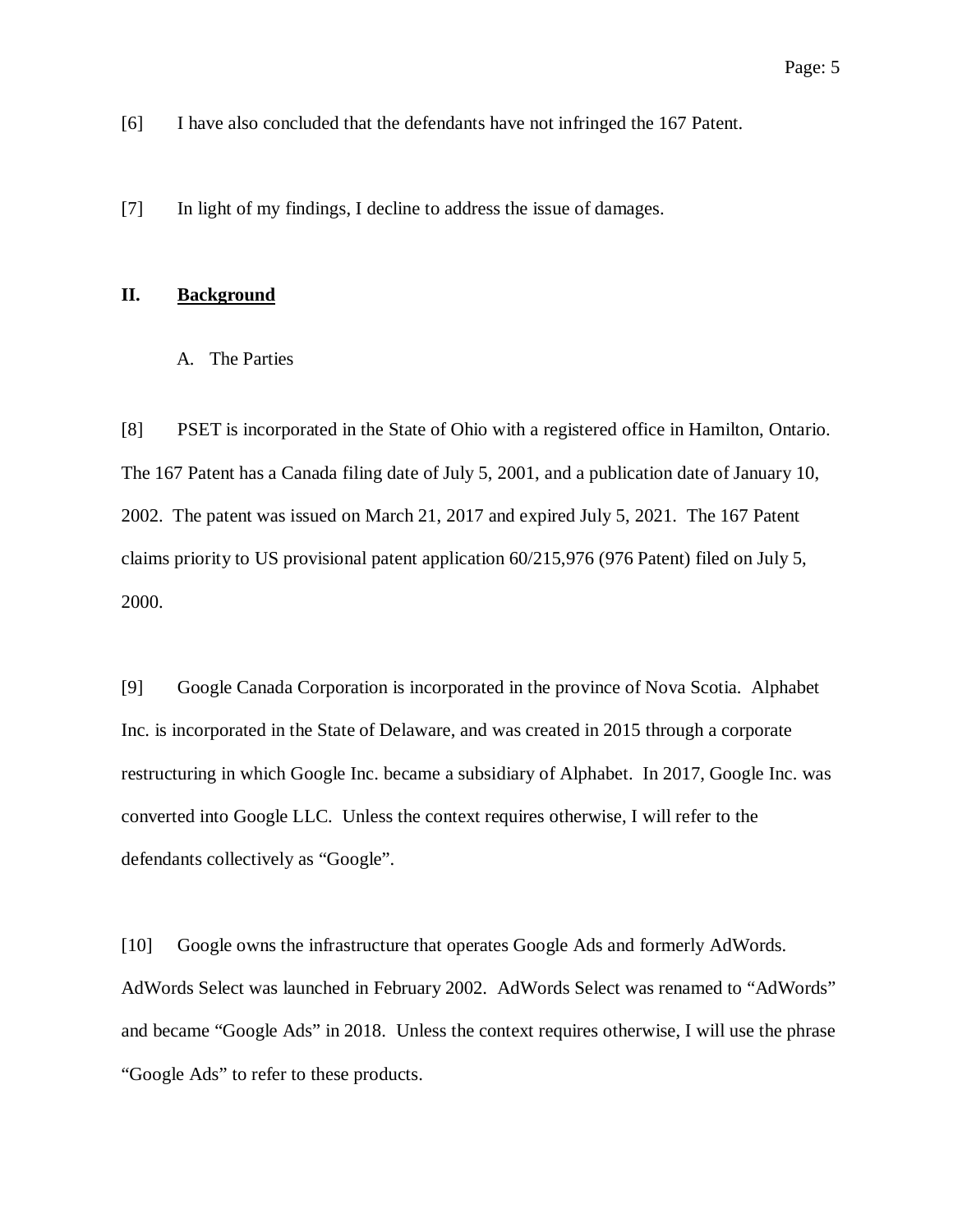#### <span id="page-5-0"></span>B. Patent Background

[11] In the early 2000s, with the increased use and popularity of the internet, advertisers were attempting to reach internet users by paying search engines to have their information or advertisements displayed in response to searches. In paid search engines, advertisers could pay to have their information appear in a certain position in the search engine's search result. This is described in the 167 Patent as follows:

> In a paid Internet search engine, content providers submit bids for each one or more keywords they desire to associate with their site. The paid search engine will respond to a user's request for sites with one or more keywords, by producing a list of links to those sites that have submitted bids on those keywords. The order in which links are identified is determined by the bid amounts provided by the sites – the site with the largest (cumulative) bid(s) for the keywords(s) identified by the user, appears first in the list of the sites presented to the user, followed by the site with the second largest (cumulative) bid(s) and so on.

[12] Cost-per-impression was one method by which advertisers were charged for this service, meaning advertisers paid an amount each time their advertisements appeared in response to a search query regardless of whether the searcher actually followed through on the advertisement and visited their website.

[13] In May 1999, the search engine GoTo.com (GoTo) introduced a new method for advertisers called sponsored search results. This new method was pay-per-click advertising, meaning that the advertiser was only charged for having their information appear in the search results when the searcher actually clicked on the advertiser's information (typically their URL website address). This was a more attractive model for advertisers as it meant they were only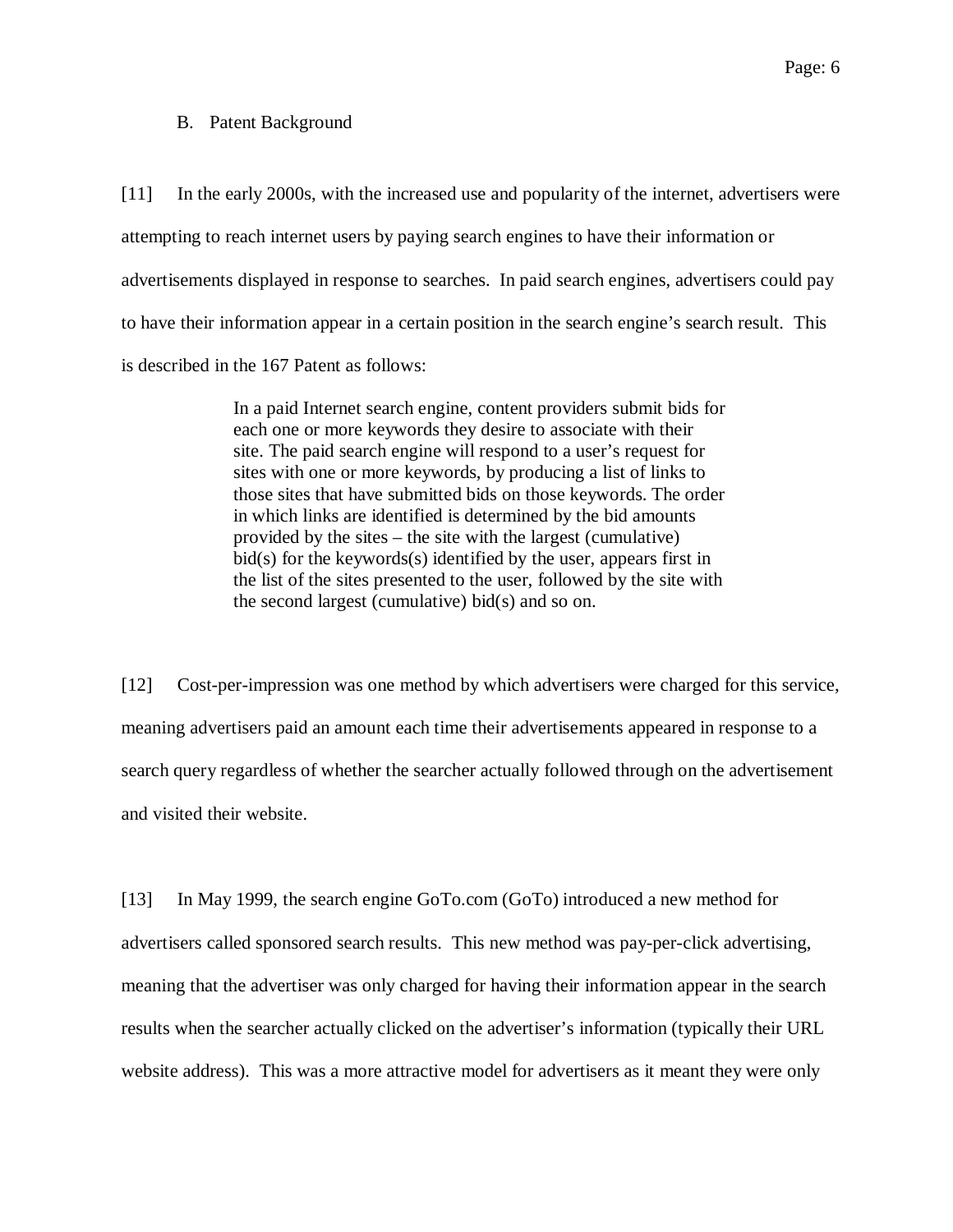paying for advertisements directed to those who actually showed some interest in their website. GoTo obtained a patent for its pay-per-click advertising model in July 2001.

[14] On GoTo, advertisers chose the amount of money (usually in cents) they were prepared to pay (the bid) to have their information displayed in response to the search of certain words or phrases (keywords). Advertisers who were vying for the top position in the search results had to be prepared to pay more for the chosen keywords in order to rank above competing advertisers.

[15] In February 2000, the named inventors of the 167 Patent – Juan Velez and Daren Murrer – met to discuss internet marketing. Mr. Velez was working in e-commerce and marketing. Mr. Murrer was involved in online businesses that used pay-per-click online advertising on GoTo.

[16] Mr. Murrer explained to Mr. Velez the challenges of managing as few as 10-12 keywords on GoTo, and how time consuming it was to have to manually change bids for each keyword in order to stay competitive. Mr. Murrer explained having to look at the keywords he bid on to determine his bid position and then having to change the bid to close the gap between his bid and the bids of other advertisers for that position. Mr. Velez told Mr. Murrer that he should be managing hundreds of keywords. According to the inventors, this discussion led to an all-day brainstorming session where they developed the idea that became the 167 Patent.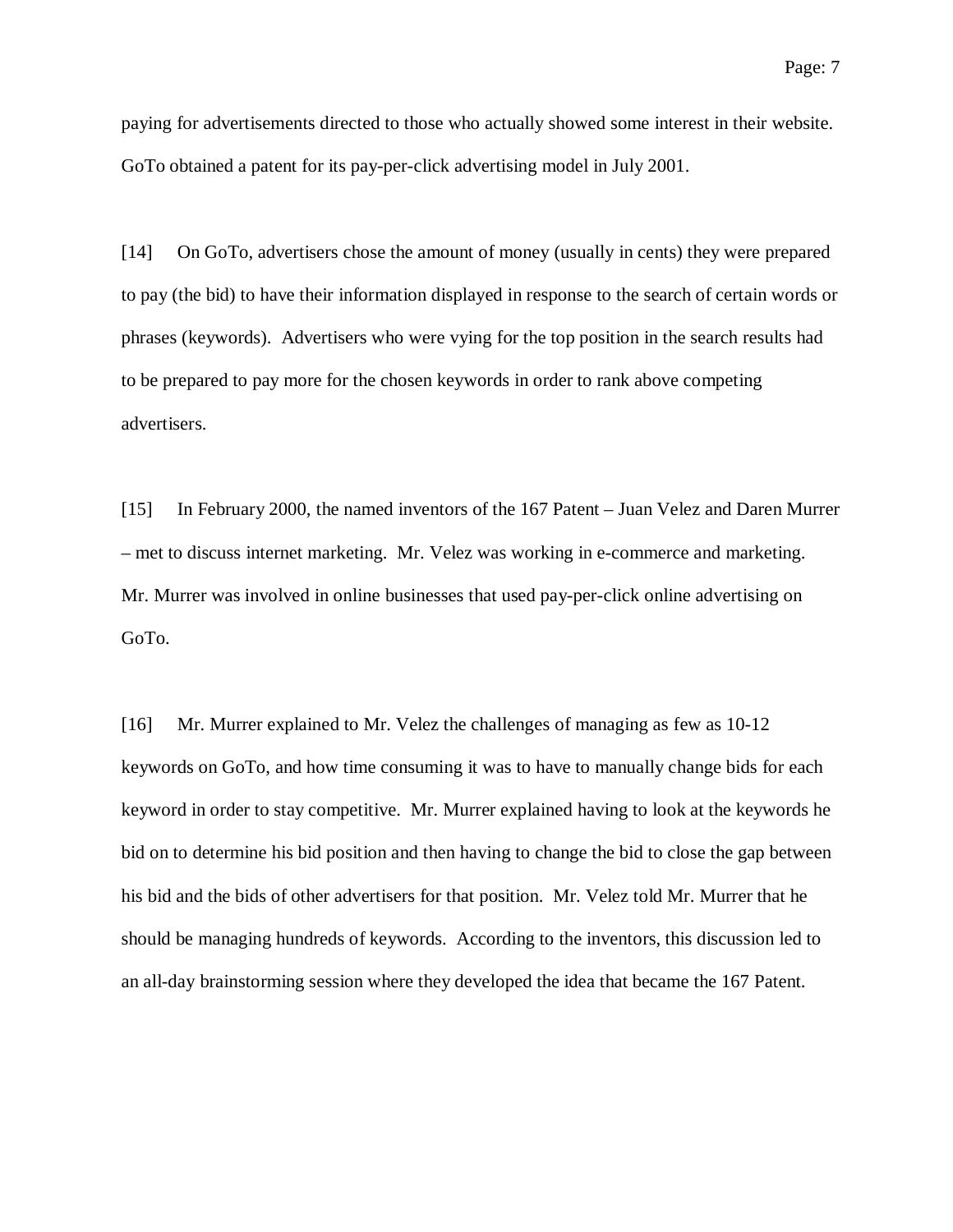Page: 8

[17] Following this brainstorming session, Mr. Murrer and Mr. Velez contacted Mark Soper to work on computer code to implement their concept. Mr. Soper, who worked on the project over a weekend, developed code that could retrieve keyword search results from GoTo and arrange the results in a table. This table displayed the top 20 bids for a keyword, and showed the number of times the keyword was searched. This allowed advertisers to see if there was an "optimization opportunity", namely, a gap between their bid and the next high advertisers bid, which could then be collapsed (a bid collapse). For example, if Bidder A bids \$0.05 and the next highest bidder, Bidder B, bids \$0.08, the "optimization opportunity" is for Bidder B to reduce their bid to \$0.06 while still remaining in the top position relative to other bidders in the search results.

[18] Mr. Velez and Mr. Murrer filed a provisional patent application on July 5, 2000 (referred to as the 976 Patent). They offered a commercial product known as the Keyword Bid Optimizer (KBO or KBO tool) which they operated from their website: PaidSearchEngineTool.com. The KBO tool worked by collecting information from GoTo (each night) on PSET customers' keywords and the bids on those keywords. These search results were then displayed in a report for PSET customers with columns showing: the keyword(s), the number of times it was searched (views), the top 20 bids for the keyword, and

where the advertiser's bid (in red) ranked relative to others. This report shown below from the

976 Patent, is also Figure 4 of the 167 Patent: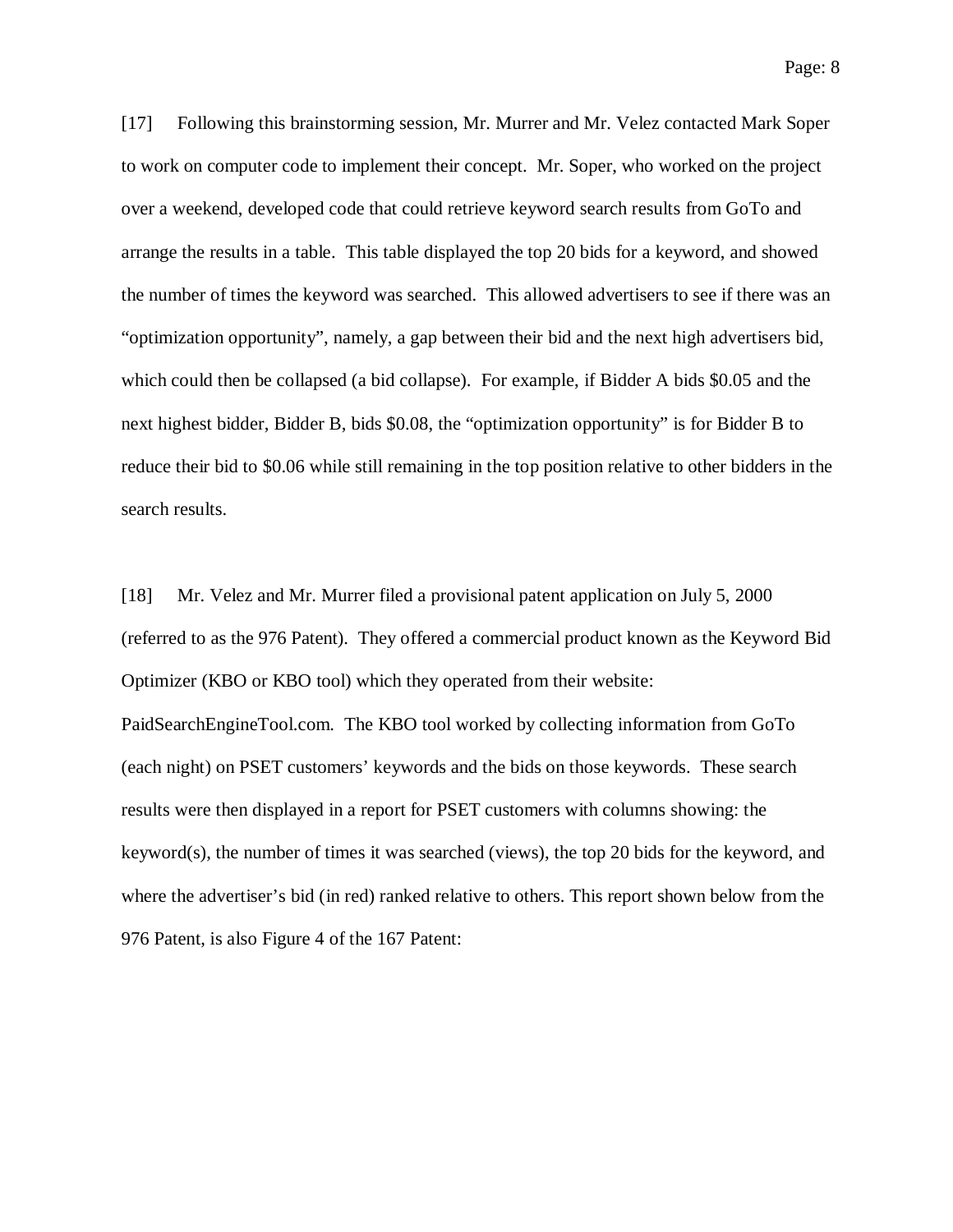# Keyword report for www.gardens-alive.com

A yellow row indicates that www.gardens-alive.com was NOT found in the first 20 results for that keyword.

A Red \$ indicates that www.gardens-alive.com was found in that position for that keyword.

| Keyword                |      |               |        |               |                                    |        |        |                             |                                                                                                                                             |        |        |                                                                |  |                 | 18 |                                                                                                                                                           |
|------------------------|------|---------------|--------|---------------|------------------------------------|--------|--------|-----------------------------|---------------------------------------------------------------------------------------------------------------------------------------------|--------|--------|----------------------------------------------------------------|--|-----------------|----|-----------------------------------------------------------------------------------------------------------------------------------------------------------|
| beneficial insect      | 69   |               |        |               | \$0.00                             | \$0.00 | \$0.00 | \$0.00                      | \$0.00 \$0.00 \$0.00 \$0.00 \$0.00 \$0.00 \$0.00 \$0.00 \$0.00 \$0.00 \$0.00                                                                |        |        |                                                                |  |                 |    |                                                                                                                                                           |
| cover crop             | 43   |               | \$0.01 |               |                                    |        |        |                             | [\$0.00  \$0.00  \$0.00  \$0.00  \$0.00  \$0.00  \$0.00  \$0.00  \$0.00  \$0.00  \$0.00  \$0.00  \$0.00  \$0.00  \$0.00  \$0.00  \$0.00     |        |        |                                                                |  |                 |    |                                                                                                                                                           |
| earth friendly product | 19   |               |        | \$0.03 \$0.00 |                                    |        |        |                             | [\$0.00  \$0.00  \$0.00  \$0.00  \$0.00  \$0.00  \$0.00  \$0.00  \$0.00  \$0.00  \$0.00  \$0.00  \$0.00  \$0.00  \$0.00  \$0.00             |        |        |                                                                |  |                 |    |                                                                                                                                                           |
| environment            | 6758 |               |        |               |                                    |        |        |                             |                                                                                                                                             |        |        |                                                                |  |                 |    | \$0.65 \$0.64 \$0.62 \$0.56 \$0.55 \$0.52 \$0.47 \$0.45 \$0.43 \$0.30 \$0.26 \$0.24 \$0.22 \$0.20 \$0.20 \$0.20 \$0.14 \$0.14 \$0.14                      |
| fortilizer             | 1518 |               |        |               |                                    |        |        |                             | \$0.49 \$0.48 \$0.46 \$0.45 \$0.42 \$0.37 \$0.36 \$0.35 \$0.27 \$0.28 \$0.24 \$0.23 \$0.20 \$0.18 \$0.17 \$0.18 \$0.14 \$0.10 \$0.10 \$0.10 |        |        |                                                                |  |                 |    |                                                                                                                                                           |
| flower gardening       | 473  |               |        |               |                                    |        |        |                             |                                                                                                                                             |        |        |                                                                |  |                 |    | 50.29 50.29 50.28 50.27 50.25 50.23 50.21 50.17 50.17 50.15 50.15 50.12 50.08 50.07 50.06 50.05 50.05 50.05 50.02 50.02 50.02                             |
| garden                 |      |               |        |               |                                    |        |        |                             |                                                                                                                                             |        |        |                                                                |  |                 |    | \$0.86 \$0.85 \$0.85 \$0.84 \$0.82 \$0.80 \$0.77 \$0.73 \$0.68 \$0.67 \$0.66 \$0.60 \$0.53 \$0.50 \$0.39 \$0.36 \$0.35 \$0.35 \$0.35 \$0.35 \$0.31 \$0.30 |
| garden alive           | 290  | \$0.02 \$0.01 |        |               |                                    |        |        |                             | 50.00 \$0.00 \$0.00 \$0.00 \$0.00 \$0.00 \$0.00 \$0.00 \$0.00 \$0.00 \$0.00 \$0.00 \$0.00 \$0.00 \$0.00 \$0.00 \$0.00 \$0.00 \$0.00         |        |        |                                                                |  |                 |    |                                                                                                                                                           |
| garden pest            | 438  |               |        |               | \$0.17 \$0.16 \$0.15 \$0.15 \$0.11 |        |        | \$0.10 \$0.05 \$0.02 \$0.01 |                                                                                                                                             | \$0.01 | \$0.01 | \$0.00 \$0.00 \$0.00 \$0.00 \$0.00 \$0.00 \$0.00 \$0.00 \$0.00 |  |                 |    |                                                                                                                                                           |
| carden tip             | 131  |               |        |               | \$0.08                             | \$0.05 | \$0.01 | 50.01                       | 5001                                                                                                                                        | 50.01  |        | 50.00 50.00 50.00 50.00                                        |  | \$9.00 (\$9.00) |    |                                                                                                                                                           |

[19] From this report, the advertiser could see that they had the top position for the keyword "cover crop" with their bid of \$0.03. However, they would also see an optimization opportunity to reduce their bid from \$0.03 to \$0.02 while maintaining this top position relative to the other bidders.

[20] According to the inventors, PSET started selling the KBO tool commercially and at one time had over 500 subscribers. During the three years that the KBO tool was sold, PSET reported revenues of: \$56,000 in 2001, \$43,000 in 2002 and \$21,000 in 2003.

[21] In May 2001, GoTo and PSET entered into a 6-month agreement in which GoTo agreed to feed search results directly to PSET in exchange for PSET providing the URLs and historical account information of their customers. This agreement was not renewed.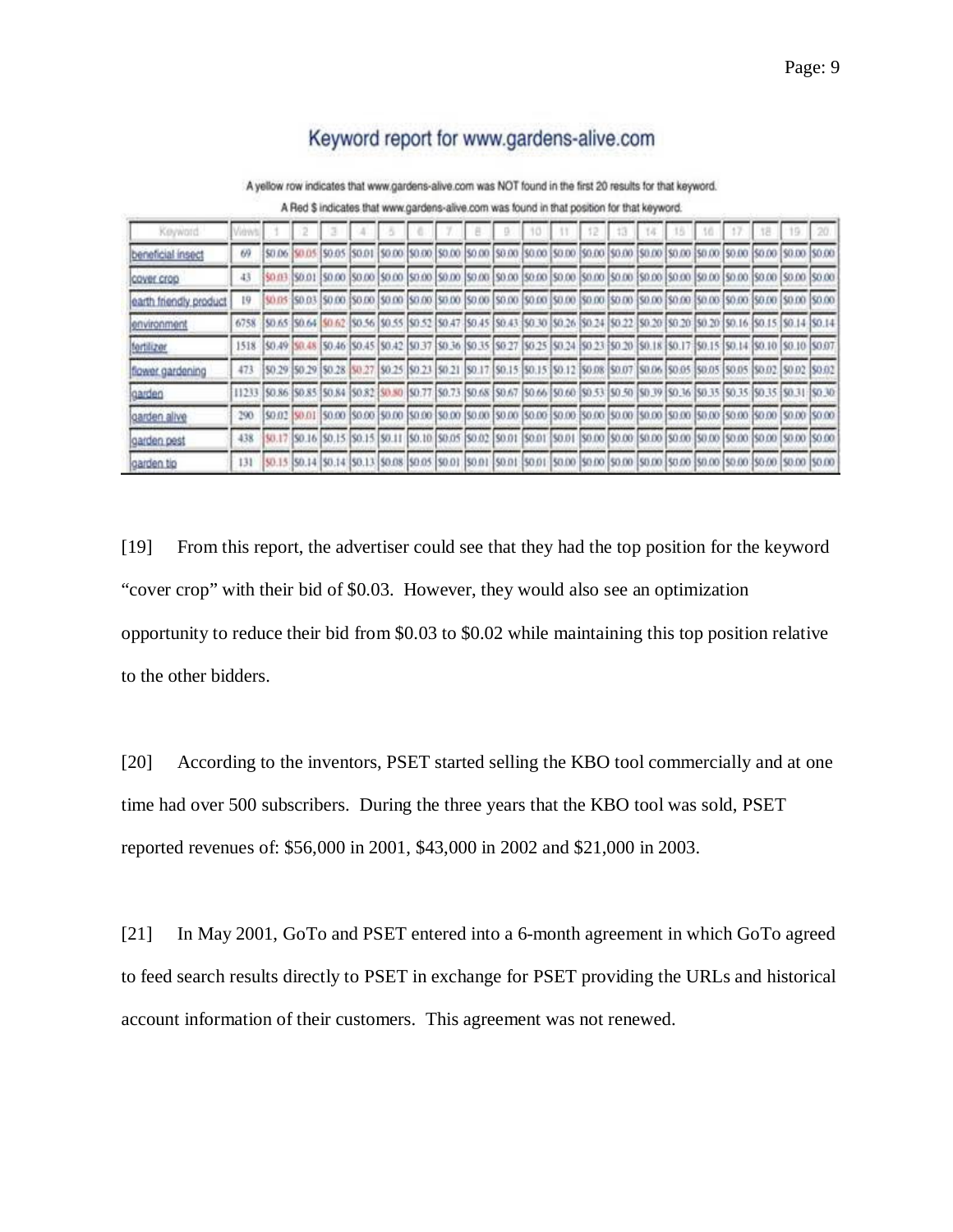Page: 10

[22] By June 2002, GoTo, who was now operating as Overture, introduced optimization tools directly on their website. According to PSET, these tools provided the same service and information as provided through their KBO product. According to Mr. Murrer, this move by Overture effectively put PSET out of business and by 2003 PSET stopped selling the KBO tool. PSET claimed that Overture used PSET's method and techniques. In October 2003, Overture was purchased by Yahoo.

[23] Mr. Murrer confirmed that the KBO tool did not automatically adjust bids, did not show the number of clicks on an ad, and did not display information about clickthrough rates (CTR, or how often an ad was displayed and clicked). The KBO tool was not itself a search engine and it did not run an auction to determine what ads would be displayed.

[24] Mr. Murrer claims that the 167 Patent discloses more than the KBO tool. The details of the 167 Canadian patent history was introduced into evidence (Exhibit 2).

[25] Mr. Murrer had limited knowledge of the 167 Patent proceedings in Canada but confirmed that PSET had two patent applications in the US that claimed priority to the 976 Patent – the 450 Patent and the 912 Patent. He also confirmed that PSET's patent infringement claims against Google (and Yahoo and Microsoft) in the US regarding these patents were dismissed (Exhibit 15).

[26] PSET's patent application to the European Patent Office, which also relied on the 976 Patent, was refused (Exhibit 24). On January 18, 2013 and September 25, 2014, the US Patent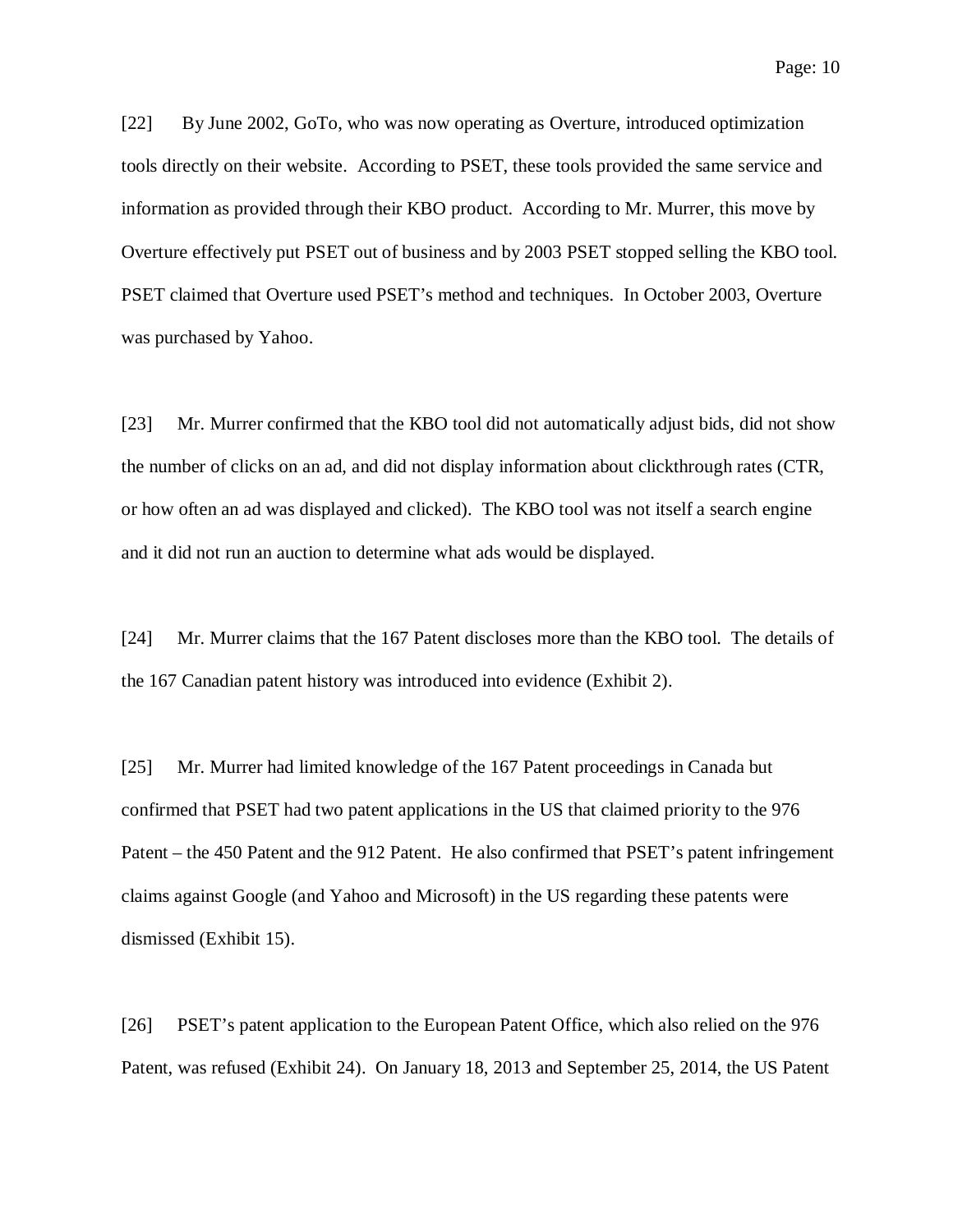and Trademark Office cancelled the claims pertaining to the 450 and 912 Patents (Exhibits 26 and 27).

#### <span id="page-10-0"></span>**III. Evidence**

[27] The following is a brief summary of the witness evidence. I include this summary to provide an overall factual and contextual framework. Where relevant, I also note my general observations as to the reliability of the witnesses' evidence. The particulars of some of the witness evidence will be addressed in more detail in the analysis of the issue to which it relates.

#### <span id="page-10-1"></span>A. PSET's Fact Witnesses

[28] **Juan Velez** is a co-inventor on the 167 Patent. He has a chemical engineering degree, and an MBA. He does not have a computer science background or a background in auctions. Mr. Velez gave evidence about the meeting he had with Daren Murrer in February 2000, when they developed the concept for the patent. He testified that he and Mr. Murrer also worked with Cotty England and Mark Soper to develop the patent, and consulted his professor, Jon Keel.

[29] Mr. Velez had limited knowledge of how the patent could work in practice as his involvement was focused on the marketing of the patent.

[30] **Daren Murrer** is the co-inventor on the 167 Patent and a founder of PSET. Mr. Murrer explained that PSET was also doing business as Earth Internet Services or Earth LLC in Ohio, before becoming its own LLC. Mr. Murrer has no formal education in computer science, online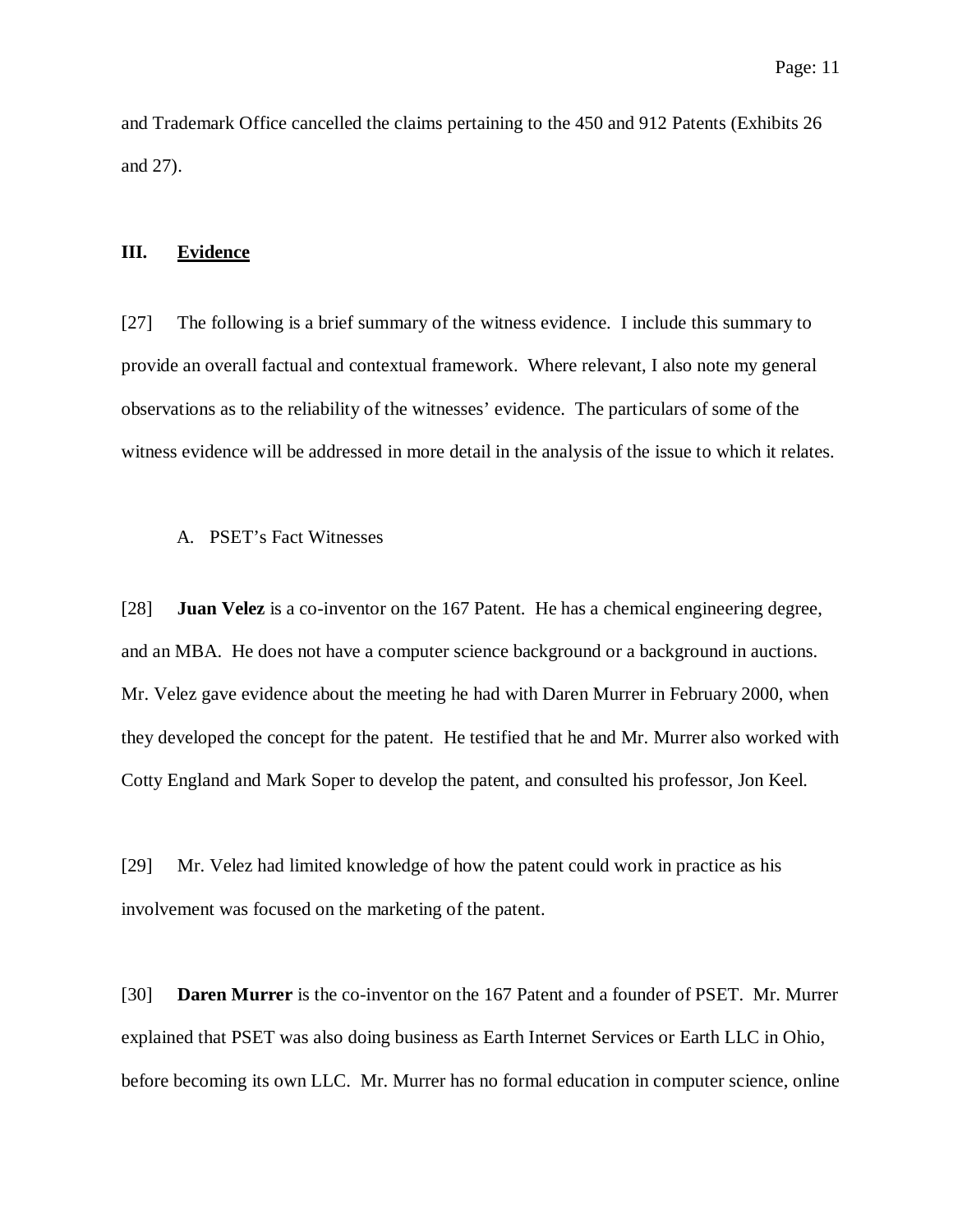marketing or auction design. He has experience with online sales through his other businesses where he created a website to sell products.

[31] He also testified about the brainstorming session with Mr. Velez in February 2000. He explained that the code created by Mr. Soper allowed for automatic bidding, but he was not comfortable implementing that step immediately due to liability concerns. He confirmed that when they launched the KBO tool, the automatic bid feature was not included. He explained that the KBO tool was used on various search engines including GoTo, Kanoodle, and Ah-ha.

[32] Mr. Murrer provided helpful contextual background, however, he claimed to lack knowledge on details of the patent filing history in Canada and PSET's patent litigation in the US.

[33] **Mark Soper** is a self-taught software programmer with no formal education in software programming or computer science. He testified about the code he wrote for PSET. He confirmed that this code did not identify bid gaps and did not do calculations, but it was capable of doing automatic bidding. He confirmed that ad quality and ad relevance were not assessed by the code he developed. Mr. Soper was a credible and straightforward witness.

[34] **Jon Keel** taught Mr. Velez in a course on internet marketing. He did some work for PSET and became a part owner in 2000. He described the process of managing bids prior to the use of the KBO tool. He was questioned about an email he sent to Planet Ocean Communications (Planet Ocean) where he provided them with the KBO tool (Exhibit 46).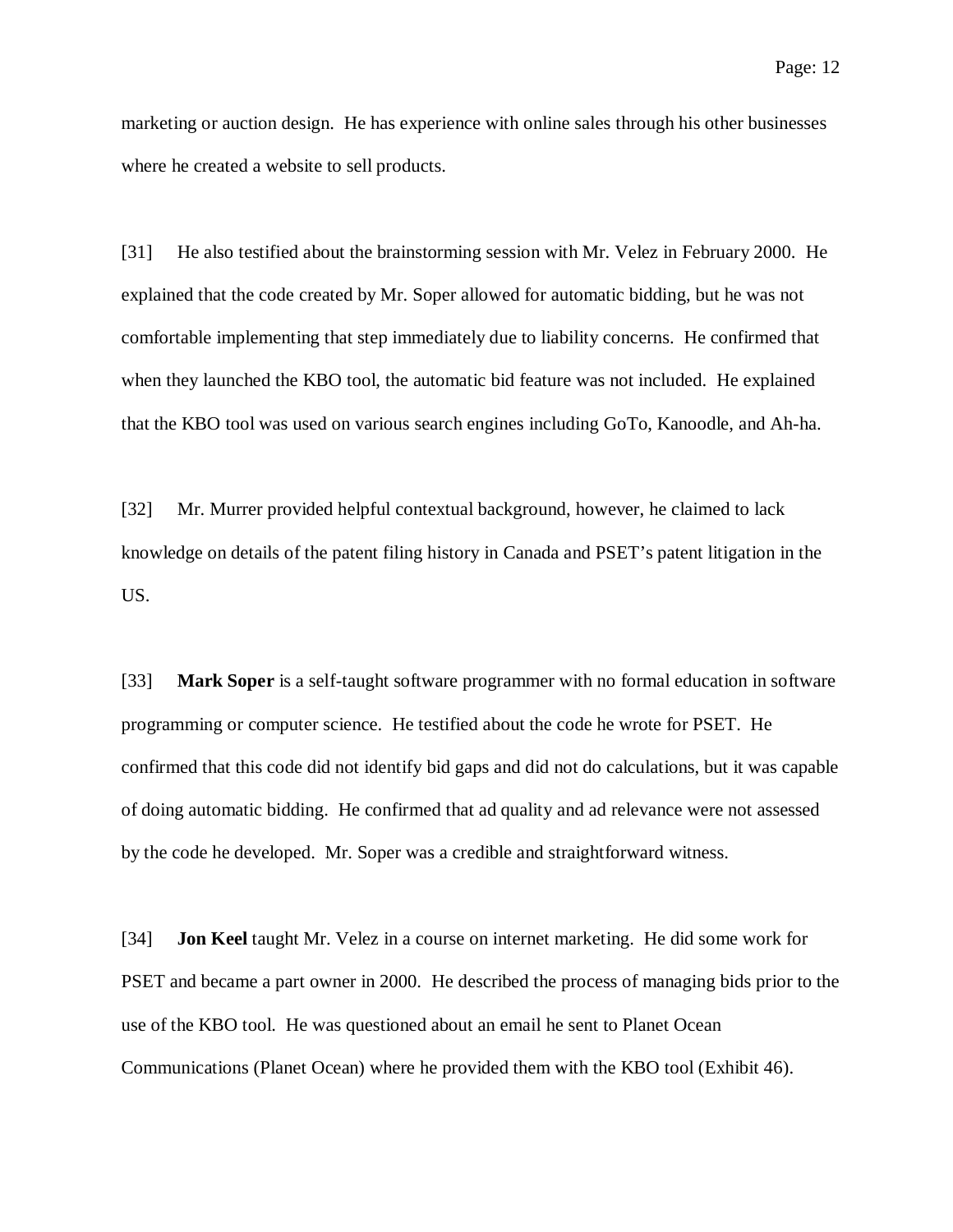[35] Patent Agent **Shauna Paul** testified about the prosecution of the 167 Patent, including the timing of the registration of the patent in Canada. She testified that she was taking instructions from PSET's US patent attorneys.

[36] **Daniel Boberg** worked at GoTo from 1999-2009. He described GoTo as the first sponsored or paid listing search engine. Mr. Boberg explained the bidding process on GoTo.com, GoTo's Direct Traffic Centre and the impact of PSET's KBO tool on GoTo.

<span id="page-12-0"></span>B. PSET's Expert Witnesses

[37] **Jessie Stricchiola** was qualified on consent as an expert in search engine marketing, search engine optimization, paid search, digital marketing and web traffic analysis. She does not have any formal education in computer science, economics, or computer coding.

[38] Ms. Stricchiola has worked in the field of search engine optimization since 1998. Her company, Alchemist Media, works in strategy, implementation and management of various digital marketing efforts by clients involving search engine optimization, paid search engine advertising, website analytics and related areas. She is the co-author of *The Art of SEO: Mastering Search Engine Optimization.* Ms. Stricchiola is a cofounder of SEMPO, the Search Engine Marketing Professional Organization, and served on the board of directors for two years.

[39] Ms. Stricchiola prepared the following reports, marked as Exhibits 31, 32, and 33: Report on Infringement, dated January 29, 2021 (Stricchiola First Report)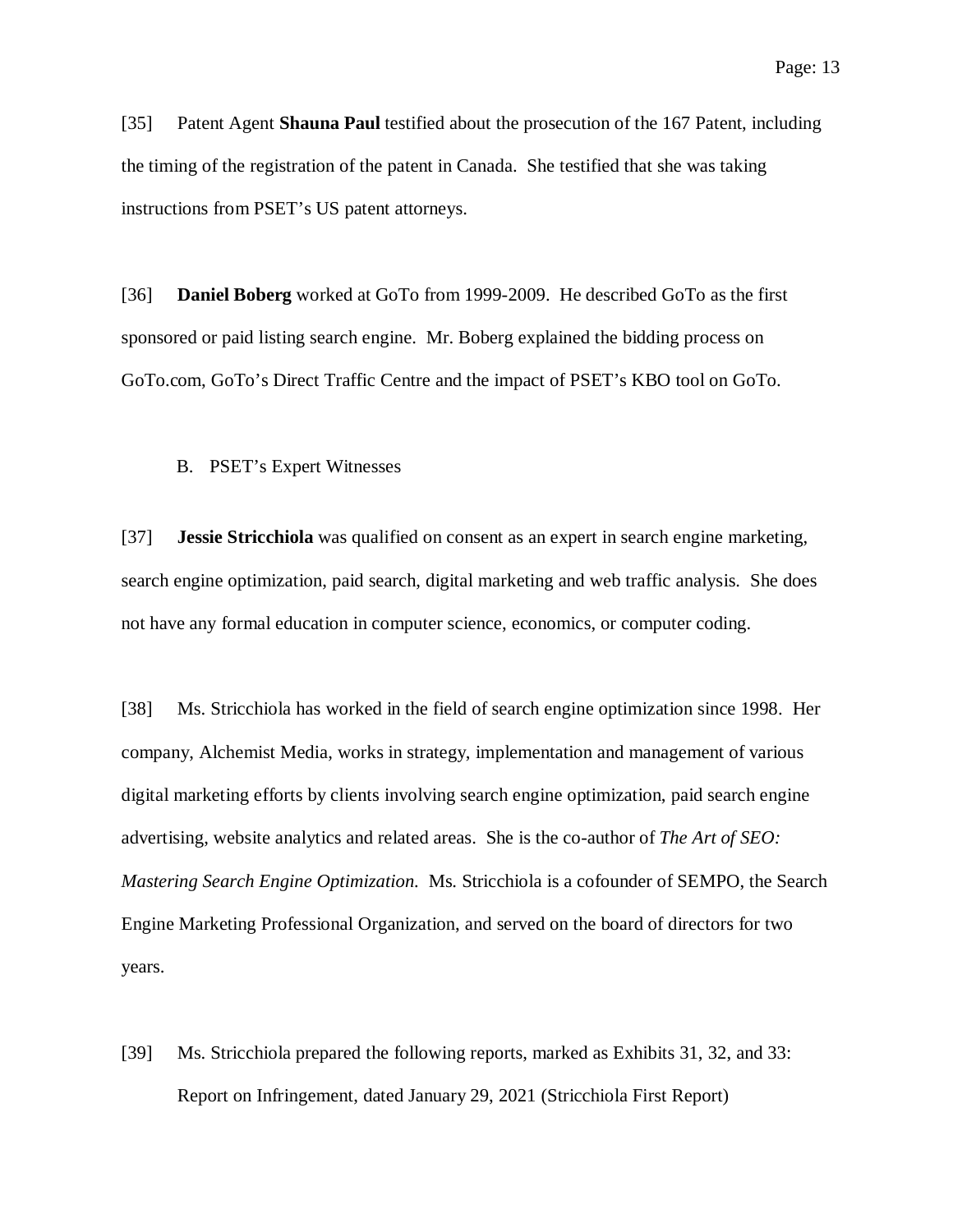Report on Validity, dated April 7, 2021 (Stricchiola Second Report) Responding Report, dated May 7, 2021 (Stricchiola Third Report).

[40] Overall, her evidence was helpful. However, her evidence lacked particularity with respect to claims construction and infringement. I would describe it as generalized. Further, her reliance on selected Google marketing material over Google technical information impacts the objectiveness of her opinion on infringement.

[41] **Dr. Stephen Becker** is an economist with expertise in corporate financial analysis and the evaluation of economic damages, including intellectual property damages and patent infringement damages. Dr. Becker provided two reports marked as Exhibits 44 and 45 as follows:

Report on Reasonable Royalty, dated January 29, 2021

Report on Apportionment and Non-Infringing Alternatives, dated May 7, 2021.

[42] **Dr. Ernan Haruvy** was qualified on consent as an economist with expertise in auction theory, auction design, procurement, online advertising, and quantitative and qualitative methods for data analysis, including financial analysis and predictive analysis. Dr. Haruvy has a PhD in economics from the University of Texas at Austin (1999) and completed a postdoctorate fellowship at Harvard Business School (2000-2001). He is the Cleghorn Faculty Scholar (Full) Professor of Marketing at McGill University. He is also affiliated with the University of Texas at Dallas. Dr. Haruvy provided three reports marked as Exhibits 54, 56, and 58, as follows: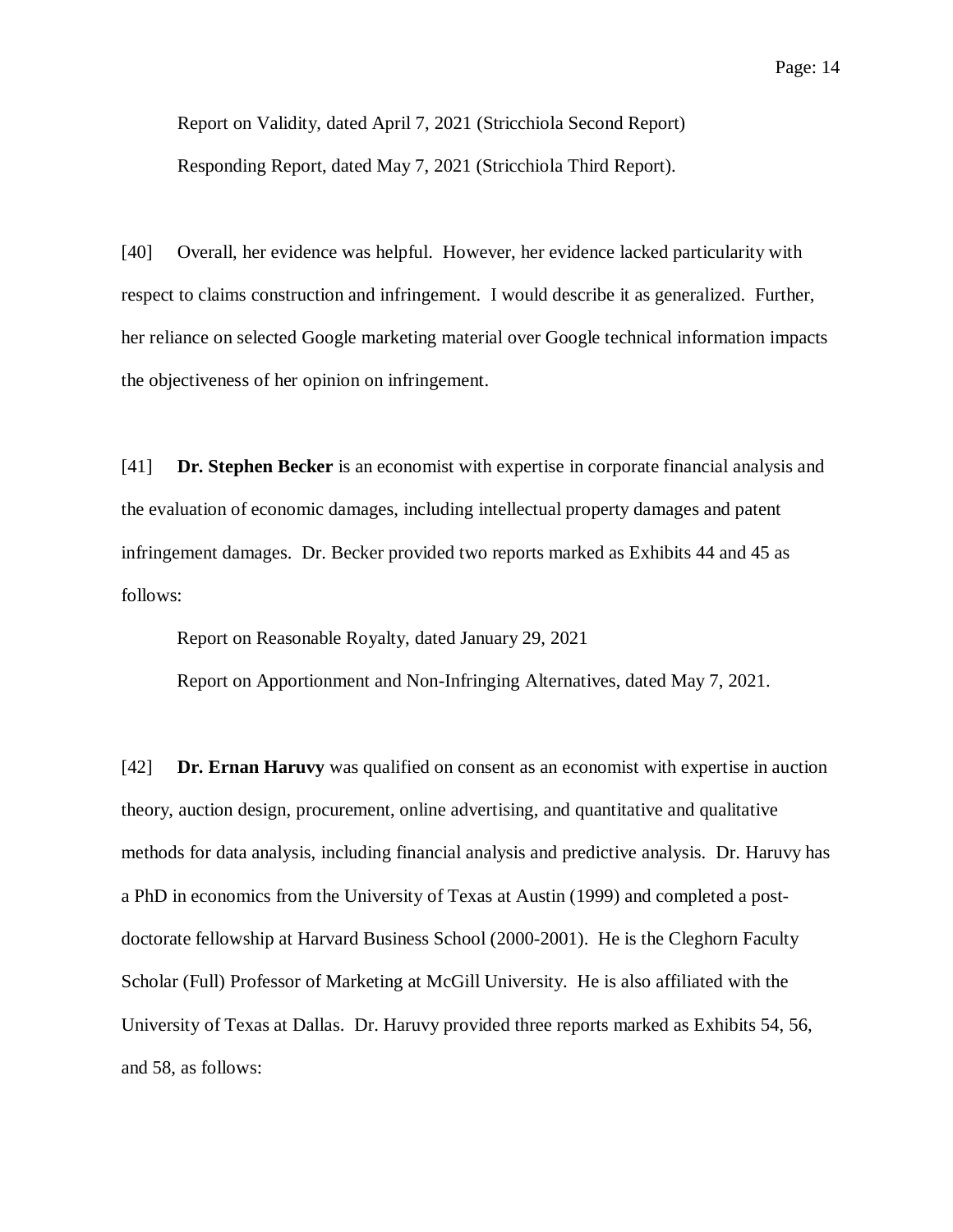Report on Revenues and Profits, dated January 29, 2021 (Haruvy First Report) Report on Validity, dated April 7, 2021 (Haruvy Second Report) Responding Report on Remedies, dated May 7, 2021 (Haruvy Third Report).

#### <span id="page-14-0"></span>C. Google's Fact Witnesses

[43] **Dr. Eric Veach** holds a PhD in Computer Science from Stanford University. In 2000, he joined Google and worked with the online advertising team. Dr. Veach explained the ad system used by Google in the early 2000s and described the development of Google's AdWords in July 2000. According to Dr. Veach, by November 2000, Google began to consider ways to improve AdWords. In May 2001, Google began building the program that became AdWords Select, which was launched in February 2002. AdWords Select focused on pricing and ranking, and incorporated ad quality considerations. According to Dr. Veach, Google used a second price auction. He also explained Google's Smart Ad Selection System (SmartASS) which uses machine-learning technology.

[44] **Gerald Dischler** is the VP and General Manager of Ads at Google. He previously worked with Google's ads team on the back-end technology of search advertising. Mr. Dischler now leads product management, engineering and design for the advertising team at Google. Mr. Dischler testified about Google's products and Google's ad system, as well as Google's ad quality. Mr. Dischler's evidence at trial differed from his discovery evidence on some material points. Where there were discrepancies, I prefer his discovery evidence or the documentary evidence.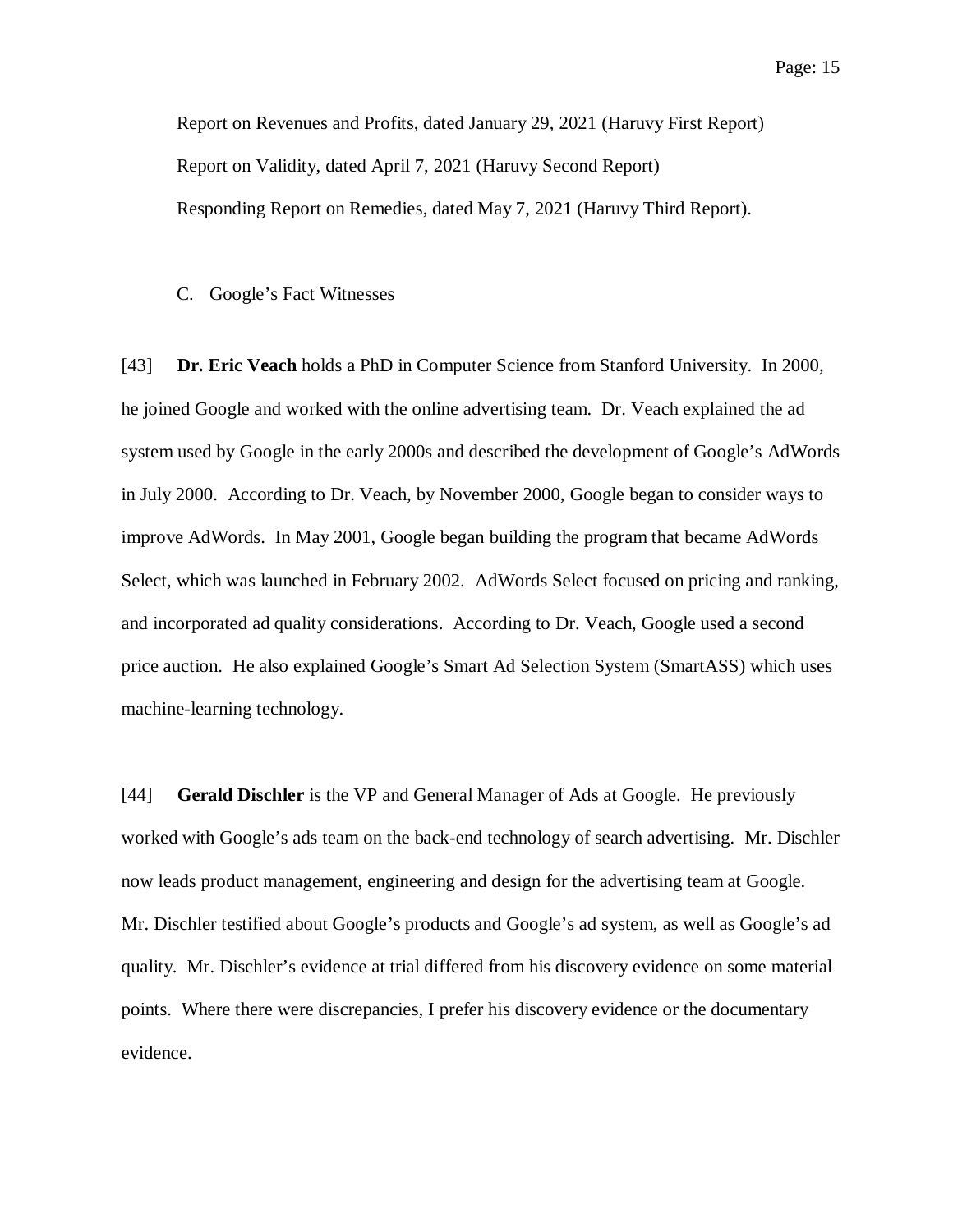[45] **Salar Kamangar** began working at Google in 1999. He worked on ads at Google in 2000, including Google's in-house ad product called Premium Sponsorships. Mr. Kamangar gave evidence about Google AdWords and AdWords Select from a high-level design standpoint.

[46] **Thomas Iljic** joined Google in 2015 and is currently the product manager for the text and shopping auction. In this capacity, Mr. Iljic deals with ads auctions and shopping ads auctions for Google.com. Mr. Iljic provided evidence on Google Ads from the perspective of an advertiser. He explained how ads are selected, ranked and priced.

[47] **Joshua Moser** leads Google's search bidding product team. Mr. Moser has been with Google since 2013. Mr. Moser explained Google Ads Help Centre and Google Ads bidding system.

[48] **Dr. Eric Schmidt** is the former Executive Chairman and CEO of Google Inc. He gave evidence on the Google advertising system model beginning in 2001 and he explained how the auction-based system evolved. Dr. Schmidt also explained the impact of Google Ads on Google's revenues. He confirmed that in the early 2000s, Google implemented financial restrictions. While PSET placed significant emphasis on Mr. Schmidt's statements made during an interview, I accord these statements little evidentiary value as I view them more as public relations statements rather than statements of the inner workings of Google.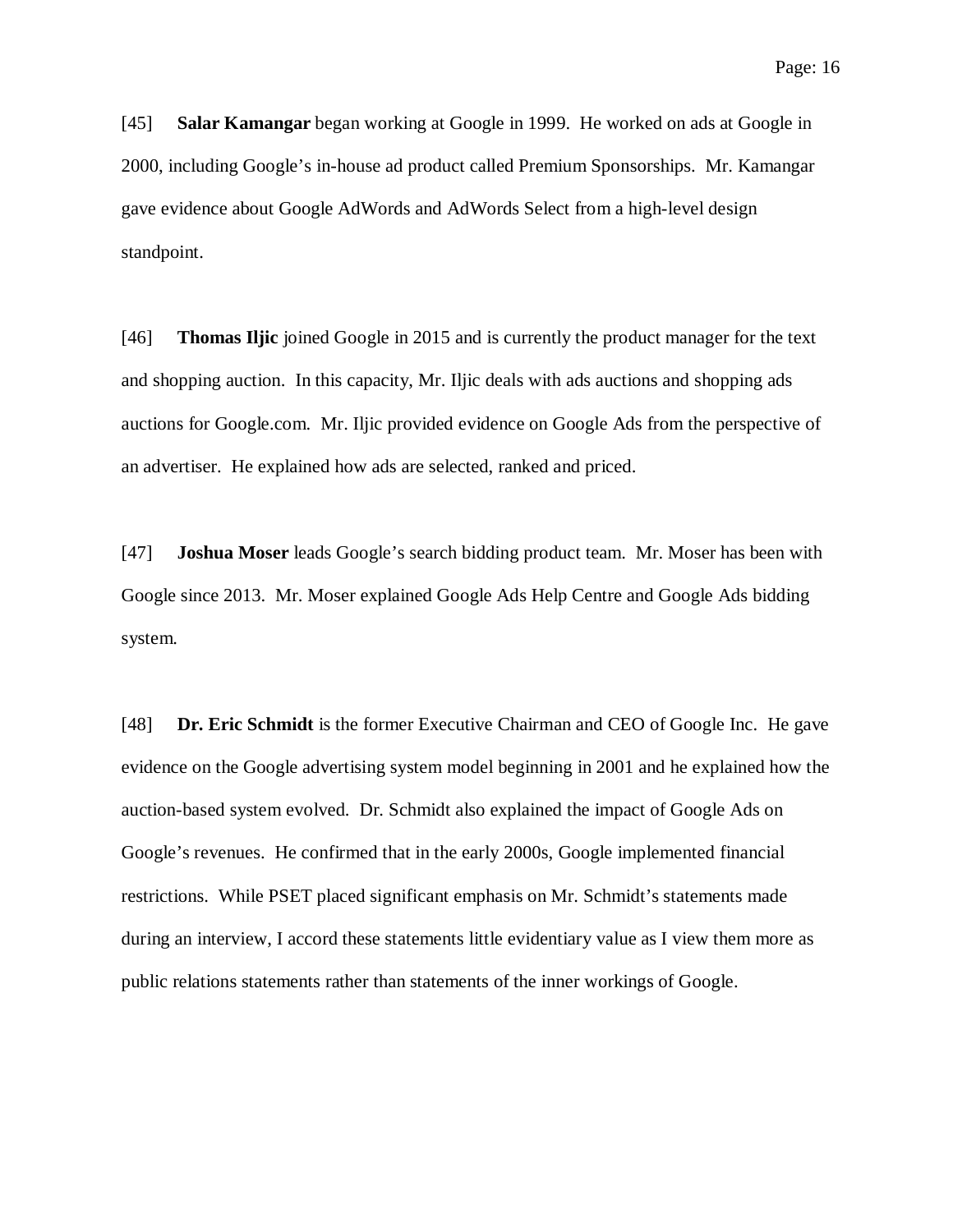Page: 17

[49] **Desmond Keane** is the senior engineering director responsible for the site reliability engineering team at YouTube, which is a part of Google. In 2004, Mr. Keane started with Google as a systems administrator. In 2007, Mr. Keane managed a team of systems administrators and software engineers responsible for internal business applications and core internal infrastructure systems. In 2015, he was the engineering director for all of the Ads site reliability engineering teams. Mr. Keane gave evidence on Google's infrastructure and confirmed that AdWords is accessible in Canada. He provided helpful detail on Exhibit 111, which provides a high-level overview of Google's infrastructure – from the boundary of things that run in Google data centres (including the Google Ads system) to the end user interacting with Google's home page from their phone or computer.

[50] **Jessie Brader** was a part owner of Planet Ocean – a company that published a digital newsletter regarding search engine information in the early 2000s. Ms. Brader gave testimony on Planet Ocean's operations as well as an email exchange with Jon Keel about the KBO tool (Exhibit 46). She testified that this email was typical of the type of communications received by Planet Ocean in the early 2000s.

[51] **Kevin Lee** started Did-It in 1996. He explained that Did-It was an organic search technology company that evolved into a company that assisted marketers in monitoring their positions in search engines. He explained pay-per-click advertising in the late 1990s through the early 2000s. Did-It used GoTo as a search engine as noted in Exhibit 112. According to Mr. Lee, there were a number of companies in the early 2000s focusing on the bid search and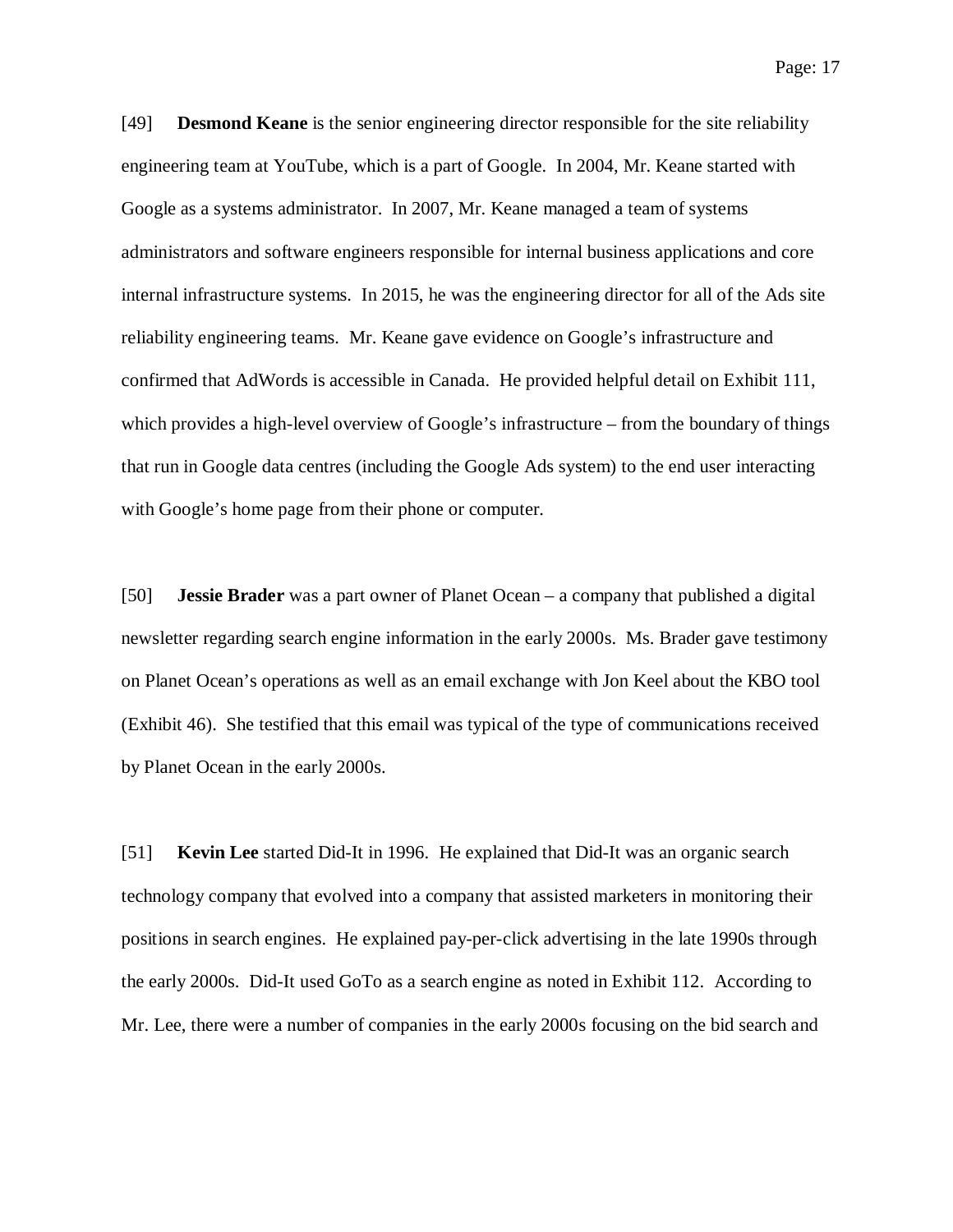management business. His evidence was that this was a busy area of development with a number of companies building similar products at the same time.

[52] **Neela Morrison** is senior corporate counsel at Google LLC. She gave evidence on the corporate structure of Google LLC, Alphabet Inc., and Google Canada.

[53] **James Maccoun** is patent counsel at Google who explained Google's patent licensing agreements.

[54] **Amrit Nandan** is Director of Finance with the Ads Business Unit at Google. He provided financial information regarding Google's product areas.

[55] **Buck Farmer** is a senior finance business intelligence analyst with Google who provided evidence on Google's financial allocation system.

<span id="page-17-0"></span>D. Google's Expert Witnesses

[56] **Dr. David Parkes** is a professor of computer science at Harvard University. Dr. Parkes has a Master's Degree in Engineering and Computing Science from Oxford University and a PhD in Computer and Information Science from the University of Pennsylvania. Dr. Parkes was qualified as an expert in relation to computer science, auctions, market design, search engines, machine learning, artificial intelligence, e-commerce and internet advertising, including search engine marketing. He has provided two reports marked as Exhibits 122 and 123 as follows: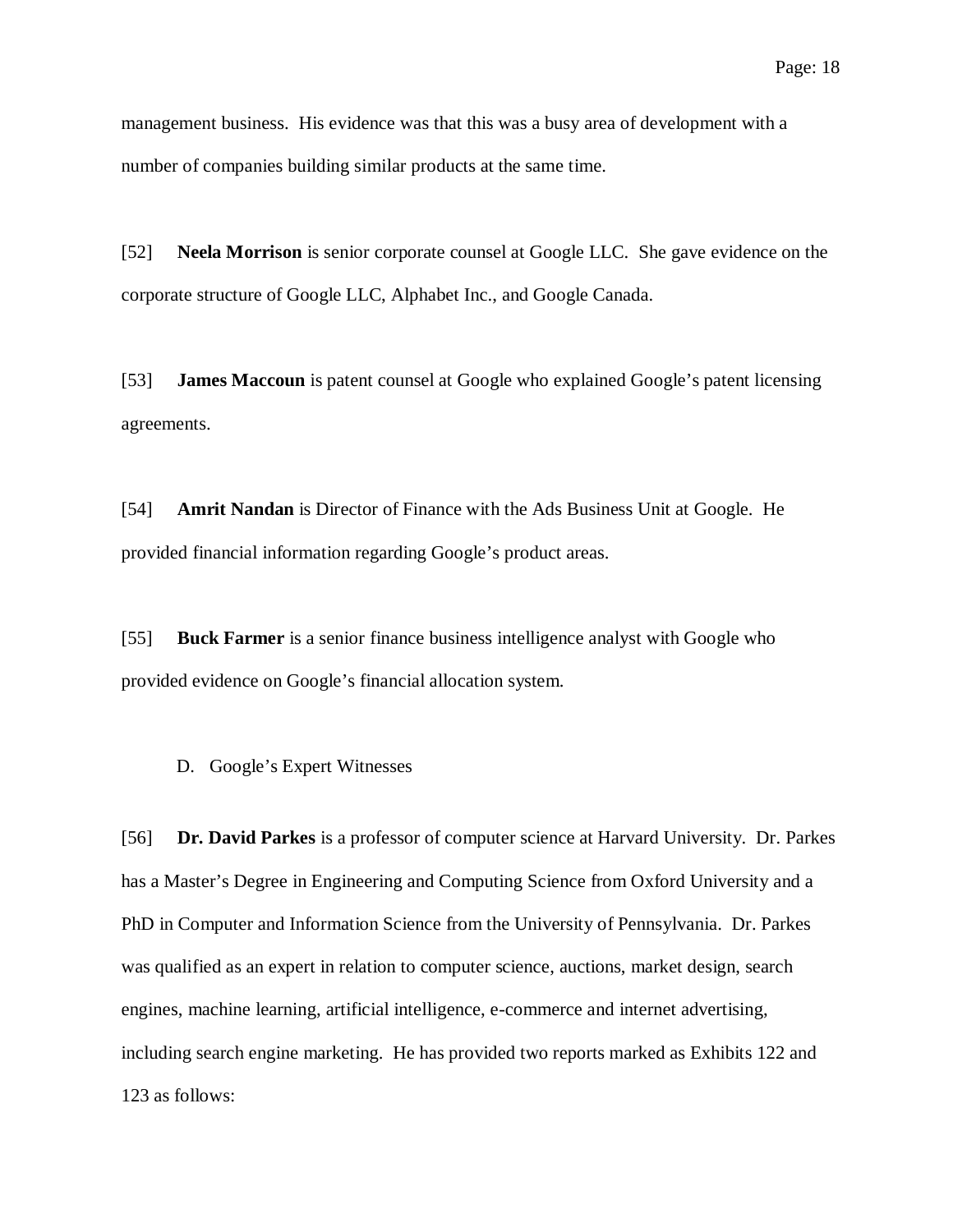Report on Patent Claim Construction and Validity, dated January 29, 2021 (Parkes First Report)

Responding Report, dated April 7, 2021 (Parkes Second Report).

[57] On claims construction, Dr. Parkes occasionally took a literal approach to the claims language rather than a purposive approach. Likewise, his skilled person possesses significant academic credentials which is not reflective of those who would be using the online advertising products in the early 2000s. However, subject to these comments, I generally preferred Dr. Parkes' evidence and his claims construction.

[58] **Michael Grehan** was qualified on consent as an expert in relation to search engines, search engine marketing, and digital marketing. Mr. Grehan authored the book *Search Engine Marketing: The Essential Practice Guide* and was the Chair of SEMPO. He authored a report dated April 7, 2021. However, as I have concerns about the objectiveness and independence of Mr. Grehan's opinions, I do not accord his opinion much weight.

[59] **Steven Tadelis** was qualified as an expert economist with expertise in the economics of institutions, economic analysis for business decisions, including those related to digital advertising and marketing strategies, contract theory, strategic sourcing and pricing, online auctions and pricing structures. Dr. Tadelis provided one report dated April 7, 2021. I have concerns about the objectivity of his report, as it was revealed in his oral evidence that a consulting firm – Analysis Group – was heavily involved in the preparation of his report. He was also selective in the Google information he relied upon.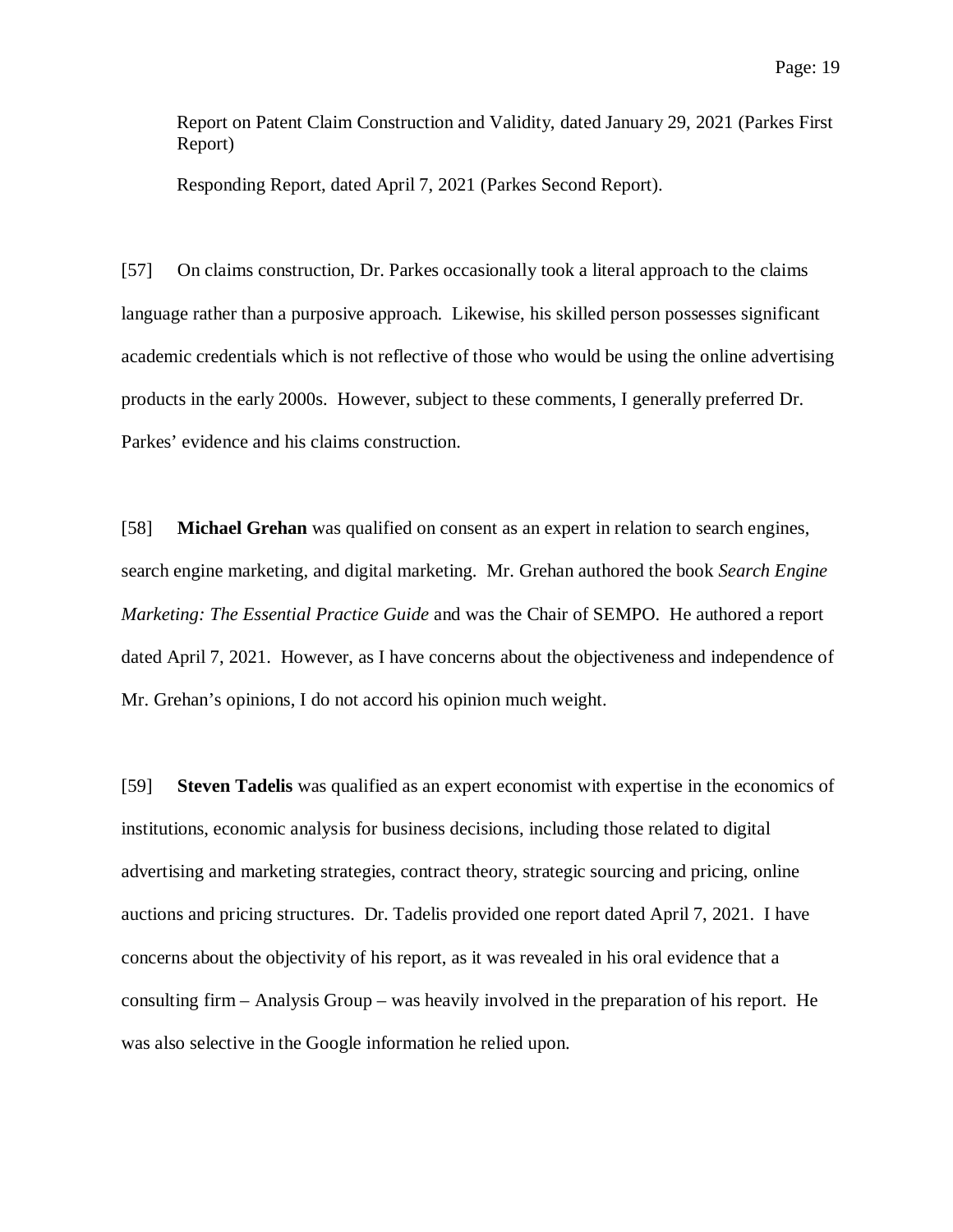[60] **Christopher Bakewell** was qualified on consent as an expert on intellectual property valuation and licensing related issues, including economic issues related to the determination of a reasonable royalty. Mr. Bakewell provided a report dated April 7, 2021. I have concluded that Mr. Bakewell's approach to the royalty analysis was too narrow and relied upon unsupported assumptions. If I had assessed damages, I would not have afforded his report much weight.

[61] **Errol Soriano** was qualified on consent as an expert in assessing, analyzing, and quantifying financial damages and profits; the evaluation of business interests; and forensic accounting, including in the context of intellectual property disputes like patent infringement disputes. Mr. Soriano provided one report dated April 7, 2021.

## <span id="page-19-0"></span>**IV. The 167 Patent**

[62] The patent describes the advertisers' burden of managing keyword bids on paid search engines as paid search engines became increasingly popular. As bidding on keywords increased, bid rankings changed more frequently, and managing positions became an inefficient and time-consuming task. The patent states:

> To foster competition, paid search engines have provided facilities for bidders to monitor certain statistics, such as a daily count of "hits" on particular keywords, and reports of current bids on a given single keyword. However, paid search engines have not, to date, made such competitive information readily accessible. For example, a bidder can only view current bid positions of one keyword at a time, and has no mechanism for quickly identifying large gaps in bid amounts indicative of an opportunity for bid optimization. For a content provider managing tens or hundreds of keyword bids, the burden of evaluating each keyword individually can be substantial.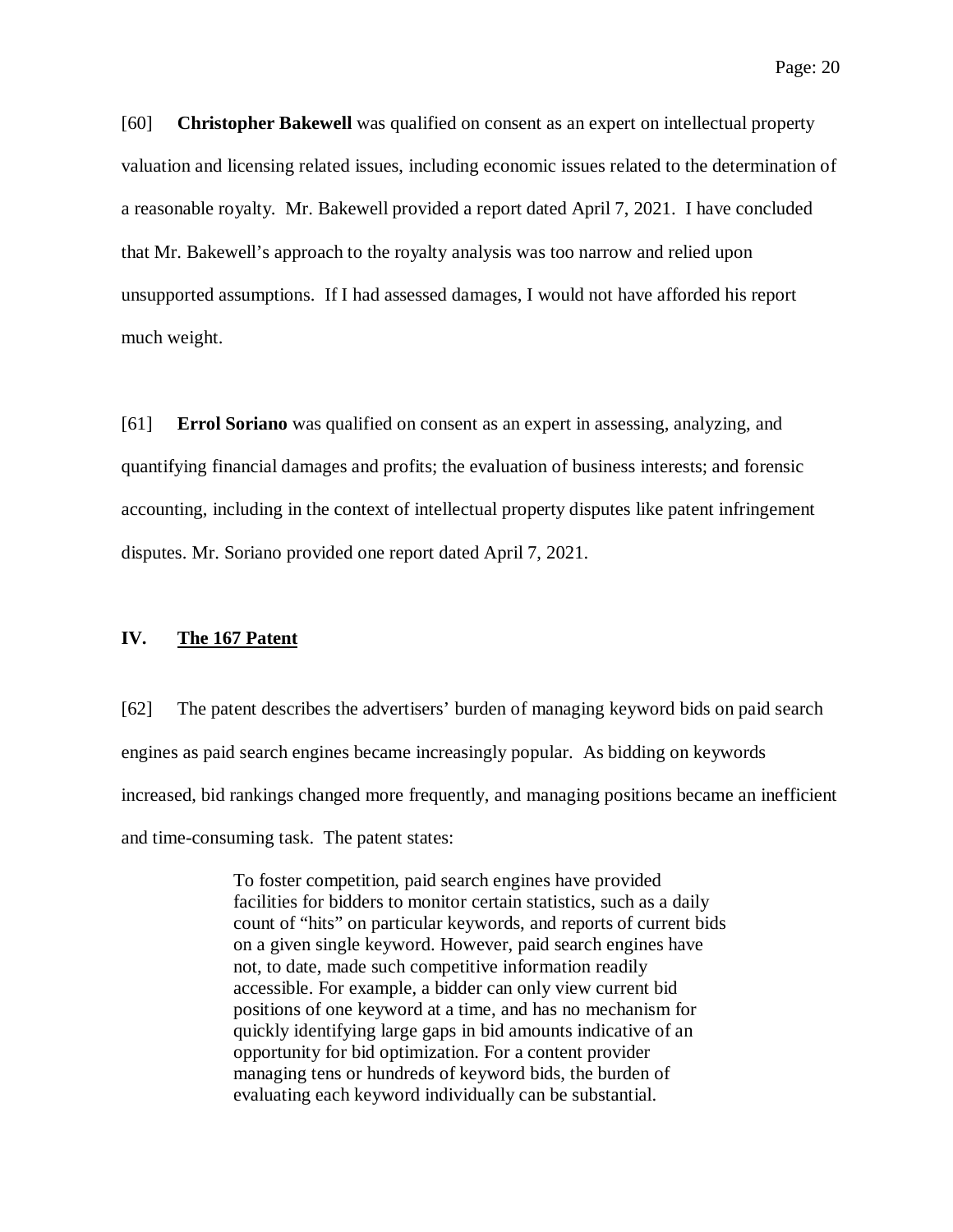[63] The patent sought to address this inefficiency. First, the patent describes a process for accumulating customers' account and keyword information (FIG. 1) and generating a keyword report (FIG. 2):



[64] The patent also describes a method for identifying opportunities for customers to optimize their keyword bids:

> A method and apparatus for improving efficiencies in the current paid search engine keyword bidding market and optimizing use of use of such engines. The system accumulates bid amounts for a plurality of target keywords at one or more paid search engines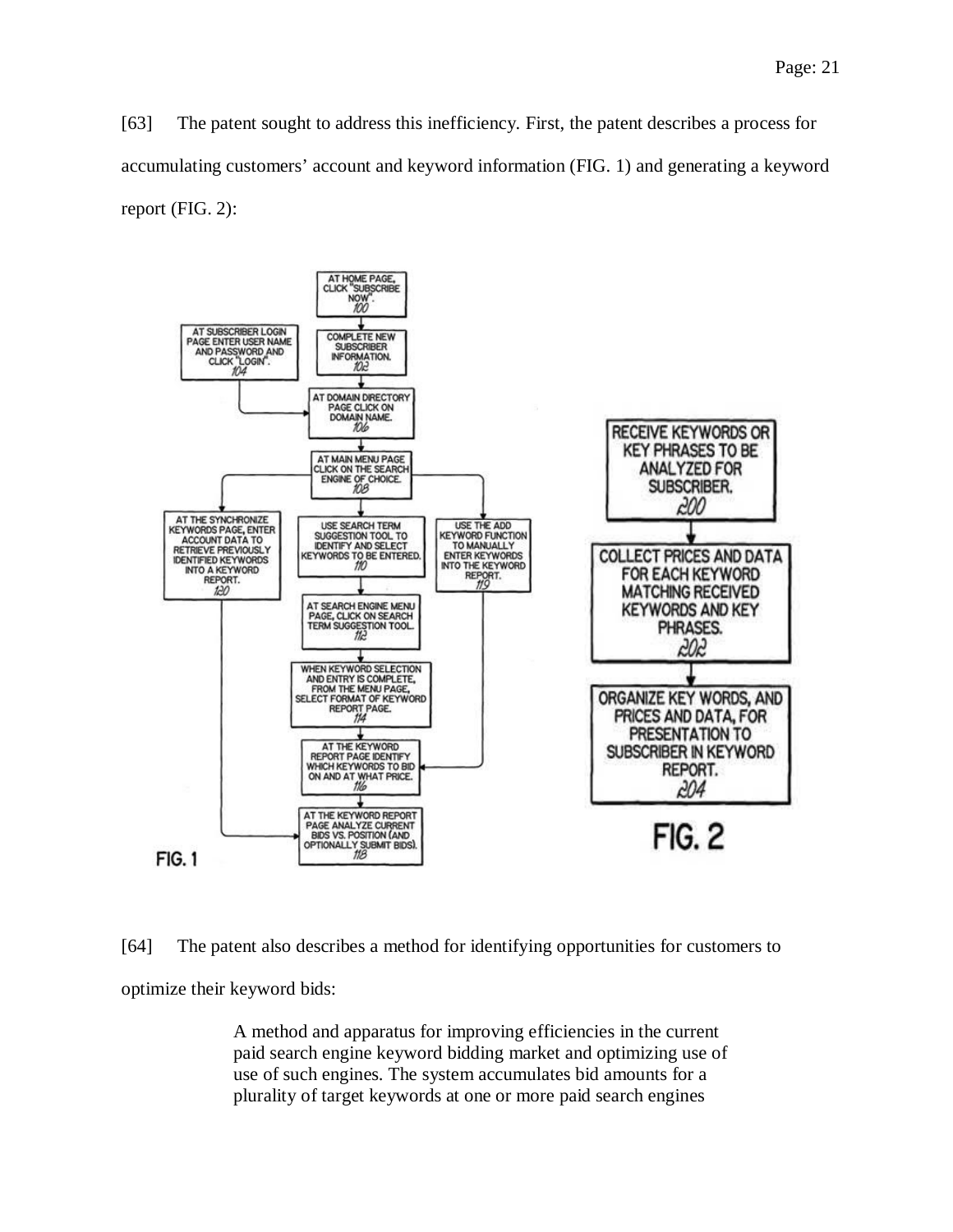[65] This method of keyword bid monitoring is illustrated below in FIG. 3:



**FIG. 3** 

## <span id="page-21-0"></span>**V. Claims Construction**

### <span id="page-21-1"></span>A. Legal Principles

[66] The Supreme Court in *Whirlpool Corp v Camco Inc,* 2000 SCC 67 [*Whirlpool*] states at paragraph 45 that "[t]he key to purposive construction is therefore the identification by the court, with the assistance of the skilled reader, of the particular words or phrases in the claims that describe what the inventor considered to be the 'essential' elements of his invention."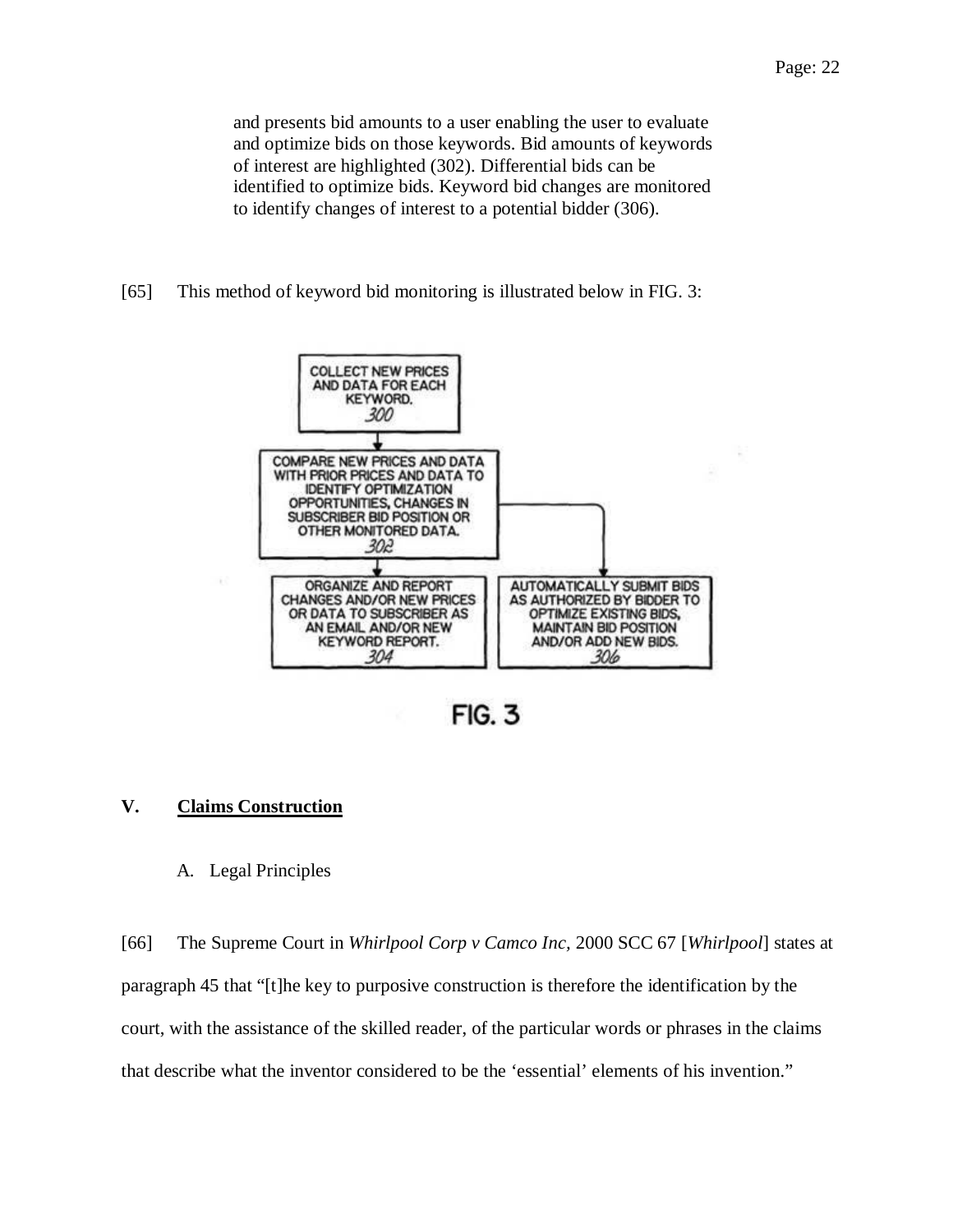[67] The Supreme Court also stated in *Free World Trust v Électro Santé Inc,* 2000 SCC 66

[*Free World Trust*] at paragraph 44 that "[t]he courts have traditionally protected a patentee from the effects of excessive literalism."

[68] The relevant date for the purposes of claims construction is the publication date

(*Whirlpool* at para 55). Here the publication date is January 10, 2002.

[69] The principles of claim construction are well summarized by Justice Fothergill in

*dTechs EPM Ltd v British Columbia Hydro and Power Authority,* 2021 FC 190 at para 113

[*dTechs*] as folllows:

The canons of claim construction are found in the Supreme Court of Canada's decisions in *Consolboard Inc v MacMillan Bloedel (Saskatchewan) Limited*, [1981] 1 SCR 504 at 520, *Whirlpool* at paragraphs 49 to 55, and *Free World Trust v Électro Santé Inc*, 2000 SCC 66 [*Free World Trust*] at paragraphs 44 to 54. They are the following:

- (a) the words of the claims must be read in an informed and purposive way with a mind willing to understand, viewed through the eyes of the person of ordinary skill in the art [PSA] as of the date of publication having regard to the PSA's common general knowledge;
- (b) the *Patent Act* promotes adherence to the language of the claims. This allows the claims to be read in the manner the inventor is presumed to have intended, and in a way that is sympathetic to accomplishing the inventor's purpose, which promotes both fairness and predictability;
- (c) the whole of the patent's specification should be considered to ascertain the nature of the invention, and the claim construction must be neither benevolent nor harsh, but should instead be reasonable and fair to both the patentee and the public. The focus of the analysis is on the claims; specifications will be relevant only where there is ambiguity in the claims (*AstraZeneca Canada Inc v Apotex Inc*, 2017 SCC 36 at para 31); and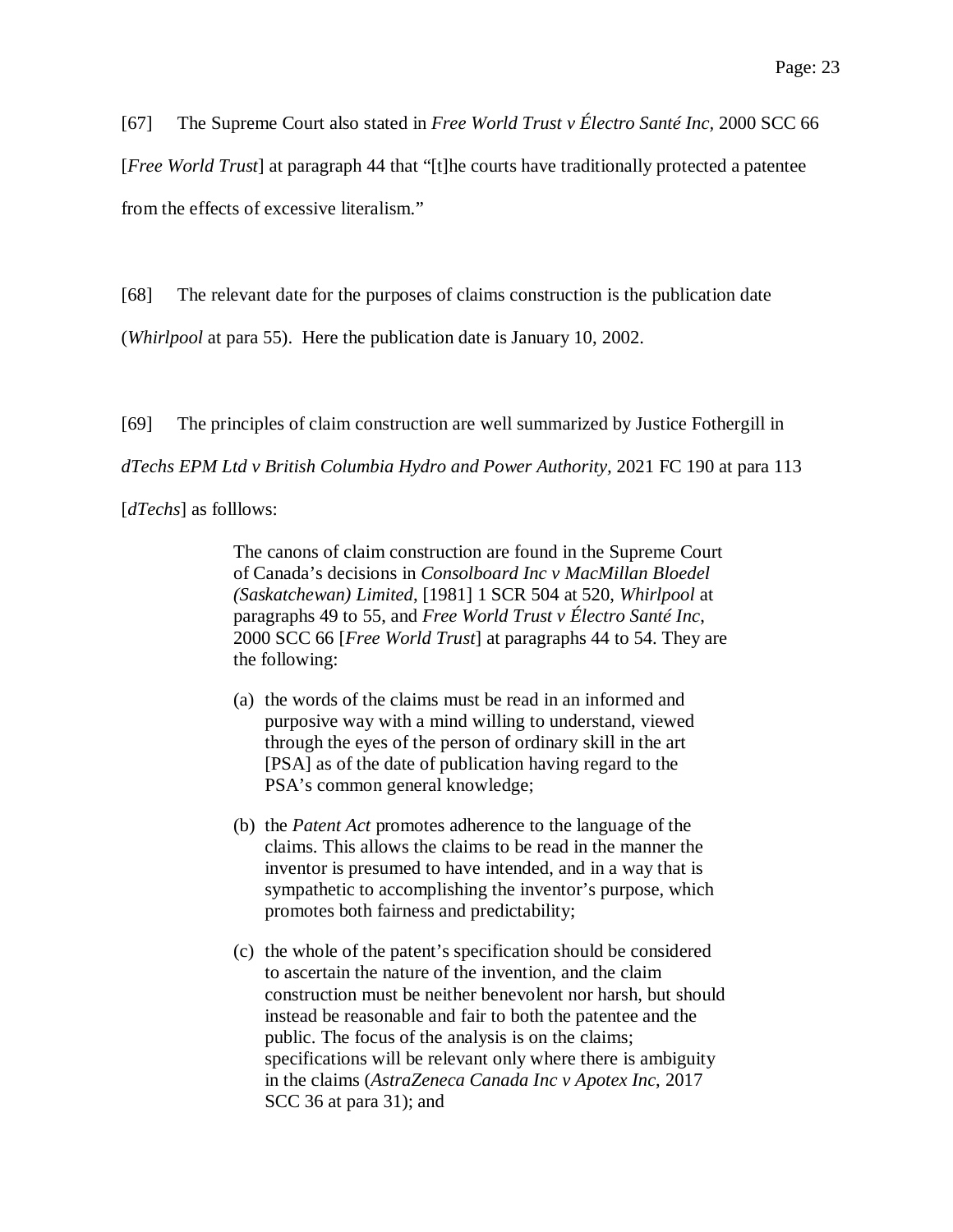- (d) claim construction must be the same for the purpose of validity and for the purpose of infringement.
- <span id="page-23-0"></span>B. Person of Skill in the Art (PSA)
- [70] As noted in *Whirlpool* at paragraph 53:

… the patent specification is not addressed to grammarians, etymologists or to the public generally, but to skilled individuals sufficiently versed in the art to which the patent relates to enable them on a technical level to appreciate the nature and description of the invention [citations omitted].

[71] The PSA has "common knowledge in the trade" (*Whirlpool* at para 70) and "is thought to be reasonably diligent in keeping up with advances in the field to which the patent relates" (*Whirlpool* at para 74).

[72] The parties disagree on the knowledge and skills of the PSA.

[73] Google's expert Dr. Parkes says that the skilled person has "a university degree in computer science or a degree in a related field with approximately 2-5 years of experience in internet technologies generally", as well as "at least 2 years of experience with online marketing, and knowledge of search engine marketing". His skilled person would also know market design, including auction design, through a university degree or 3-6 years working on online market systems (Parkes First Report at para 24).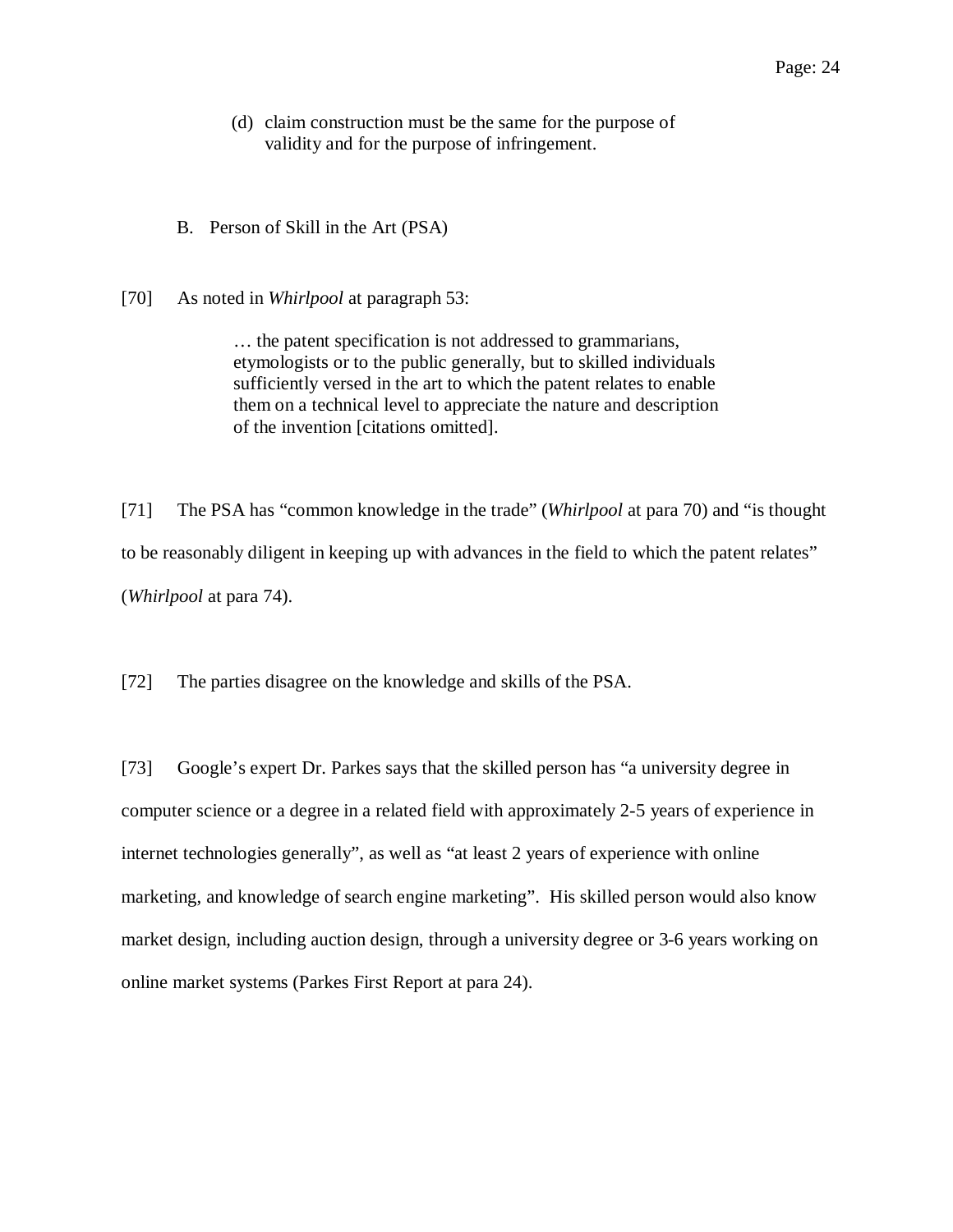[74] Although both PSET's experts Ms. Stricchiola and Dr. Haruvy claim to rely upon Dr. Parkes' skilled person, they nonetheless provided their own opinions on the attributes of the skilled person which differ from Dr. Parkes on key aspects.

[75] Ms. Stricchiola says the skilled person requires "a general understanding of the structure and function of the internet as a whole" and would be familiar with "web browsers, websites, webpages, website URLs, domain names, clicks, users, and hyperlinks, and/or links". She says the skilled person would be familiar with "paid search advertising within search engines", and would be familiar with "target keywords, bidding, CPC or PPC (cost per click and pay per click, respectively), clickthrough rates (CTR), impressions, landing pages, campaign management and optimization, budget, maximum bids, rankings, results, positions, competitor keywords, user demographics, search and query volume, keyword research, and related topics" (Stricchiola First Report at para 49-52).

[76] In her opinion, the skilled person would need to have access to a web developer and/or a computer programmer/coder.

[77] Dr. Haruvy says that the skilled person would have experience and familiarity with the internet search industry and would have experience or familiarity with basic concepts in bidding. He agrees that the skilled person would include or have access to a coder. Dr. Haruvy says that the skilled person would be "a manager or executive at a portal, ISP/IAP, search engine, or advertiser tasked with making strategic pricing decisions in respect to paid search engine advertising". Further "[t]he familiarity required with (1) internet search concepts, (2)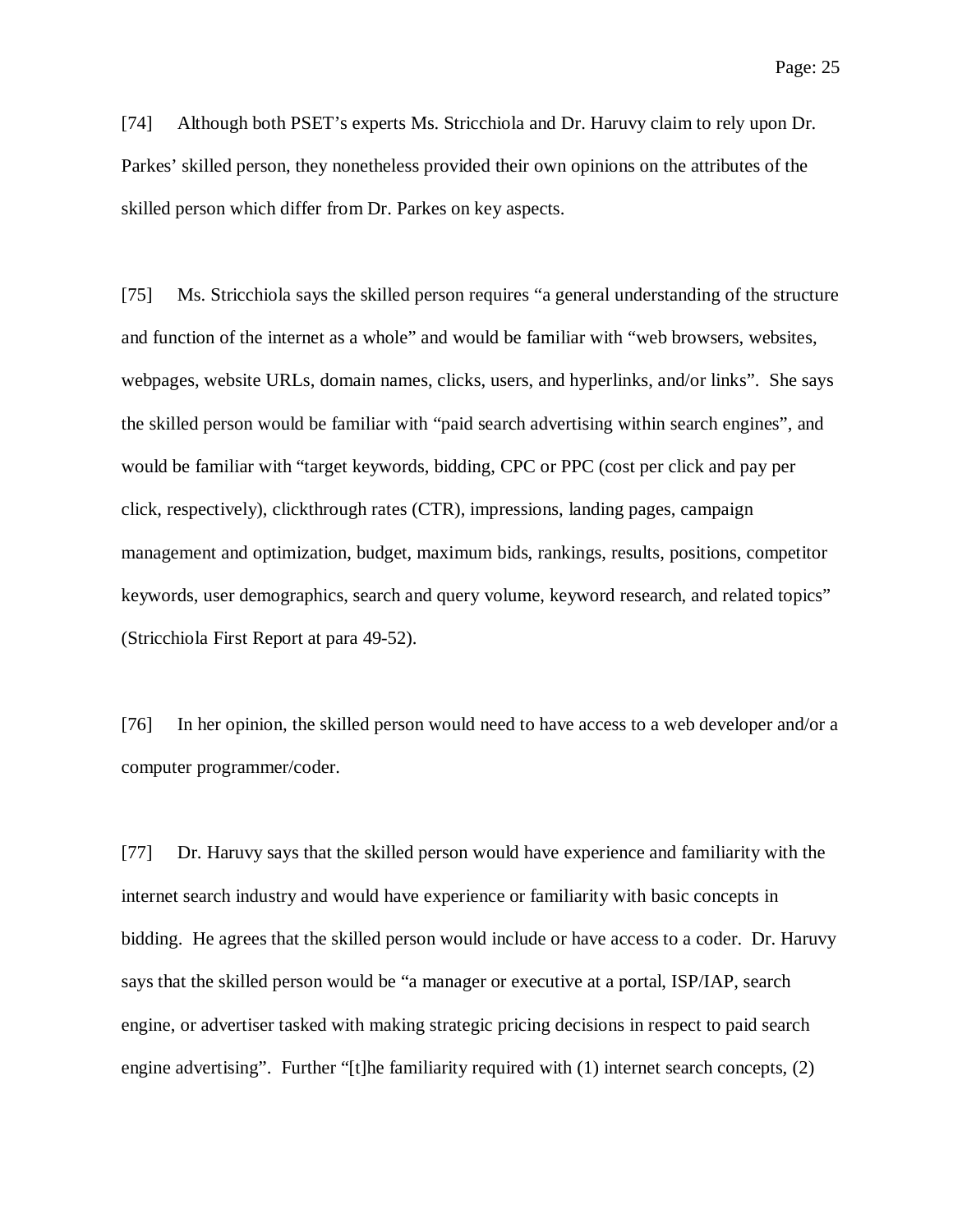bidding concepts, and (3) access to a coder, means that the manager described here is more likely to come from a high tech business background which would often involve college education with related exposure" (Haruvy Second Report at para 61-64).

[78] Dr. Haruvy states that there is nothing in the 167 Patent that requires much familiarity with specialized auction formats (Haruvy Second Report at para 65).

[79] I agree with Ms. Stricchiola that the skilled person would have a general understanding of the structure and function of the internet as a whole and an understanding of search engines and general search engine functionality, including from both a user and advertiser perspective. I agree that this understanding would include how to perform a search, what search results are, the difference between paid and non-paid search results, and how and where advertisers can appear within search results.

[80] I do not agree with Dr. Parkes that a degree in computer science would be necessary. I note, although not determinative, that the named inventors did not have such degrees. Furthermore, Mr. Soper – the coder for the 167 Patent – does not have a formal education in software programming.

[81] The issue that arose in cross-examination was whether the PSA personally had computer coding skills or had access to someone with those skills. Although this is an area where the experts appear to diverge, they all agree that some coding is necessary to put the 167 Patent into practice. Accordingly, coding knowledge or access to that knowledge was necessary for the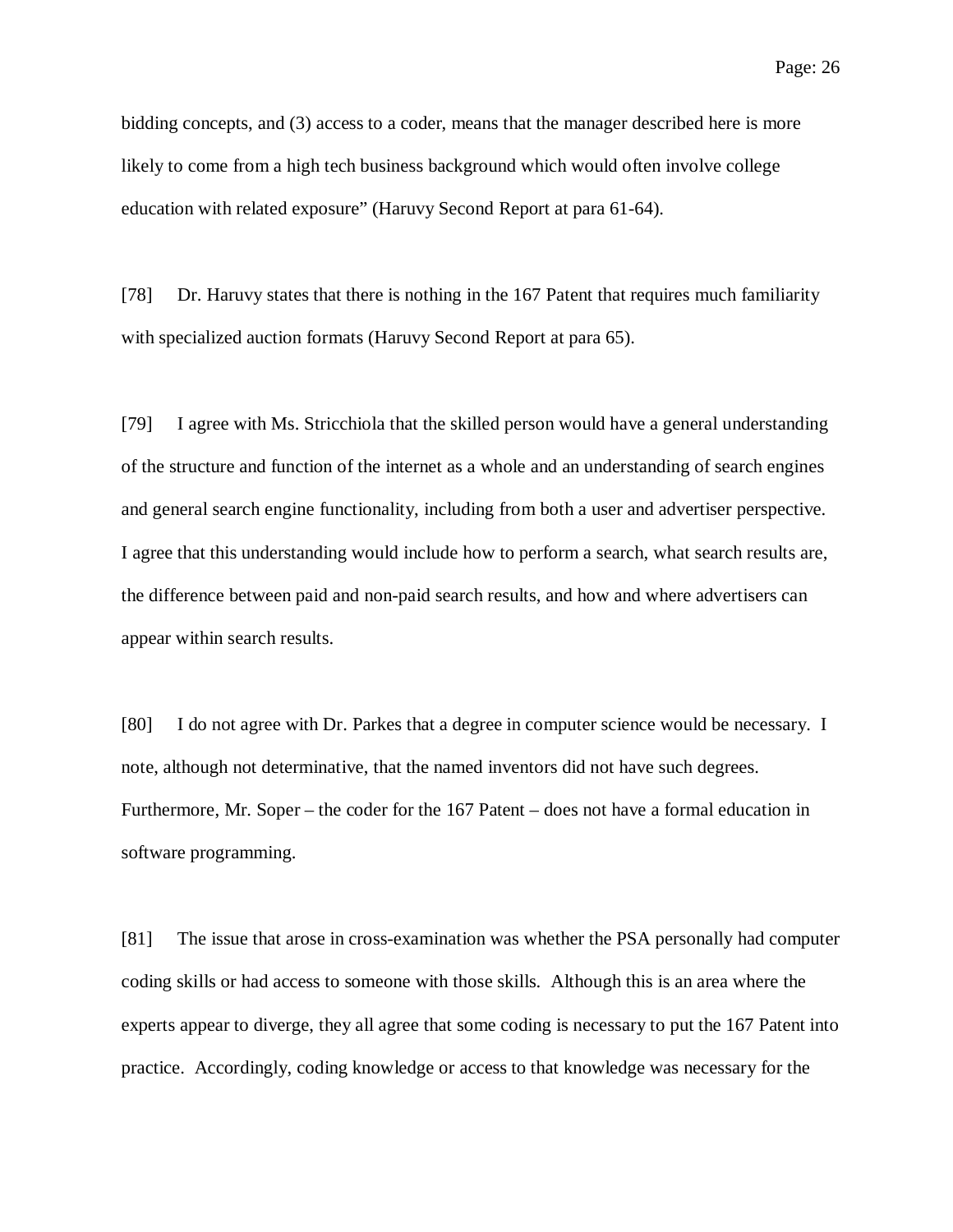PSA. However, as noted by Dr. Haruvy, the relevant computer coding skills in the early 2000s were comparatively basic. Therefore, the skilled person would be someone with at least 2 years of coding experience or access to someone with at least 2 years of coding experience. The skilled person may therefore be a team.

[82] In my view, Dr. Parkes overstates the skilled person attributes. I do not agree that the skilled person requires a university degree as that was not reflective of the skill set of those working with paid search engines in the early 2000s. I do not reach this conclusion based upon the profile of the co-inventors, but rather based upon the state of the relevant technological development at the relevant time.

#### <span id="page-26-0"></span>C. Common General Knowledge (CGK)

[83] In *Apotex Inc v Sanofi-Synthelabo Canada Inc,* 2008 SCC 61 [*Sanofi*] the Court noted that "[c]ommon general knowledge means knowledge generally known by persons skilled in the relevant art at the relevant time" (at para 37). The relevant time for assessing CGK is the publication date (*Eli Lilly Canada Inc v Mylan Pharmaceuticals ULC,* 2020 FC 816 at para 187 [*Eli Lilly*]).

[84] The publication date of the 167 Patent is January 10, 2002.

[85] Although the experts are not in complete agreement on what would make up the CGK, I would characterize their disagreement as more in relation to the depth of knowledge the PSA would possess, rather than the areas of knowledge.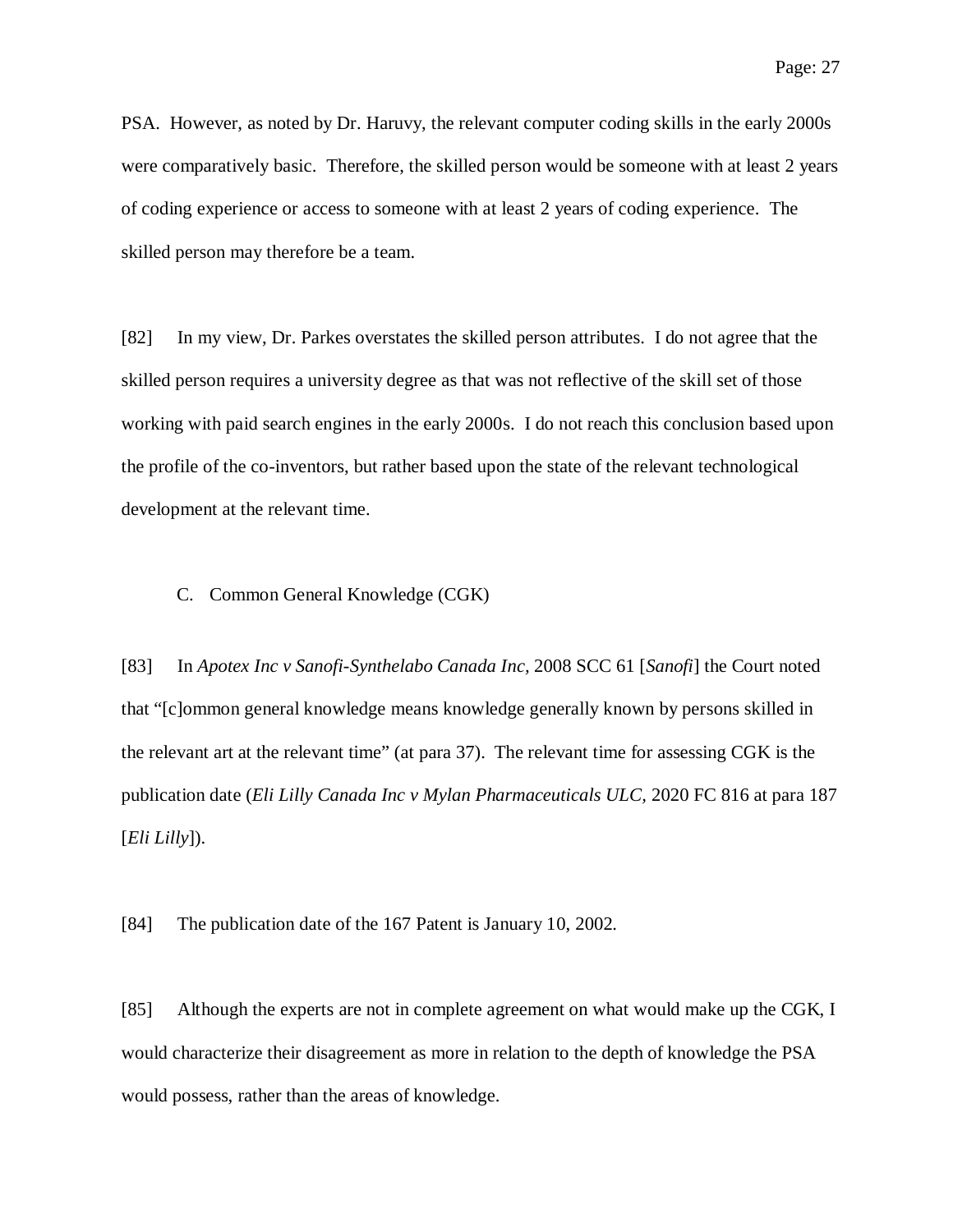[86] Based upon the above, in my view, the PSA would have knowledge of the following concepts:

- a) Advertising on the internet, including banner ads on webpages.
- b) How paid search engines like GoTo functioned.
- c) Online pricing models for advertising including: cost-per-mille (CPM a cost per thousand impressions); cost-per-click (CPC – a cost per clickthrough); and cost-peraction (CPA – where the advertiser is charged each time a user takes a predefined action).
- d) Web browsers such as Netscape's Navigator and Microsoft's Internet Explorer.
- e) Web scraping by fetching webpages and parsing out particular information from that web page.
- f) The major search engines and web directories, including Google, Yahoo!, AltaVista, Lycos and AskJeeves.
- g) Web crawling, which involved the parsing of Internet webpages to produce an index of webpages such that each webpage could be associated with search terms.
- h) How to use keywords (individual words, word combinations, or short phrases) with a search engine, and understanding the association of keywords with webpage meta tags.
- i) Search engine optimization (SEO), being the process of optimizing a webpage to achieve better results (higher rankings) on search engines.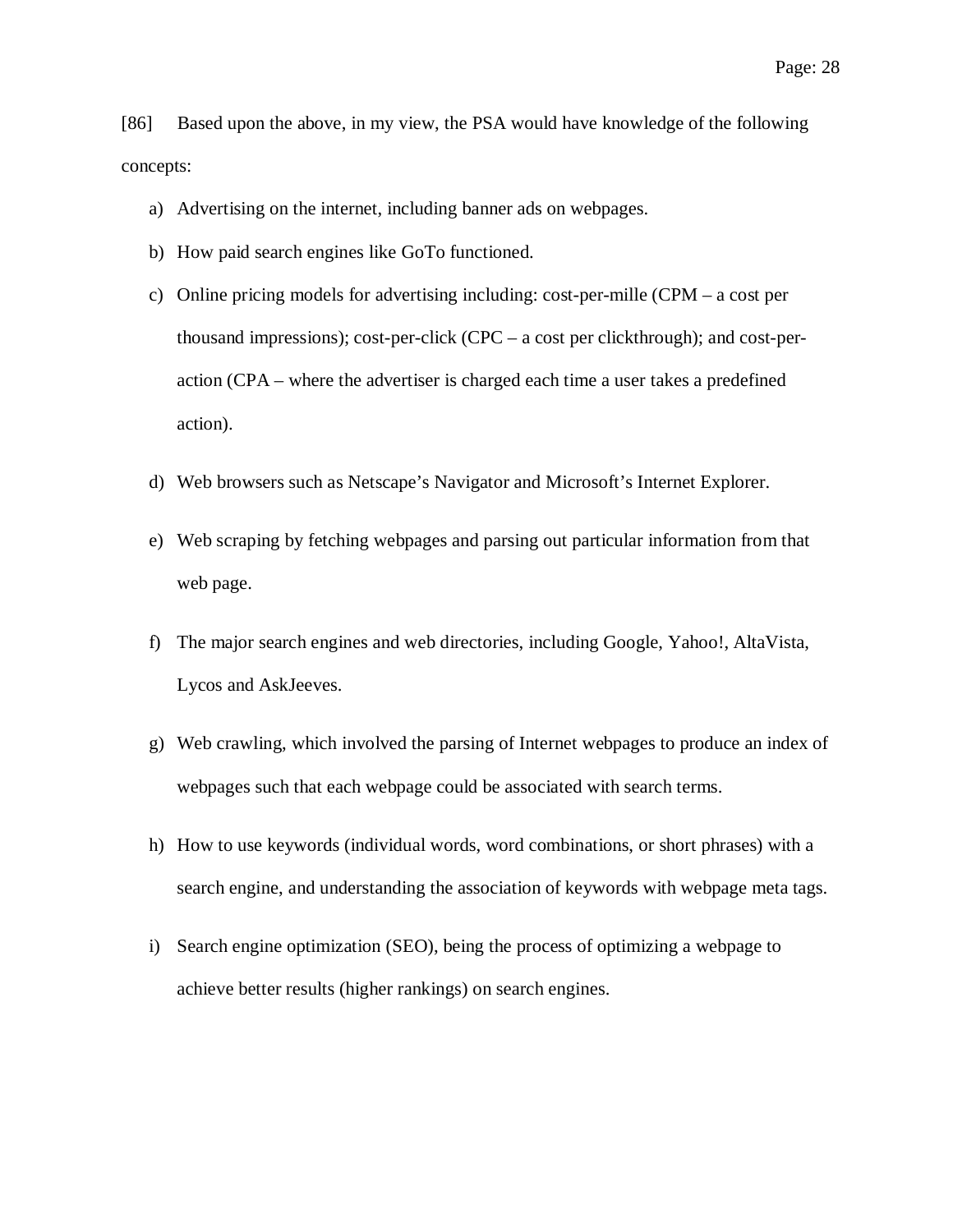j) Online auctions, including various types of auctions (like eBay), types of bidding, and auction participant behaviors including proxy bidding and the use of automatic bidding agents.

[87] On the issue of auctions, I find that Dr. Parkes' CGK is broader in scope than the field of the invention. The advanced technical aspects of auction theory and market design fields that Dr. Parkes describes would not be part of the relevant common knowledge of the skilled person at the relevant time.

[88] Dr. Haruvy also disagrees with Dr. Parkes' CGK regarding auctions. Dr. Haruvy states:

I agree that the Parkes Skilled Person would know, as part of their common general knowledge, that bidding agents on eBay and similar sites had the potential for "bid-snipers" […]. The Parkes Skilled Person, however, would also know that unlike the singleitem auctions on eBay, "winning" in the context of a paid search engine is fundamentally different from winning on eBay. Whereas "winning" on eBay or Yahoo! Auctions means taking home the prized item, winning on a paid search engine using CPC pricing is measured by a different metric - a user clickthrough. Being listed first in search engine results page is not a "win" if users do not actually click through on the displayed advertisement. Similarly, not obtaining the first position (which would clearly be a "loss" in an eBay auction), may still be a "win" in a paid search engine if it nevertheless results in a user click through (Haruvy Second Report at para 82).

[89] I conclude that a detailed understanding of auction theory is not required to understand the technical area of the 167 Patent. The PSA would have the following general knowledge of auction concepts: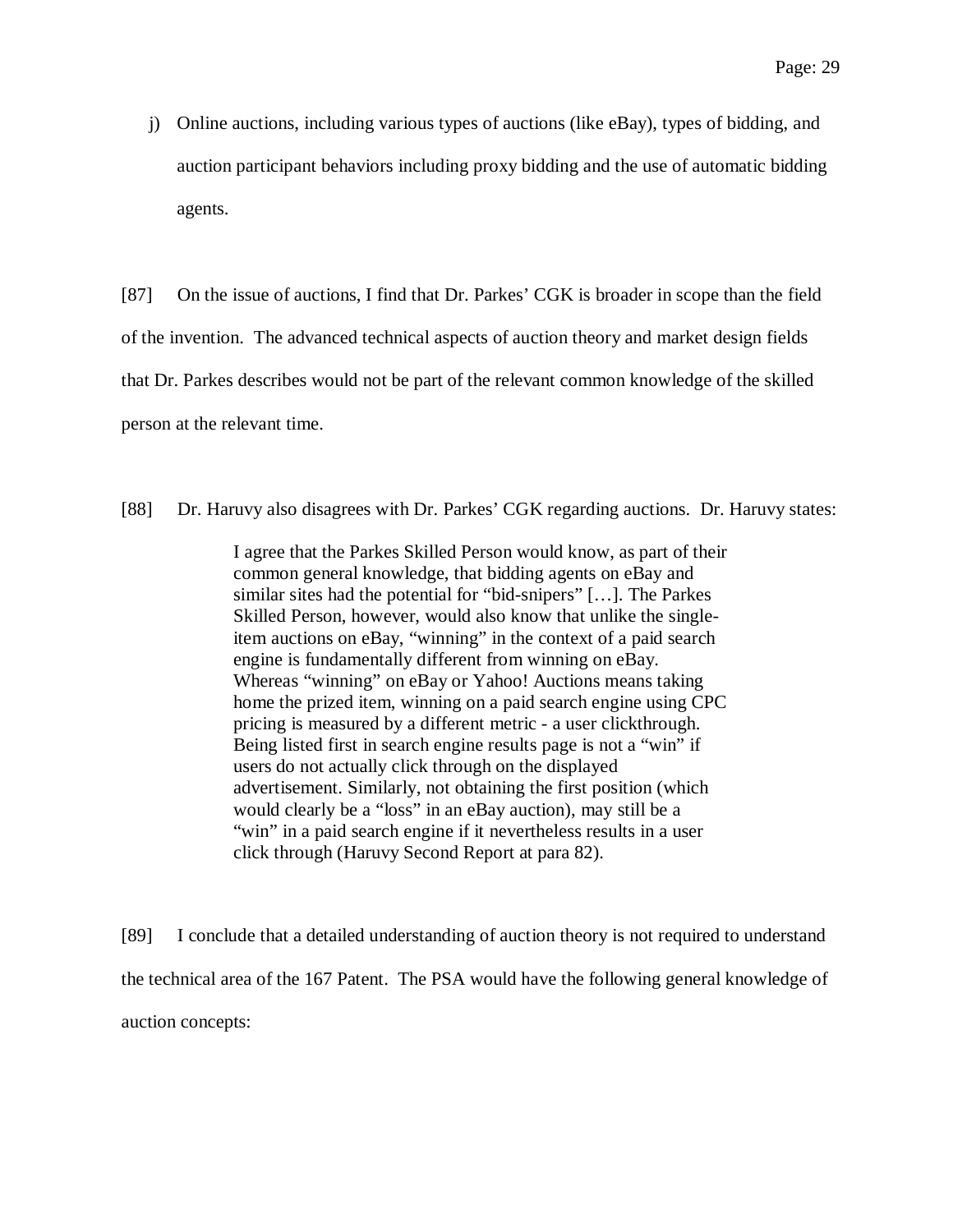- The difference between an "open" auction where all participants (bidders) know the bids of other parties, and a "closed" or sealed auction where bidders do not know the bids of others;
- First price auctions (like GoTo), where the winner pays their bid amount. In a first price closed auction, this means the winner is the highest bidder; and,
- Second price auctions (sometimes called Vickrey auctions) are auctions where the winner pays the amount of the second-highest bid. A second price auction allows bidders to bid their true value knowing that they will not be paying more than necessary.

#### <span id="page-29-0"></span>D. Claim Terms Needing Construction

[90] In their statement of claim, PSET is asserting 6 independent claims (in bold) and the following dependent claims:

- a. **Claim 1** and dependent claims 2-5, 7-9
- b. **Claim 17** and dependent claims 18, 19, 22, 24, 25, 27
- c. **Claim 28** and dependent claims 29-34, 36, 37, 39-43
- d. **Claim 44** and dependent claims 45, 46, 55-58
- e. **Claim 59** and dependent claims 60-65, 67, 70, 72-74
- f. **Claim 75** and dependent claims 76-81, 83, 86, 88 and 89.
- [91] Dr. Parkes construed all the claims and provided a claims chart.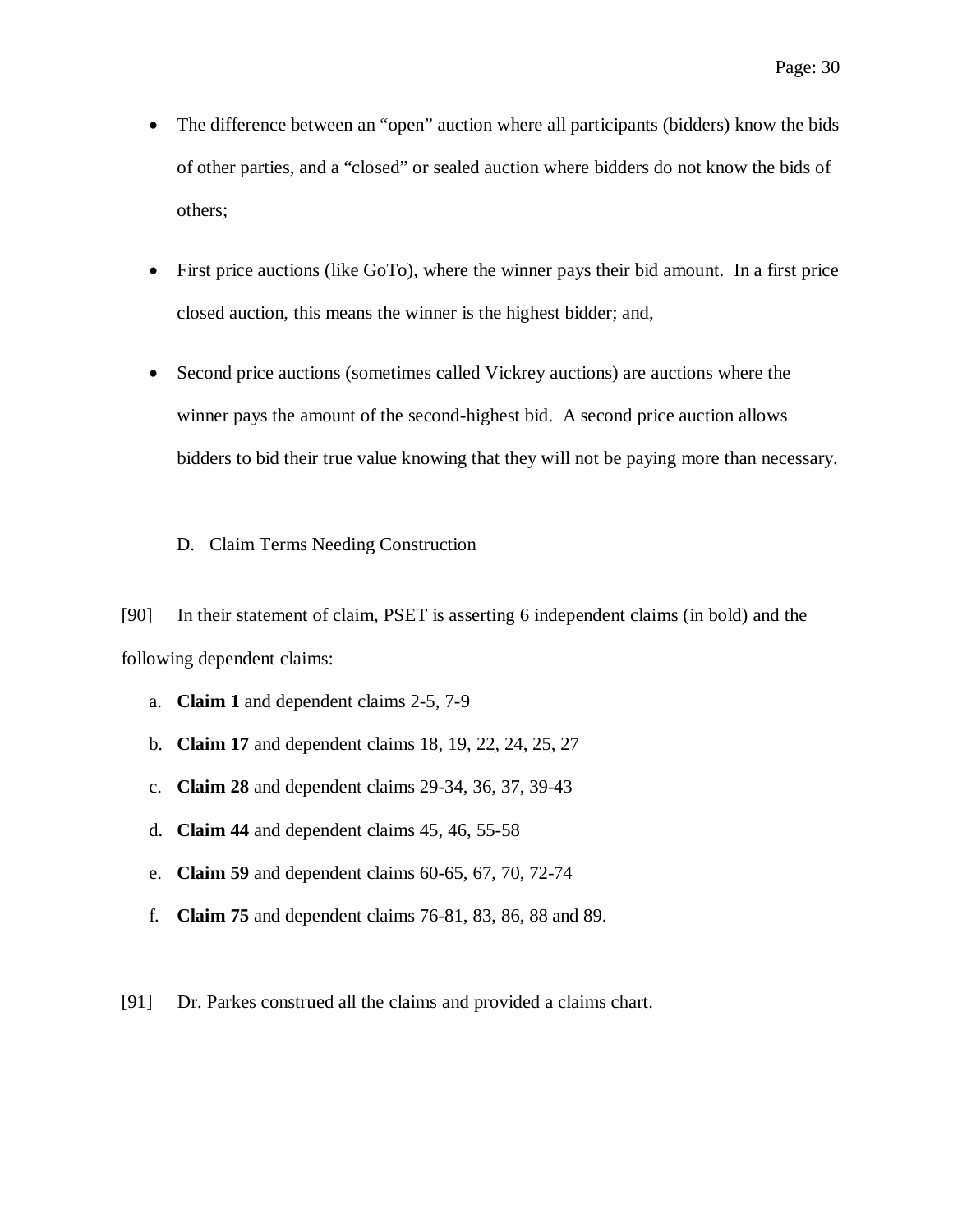[92] Ms. Stricchiola and Dr. Haruvy did not construe each asserted claim in their reports, stating that it was not necessary to do so where the claims would be understood by the skilled person according to their ordinary meaning. Ms. Stricchiola and Dr. Haruvy did not construe the following claims: 4, 5, 7, 18, 22, 24, 25, 27, 31, 33, 34, 36, 37, 39, 40, 41, 42, 43, 45, 46, 55, 56, 57, 58, 60, 61, 62, 63, 64, 65, 67, 70, 72, 73, 74, 76, 77, 78, 79, 80, 81, 83, 86, 88, and 89.

[93] Overall, I prefer the claims construction of Dr. Parkes to that of Ms. Stricchiola and Dr. Haruvy. Dr. Parkes provided a fulsome and objective approach to construction and he individually construed each claim, even when he acknowledged that is was difficult to do so.

[94] In addition to not addressing each of the asserted claims, I would describe Ms.

Stricchiola's claims construction as not fully comprehensive and often lacking in detail and

substance. Her approach was more aspirational rather than practical. Dr. Haruvy's

construction was less comprehensive, and was more of a critique of Dr. Parkes' construction.

**Claim 1** (paragraph lettering added)

<span id="page-30-0"></span>1. A method of managing a bidder's bid to pay for the use of a bidder-supplied Internet link, the bid identifying a target keyword and an amount the bidder is willing to pay to a search engine when the search engine presents the bidder-supplied link as one of a plurality of search results in response to a search using the target keyword and the link is then used by a recipient of the search results, comprising:

(a) retrieving a web page used to supply and gather information on the bidder's bids made to the search engine, the web page presenting one or more keywords and information on the bidder's bids relating to those keywords;

(b) entering into the web page a target keyword and the amount the bidder is willing to pay when the bidder-supplied Internet link is presented in a list with other search results in response to a search using the target keyword and the bidder-supplied Internet link is used by a recipient of the search results;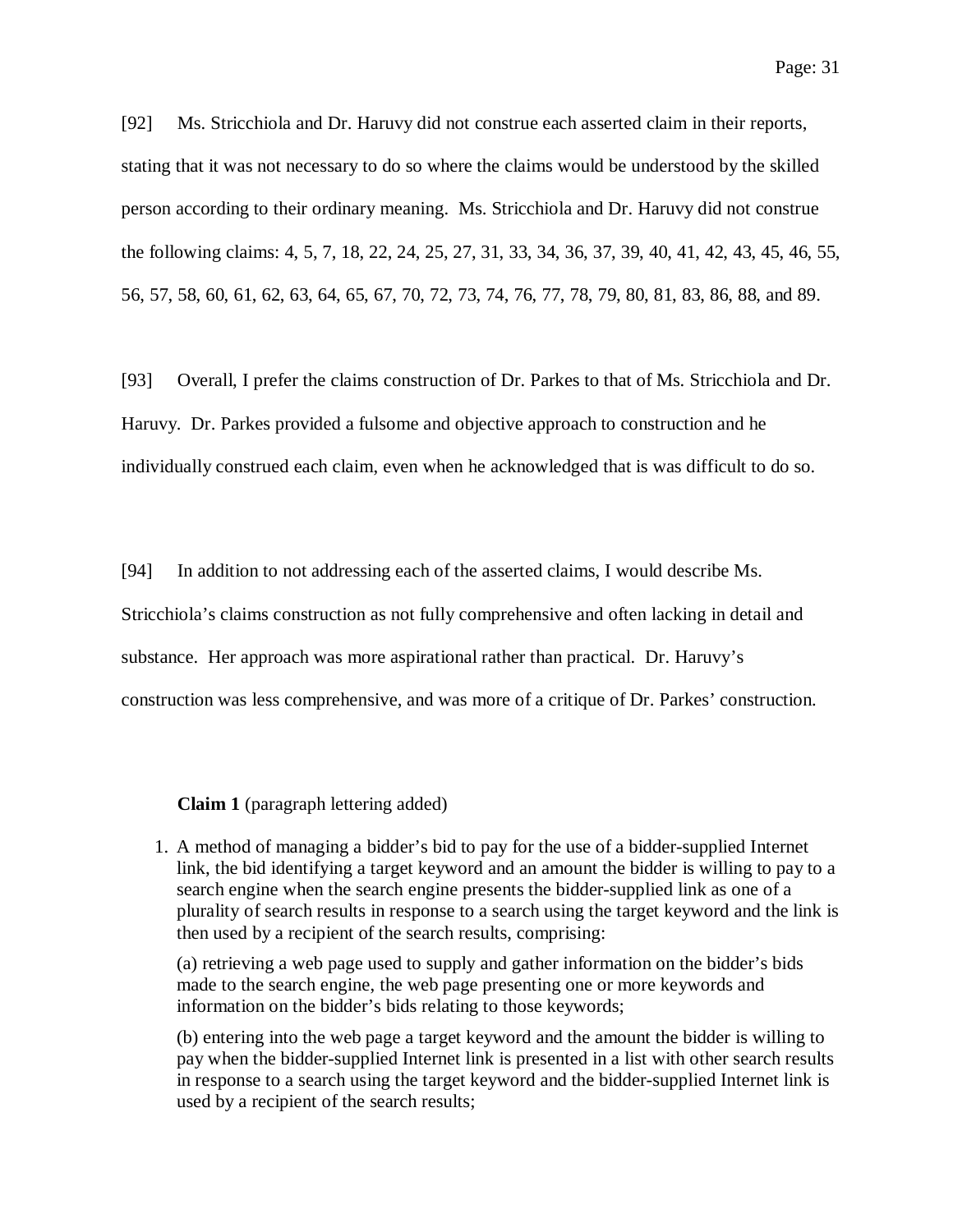(c) authorizing an automatic reduction of the entered bid amount to a lower amount that will not change the position of the bidder-supplied Internet link relative to the other search results presented in the list of search results; and

(d) retrieving a web page reporting at least one previously authorized automatic reduction in the amount bid and paid for a use of the bidder-supplied Internet link.

[95] Claim 1 is a method claim that outlines various steps.

[96] All experts agree that **bidder** is a reference to the advertiser or their representative who provided the advertisement and who will be charged by the paid search engine when users click on its advertisement.

[97] The **bidder's bid** is the amount of money that the advertiser is willing to pay for a click on their hyperlink and/or to maintain a specific ranking or position for that hyperlink.

[98] I construe the step in 1(a) **retrieving a web page used to supply and gather information on the bidder's bids made to the search engine** to mean that the bidder obtains a webpage that presents the information on the bidder's bids and allows the bidder to input information. The phrase **the web page presenting one or more keywords and information on the bidder's bids relating to those keywords** refers to the webpage displaying the bidder's keywords, the current bids on those keywords and information, such as the URL.

[99] For step 1(b), I construe **entering into the web page a target keyword** as the step when the bidder inputs a keyword that is the target of its advertising and the **amount the bidder is willing to pay** is the entered bid amount. The **bidder-supplied internet link is used**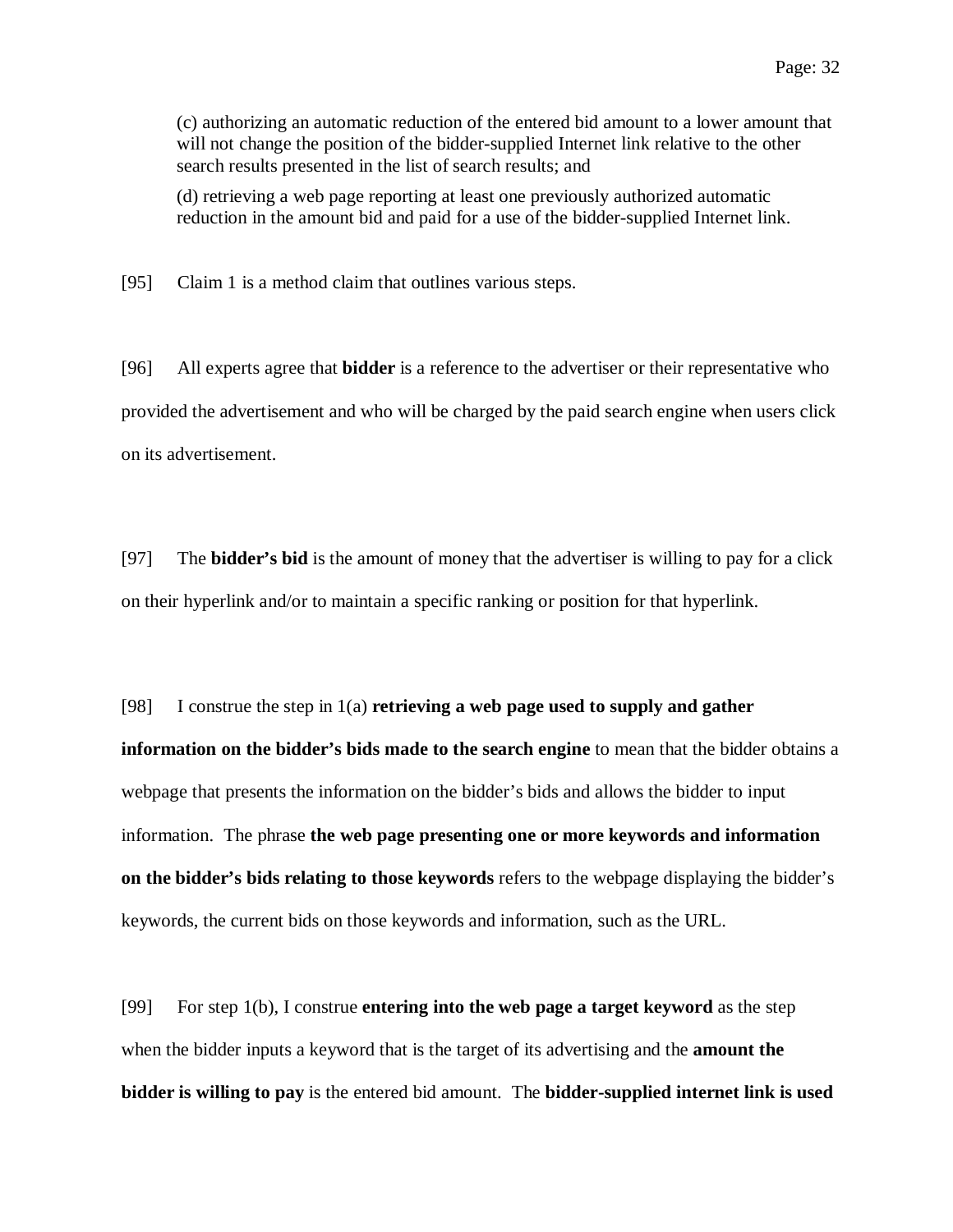**by a recipient of the search results** is the advertiser's (bidder)'s ad containing a hyperlink to their website.

[100] The experts disagree on the construction of 1(c) which states **authorizing an automatic reduction of the entered bid amount to a lower amount that will not change the position of the bidder-supplied Internet link relative to the other search results presented in the list of search results.**

[101] Dr. Haruvy states that 1(c) would be understood to incorporate: "(1) a generalized second price mechanism; (2) automation of a possible bid reduction; and (3) optimization" (Haruvy Second Report at para 111).

[102] He goes on to define a generalized second price auction (GSP auction):

A generalized second-price mechanism ("GSP") is not explicitly referred to by that name in the patent but is a mechanism nevertheless clearly described in the patent. It refers to an auction mechanism for multiple items, where in the present case the multiple items are the different ranks/slots in the search results. Each bidder places a bid. The highest bidder gets the first slot, the second-highest, the second slot and so on. The highest bidder pays for a click through at the price bid by the second-highest bidder plus some minimum bid increment (i.e., \$0.01), the second-highest pays for a click through the price bid by the thirdhighest plus the minimum bid increment, and so on (Haruvy Second Report at para 112).

[103] Dr. Haruvy also highlighted that second price auctions and GSP auctions "have little in common in terms of auction properties" (Haruvy Second Report at para 94). Ms. Stricchiola also construes claim 1 to incorporate a GSP auction.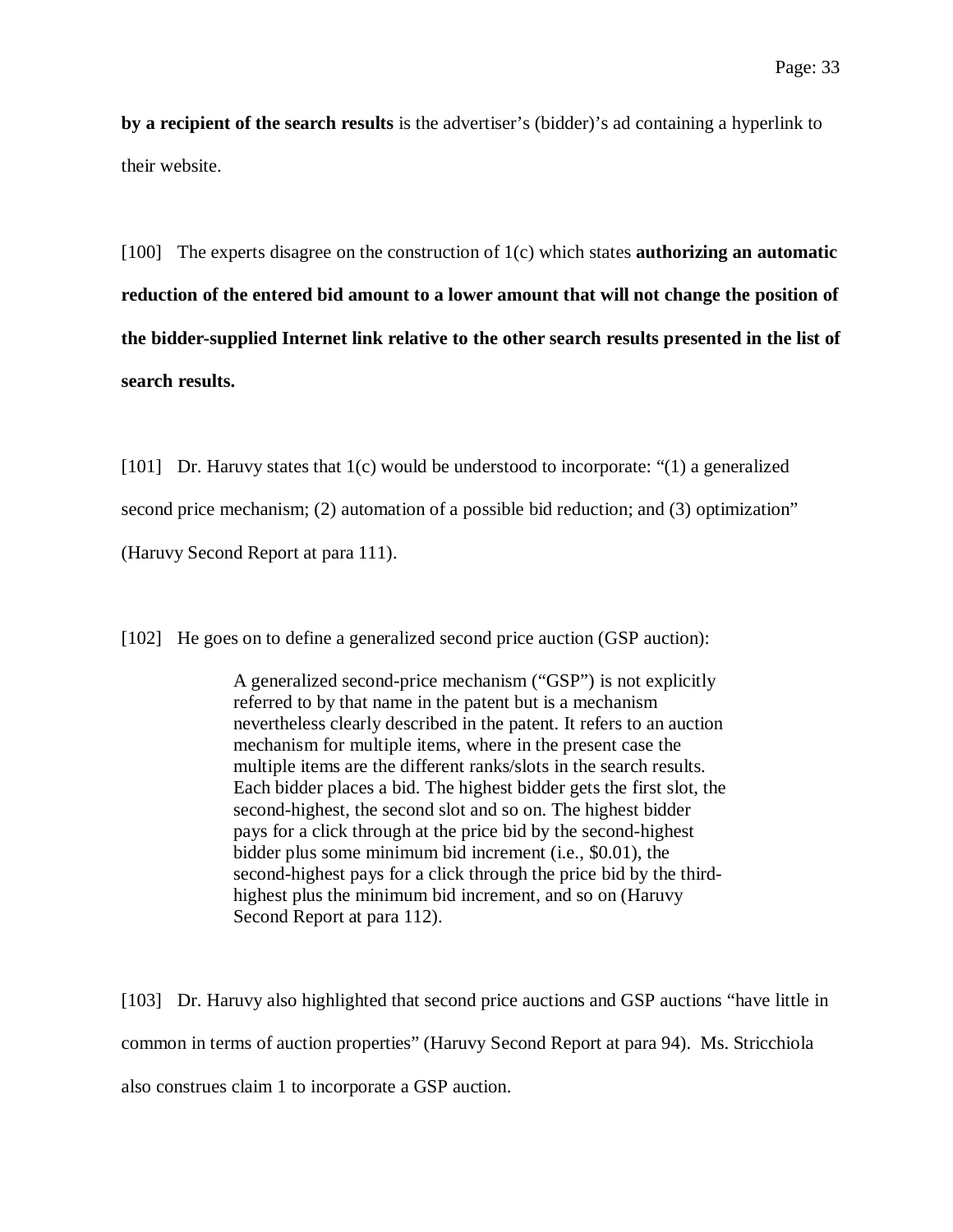[104] I agree that 1(c) makes reference to the automation of a bid reduction. However, I do not accept a construction of claim 1(c) that introduces an auction mechanism as it does not disclose or support a construction that it is a stand-alone or self-supporting method for an auction. Claim 1(c) states that it is designed to function within a paid search engine.

[105] I adopt Dr. Parkes' construction of 1(c) to mean a bid collapse. The words **will not change the position of the bidder-supplied Internet link relative to the other search results presented in the list of search results** means that the amount submitted to the paid search engine will not change the position or rank of the bidders link in the search results list relative to the other search results even though the bidder's bid amount has been lowered.

[106] For step 1(d) Ms. Stricchiola construes **amount bid and paid** as being different amounts. She says the amount bid is the bidder's bid and the amount paid is the final amount charged by the search engine, which may be lower than the amount bid as a result of the authorized automatic reduction (Stricchiola First Report at para 61). Dr. Haruvy agrees that the bid amount is not necessarily the amount paid (Haruvy Second Report at para 123).

[107] Dr. Parkes says that the **amount bid and paid** refers to one amount only. He says that it means the bid submitted to the paid search engine is the amount paid for a click on the link (Parkes First Report, pg 58). He claims this is how the mechanism of a first price auction as used on GoTo.com and other paid search engines worked.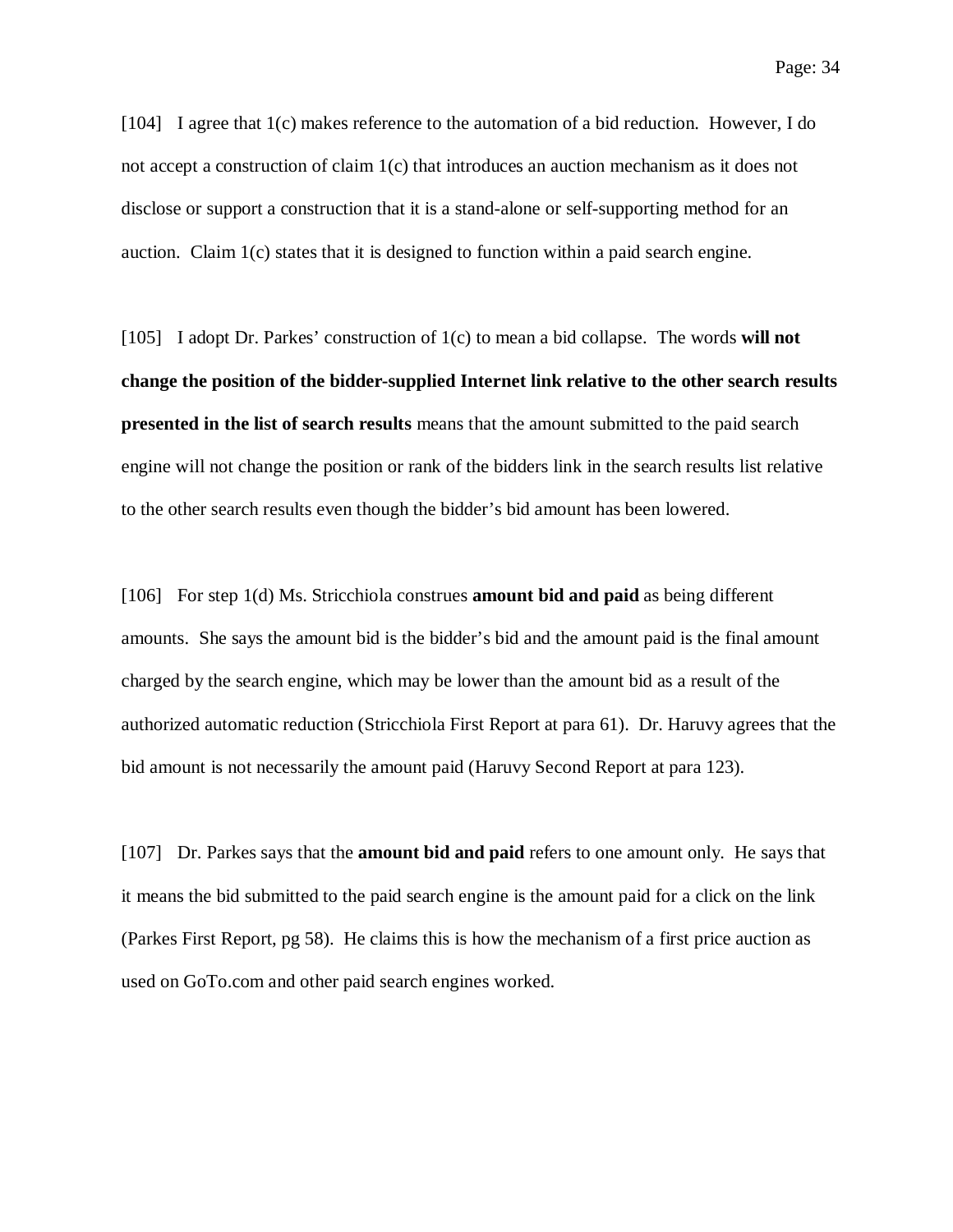[108] I adopt Dr. Parkes' construction of 1(d) being a reference to one amount. This is consistent with the words chosen to describe the claim and is consistent with the intention that the patent is designed to function on then existing search engines. While bidding and paying may happen in two steps, the structure of the words used only supports an interpretation of it being a reference to one amount of money. It does not say "amount bid and amount paid" which would be suggestive of different amounts. Nor does it refer to "amounts". Ms. Stricchiola and Dr. Haruvy's construction of 1(d) would invite the possibility of multiple changes in the "amount". However, the inventors chose the singular "amount" and not "amounts". As well, there is no reference to the "final amount" if the phrase is intended to reference changes made throughout or during the bidding process.

#### **Claim 2**

<span id="page-34-0"></span>2. The method of claim 1 further comprising retrieving one or more web pages that present statistic data on activity relating to the target keyword at the search engine.

[109] I construe **statistic data** to be a reference to statistics of the target keyword including the number of times a particular keyword was searched or used at the search engine.

#### **Claim 3**

<span id="page-34-1"></span>3. The method of claim 2 wherein the statistic data comprises one or more of: the rate of use of a target keyword by users of the search engine; demographics of users of the target keyword;

demographics or commercial information regarding bidders on the target keyword;

identification of additional keywords used in conjunction with the target keywords by searches of a Internet search engine; and

identification of additional keywords bid upon by bidders on the target keyword.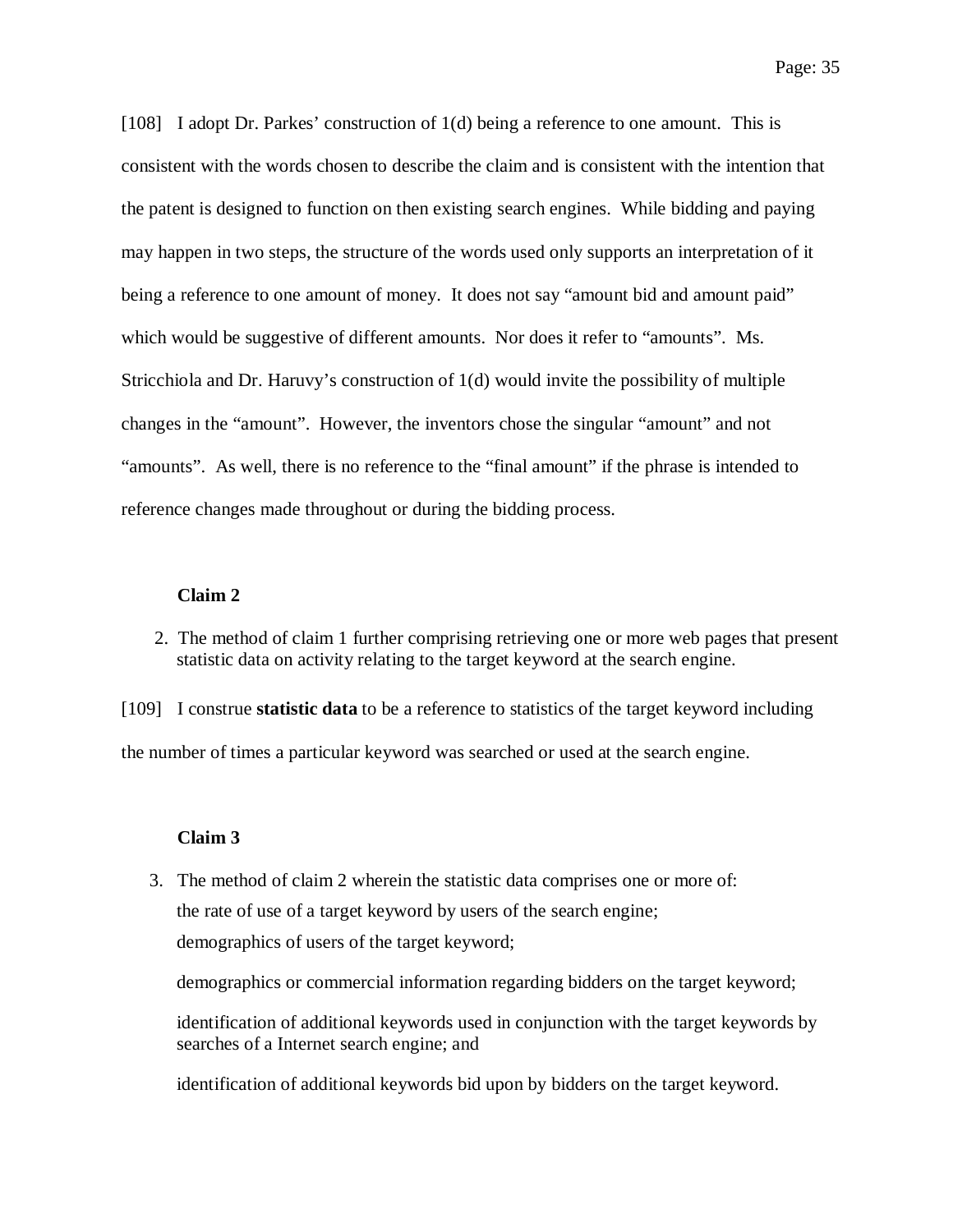[110] This is a method that relates to the statistic data referred to in claim 2. The information referred to here is gathered from the search engine(s) and is made up of search (query) volume of a target keyword or topics related to the target keyword.

[111] I do not agree with Ms. Stricchiola and Dr. Haruvy who state that CTRs would be a rate of use. CTRs were part of the CGK and if the inventors intended to include that function here it would have been specified.

[112] Dr. Parkes states the **rate of use of a target keyword by users of the search engine** means the frequency of searches of the target keyword at the paid search engine, and points to the "view" column in the sample report at Figure 4 of the 167 Patent as an example (Parkes First Report, pg 59).

[113] Neither Ms. Stricchiola nor Dr. Haruvy construed the remaining terms of claim 3.

[114] The **demographics of users of the target keyword** means the information on users of the paid search engine who have searched using that keyword and would include gender, age, and location (Parkes First Report, pg 59).

#### [115] The **demographics or commercial information regarding bidders on the target**

**keyword** would mean the information about the entities that are bidding on the target keyword on the paid search engine and such information might include the business sector or size of a business.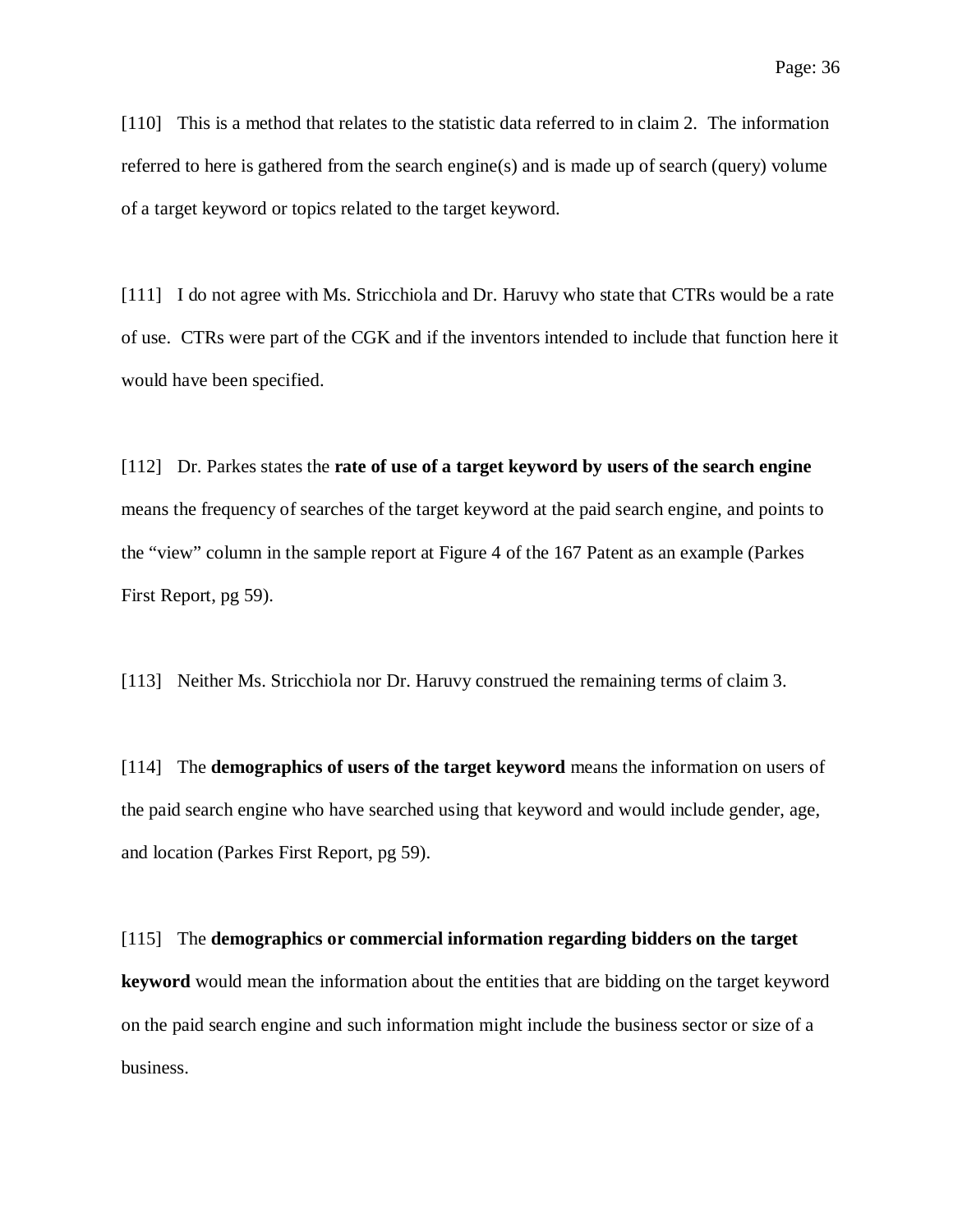[116] I construe **identification of additional keywords used in conjunction with the target keywords by searchers of a Internet search engine** to mean the words used in the search string alongside the target keywords by searchers of an Internet search engine. I construe **identification of additional keywords bid upon by bidders on the target keyword** to mean other keywords bid on by the bidders who also bid on the target keyword (Parkes First Report, pg 60).

### **Claim 4**

4. The method of claim 1 wherein the authorized automatic reduction is constrained by a minimum currency amount.

[117] This limits claim 1 such that the automatic reduction does not occur when the difference between the "entered amount" and the lower amount is smaller than a minimum currency amount (Parkes First Report, pg 60).

#### **Claim 5**

- 5. The method of claim 4 wherein the minimum currency amount is one cent.
- [118] This limits claim 4 and claim 1 to a minimum bid of one cent.

## **Claim 7**

7. The method of claim 1 wherein the authorized automatic reduction is a result of a change in a bid of another party.

[119] I construe this to mean that any authorized reduction because of a change in a bid at the paid search engine of another bidder on the target keyword.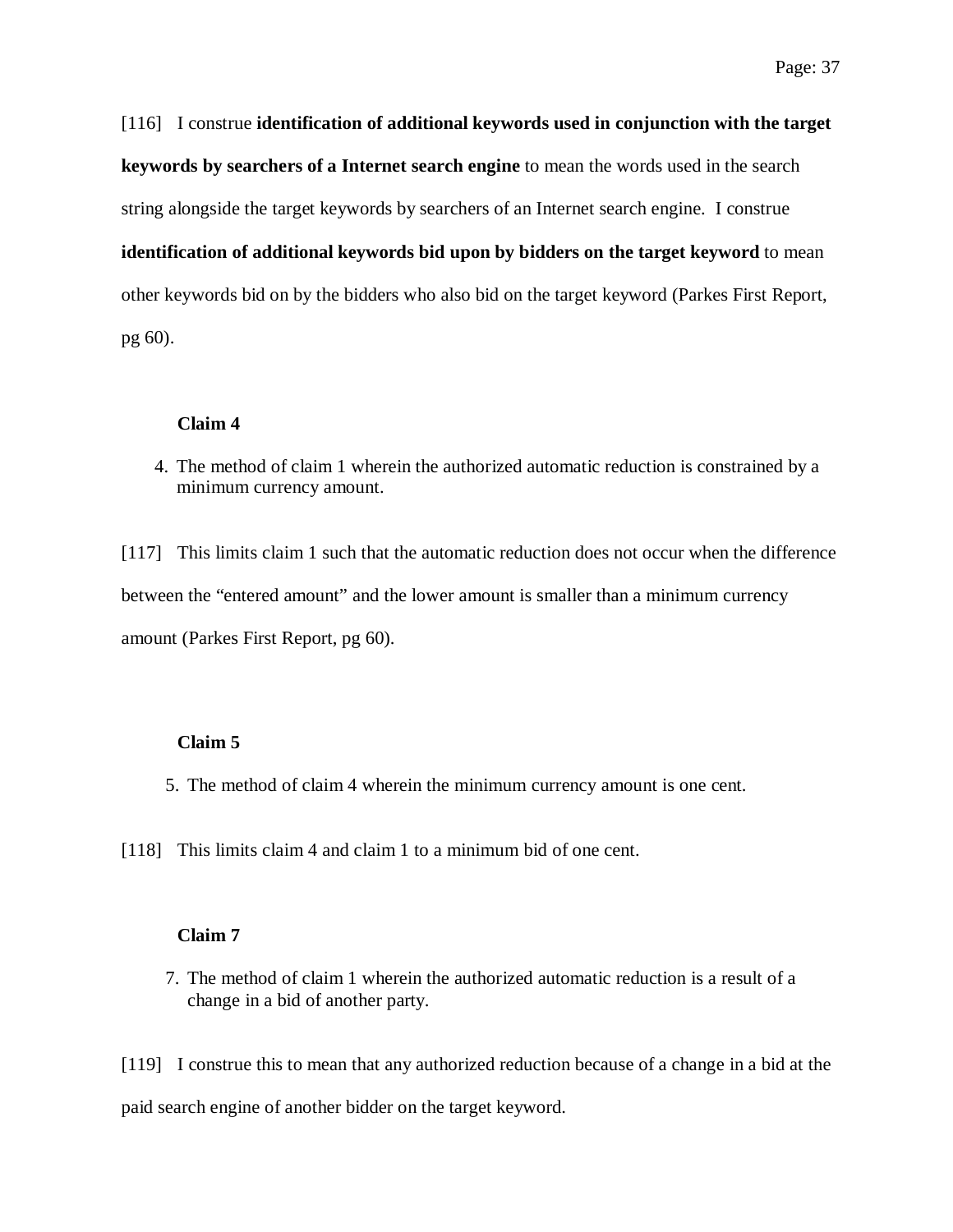## **Claim 8**

8. The method of claim 1 wherein the authorized automatic reduction is performed in response to bids of other parties and other data.

[120] I agree with Dr. Parkes' construction that **other data** is a reference to non-bid data such as changes in keyword bid position, or an increase or decrease in the use of the keyword by users of the paid search engine. This is supported by Figure 4, which provides for reporting of keyword views data to a bidder (Parkes First Report, pg 61).

## **Claim 9**

9. The method of claim 8 wherein the authorized automatic reduction is based on demographic information pertaining to searchers of the target keyword.

[121] As I have construed claim 8 in relation to keywords, I adopt Dr. Parkes' construction

that **demographic information pertaining to searchers of the target keyword** to mean the

demographics of the searchers of the target keyword(s) on the paid search engine and would

include information like the age, gender, or location of a user.

**Claim 17** (paragraph lettering added)

17. A method of managing an offeror's offer for a keyword made to a search engine, said offer identifying an amount said offeror will pay upon a searcher's use of an offerorsupplied reference located upon the keyword within said search engine, comprising

(a) receiving an authorization from said offeror,

(b) after receipt of said authorization, monitoring keyword offers at one or more Internet search engines to identify a change in said offeror's offer of interest to said offeror, and

(c) implementing said change in said offeror's offer on behalf of said offeror based upon the previously received authorization without further intervention of said offeror.

[122] Claim 17 is a method claim with various steps.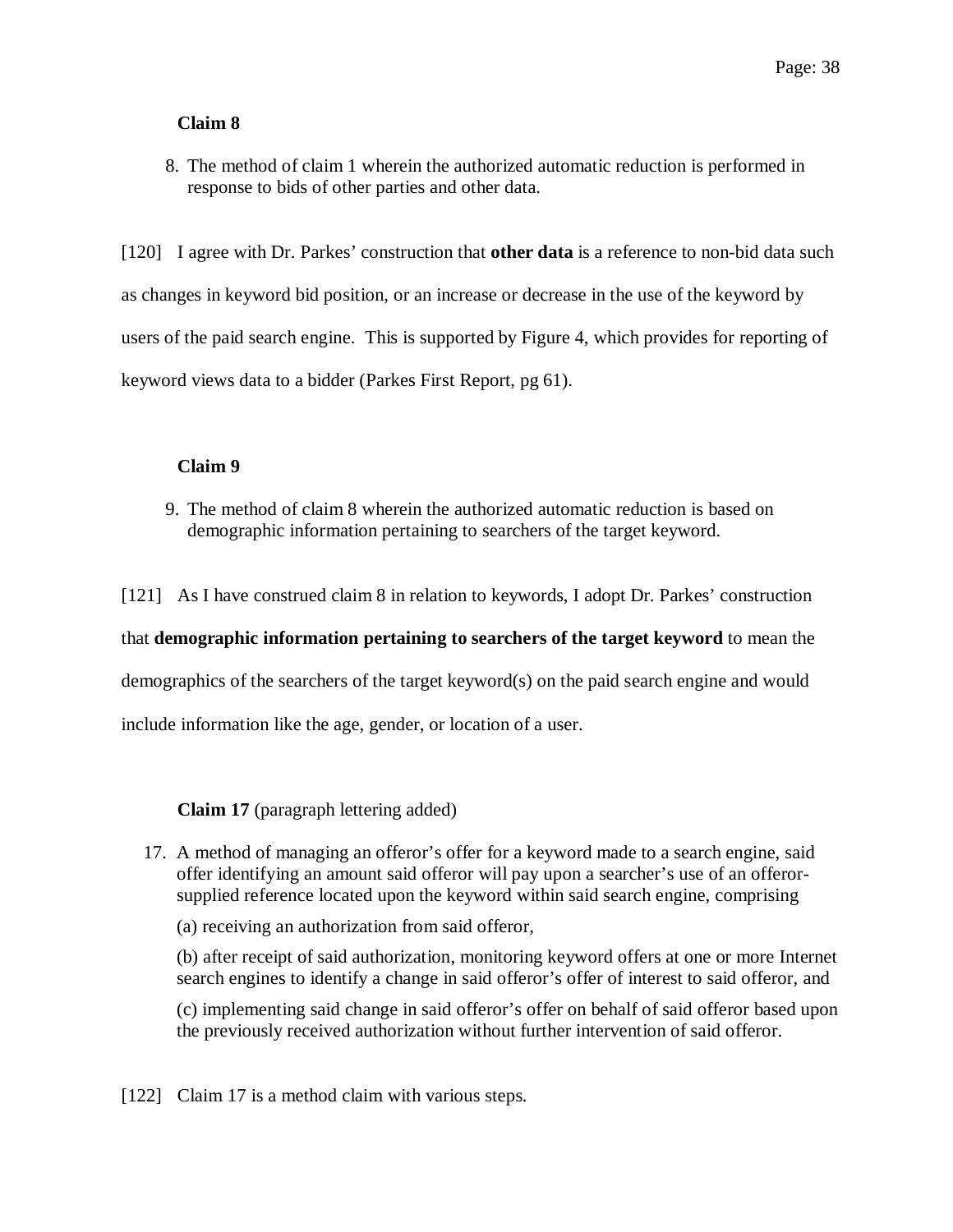[123] Both Ms. Stricchiola and Dr. Haruvy construe the phrase **offeror's offer** as being broader than a "bidder's bid" (Stricchiola First Report at para 66; Haruvy Second Report at para 132).

[124] Dr. Parkes construes **offeror's offer** to means a bidder's bid and **identifying an amount said offeror will pay upon a searcher's use of an offeror-supplied reference** as meaning the money amount the bidder will pay the paid search engine when a searcher clicks their URL or hyperlink (Parkes First Report, pg 62).

[125] I adopt the construction that the offeror's offer is the bidder's bid.

[126] The step at 17(a) refers to the receiving the authorization for the offer.

[127] Ms. Stricchiola construes 17(b) **change in said offeror's offer of interest to said offeror** to be "contemplating that the offeror may be willing to offer different amounts for a clickthrough based on various criteria 'of interest' to them. This element does not specifically limit the types of information or criteria that may be of interest to an offeror, other than that they relate to offers at one or more (paid) search engines" (Stricchiola First Report at para 66). I find this construction is vague and does not provide guidance to the PSA on how to put this element into practice.

[128] I adopt Dr. Parkes' construction of 17(b) **monitoring keyword offers at one of more Internet search engines**, to mean repeatedly checking keyword bids at one or more paid search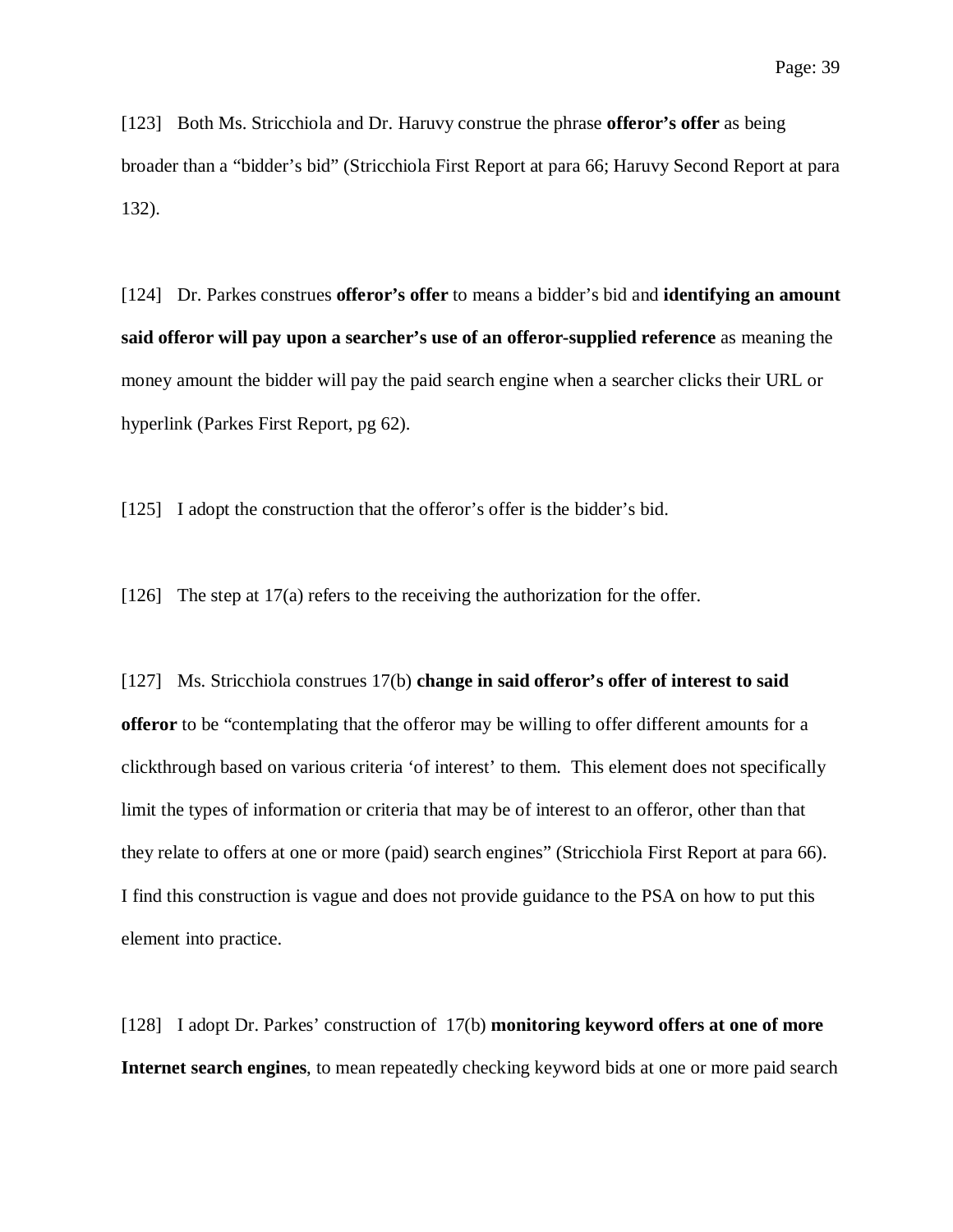engines, where monitoring can be done either automatically or manually (Parkes First Report, pg 63). He construes **identify a change in said offeror's offer of interest to said offeror** to mean "using the values of the monitored keyword bids to identify changes of interest" and either increasing a bid to recapture the bidder position or decreasing a bid where there is a bid gap (Parkes First Report, pg 63).

[129] The phrase at 17(c) – **implementing said change in said offeror's offer on behalf of said offeror based upon the previously received authorization without further intervention of said offeror** is construed by Ms. Stricchiola as referring to the automated function of changing the offer as a result of prior authorization by the advertiser (Stricchiola First Report at para 66). Dr. Haruvy adopts a similar construction (Haruvy Second Report at para 138).

[130] I adopt a construction of 17(c) that means making the change of interest to the offeror's offer and submitting the changed offer to the paid search engine.

[131] I do not agree that an automated function is specifically called out in claim 17(c) in relation to implementing the authorized change. The change is referenced in relation to the authority to do so, rather than an automatic function. Therefore the "change" called out in claim  $17(c)$  may be done manually. This claim speaks to the authority to make the change – not the process by which the change is implemented.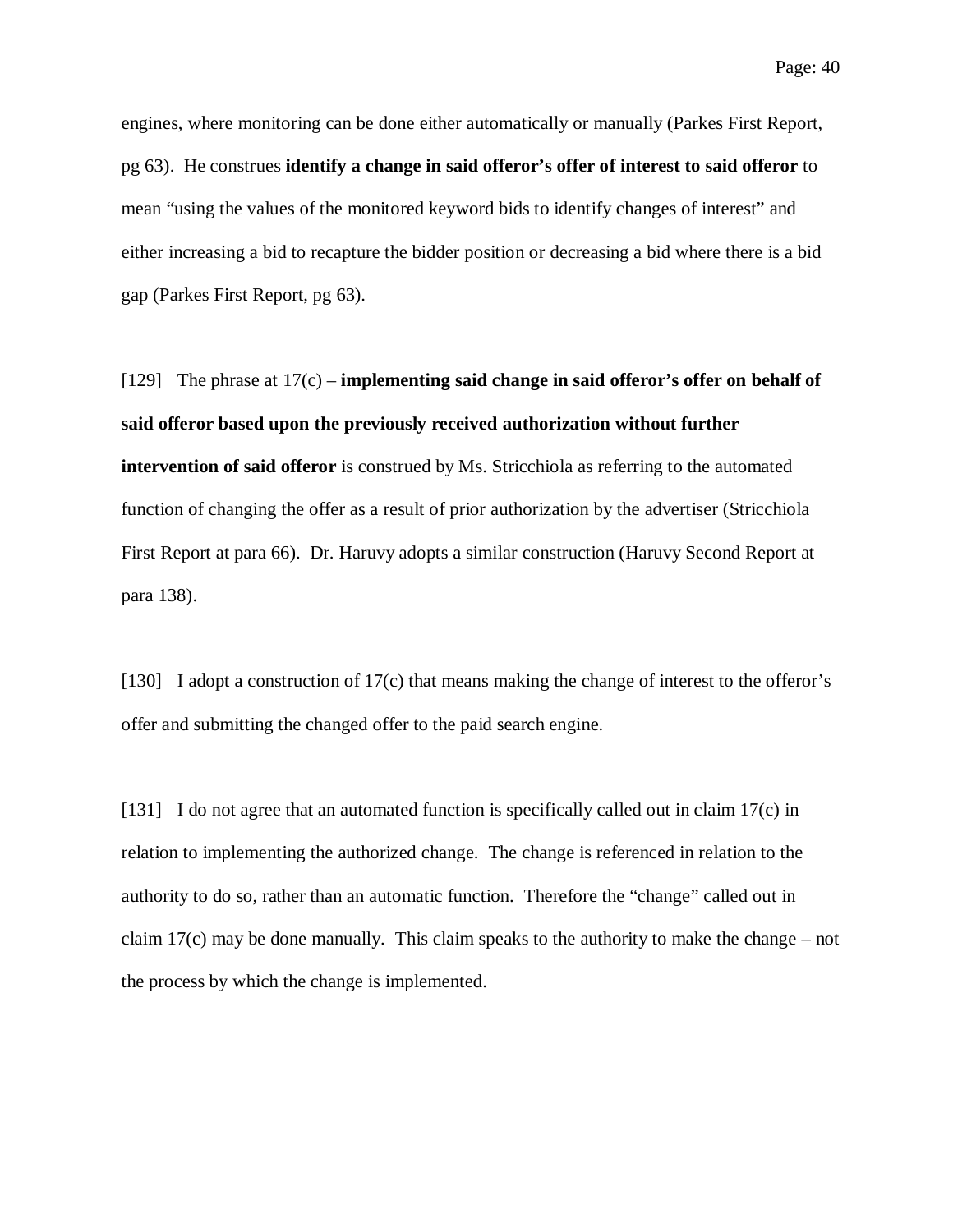### **Claim 18**

18. The method of claim 17 wherein the identified change creates a differential in offers meeting certain criteria.

[132] I agree with Dr. Parkes that the skilled person would understand this to mean that "the identified change of interest creates a differential in the bids on a keyword meeting a certain criteria, for example, creating a differential of more than \$0.01, or some other amount" (Parkes First Report, pg 64).

### **Claim 19**

19. The method of claim 18 wherein said criteria identify differentials in offers characteristic of optimization opportunities.

[133] This claim relates back to claim 18 and speaks to the change being in relation to optimization opportunities (meaning closing a bid gap).

## **Claim 22**

- 22. The method of claim 17 wherein the change comprises increasing an offer to obtain a rank position.
- [134] I construe this to mean an increase in a bid to capture or recapture a desired position.

### **Claim 24**

24. The method of claim 17 wherein the change is identified as a result of an increase or decrease in the use of a keyword by searchers of the search engine.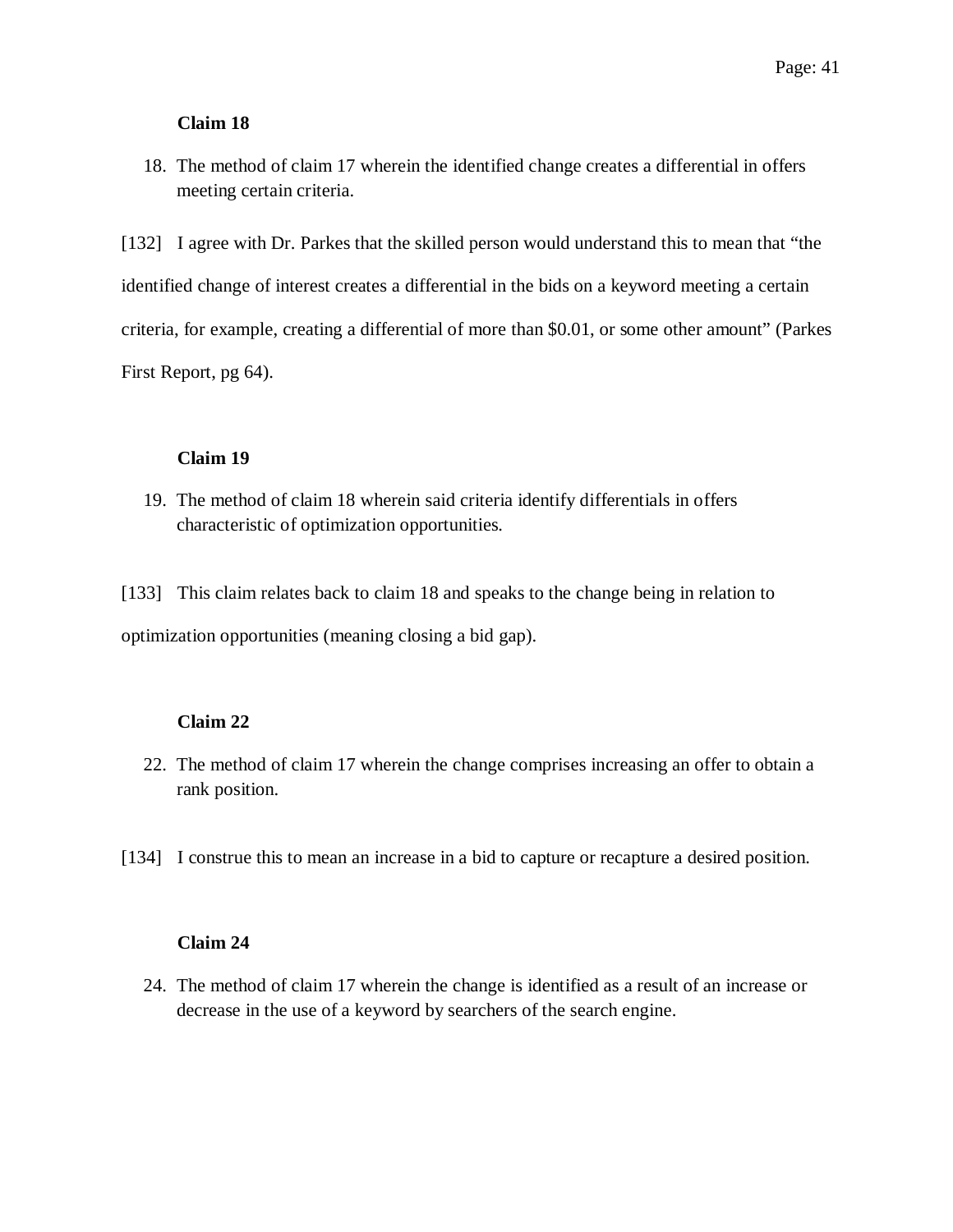[135] This means, in relation to claim 17, a change that is promoted by the frequency of which a keyword is searched on a paid search engine.

## **Claim 25**

- 25. The method of claim 17 wherein the change is identified as a result of a change in an offer of another party.
- [136] I construe this to mean a change that is prompted by a change made by another user.

## **Claim 27**

- 27. The method of claim 17 wherein said change is generated in response to offered prices and other data.
- [137] I construe this to mean a change that is made in response to monetary and keyword

information.

# **Claim 28** (paragraph lettering added)

28. A method that manages pay-per-click advertising, by determining an amount to be charged in response to a click of a hyperlink associated with a target keyword, comprising

(a) accessing with a computer processor, a particular amount a first advertiser is willing to be charged in response to a click of a hyperlink associated with said first advertiser;

(b) accessing with a computer processor, a statistic of relevance to said first advertiser and a statistic of relevance to a second advertiser, said statistics being related to one or more of rate of use by users, number of times a hyperlink was viewed, data that relates to an increase or decrease in the use of a keyword by users, demographics of users associated with a keyword, or demographics of advertisers associated with a keyword;

(c) without human intervention, determining with a computer processor, an amount to be charged to said second advertiser in response to a click of a hyperlink associated with said target keyword and said second advertiser; and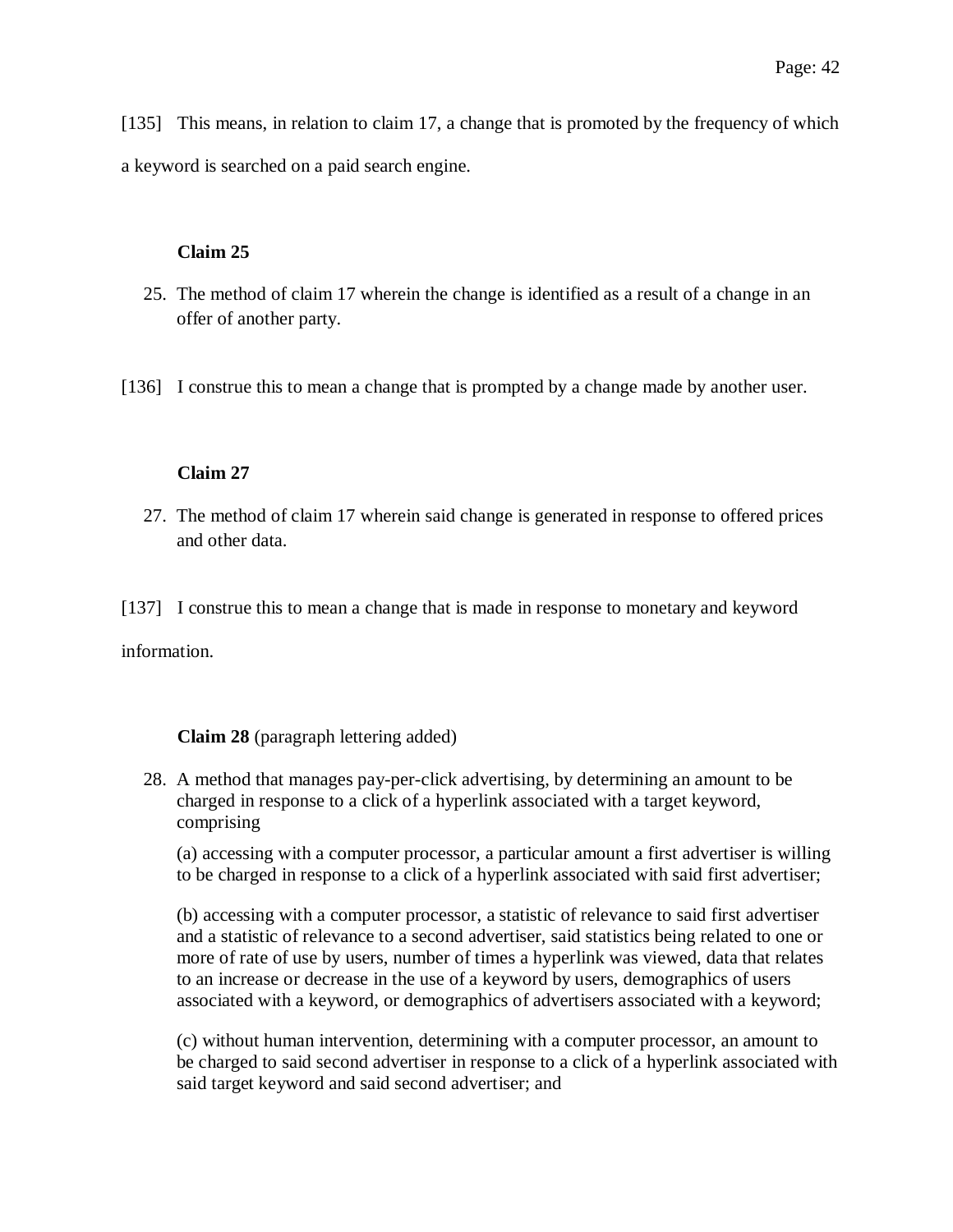(d) wherein said amount to be charged to said second advertiser is determined using said particular amount, and is also determined using said statistic of relevance to said first advertiser and said statistic of relevance to said second advertiser.

[138] Ms. Stricchiola construes claim 28 as a new method that is different from claim 1, and is "directed to determining the actual amount to be charged (the price) for a click to an advertiser's ad, by accessing various other information beyond the bidder's bid […]." She construes this as being accomplished with "steps for accessing statistics related to the measurement of an advertiser's ad's 'relevance' to a searcher's (user's) search for a target keyword" (Stricchiola First Report at paras 67-69).

[139] According to Ms. Stricchiola's construction, the phrase at 28(b) **statistic of relevance** would include "relevance-related measurements, including but not limited to a 'statistic on a rate of use of a keyword' (such as query volume), clickthrough rate (CTR), and other advertiser-based statistics" (Stricchiola First Report at para 69).

[140] Ms. Stricchiola construes 28(d) – **determined using said particular amount, and is also determined using said statistic of relevance to first advertiser and said statistic of relevance to second advertiser** – to "broadly describ[e] a general process by which the search engine determines the actual amount to charge an advertiser for a click to their ad whereby a statistic of relevance for two or more competing ads is used to determine the cost of a click to an ad" (Stricchiola First Report at para 69).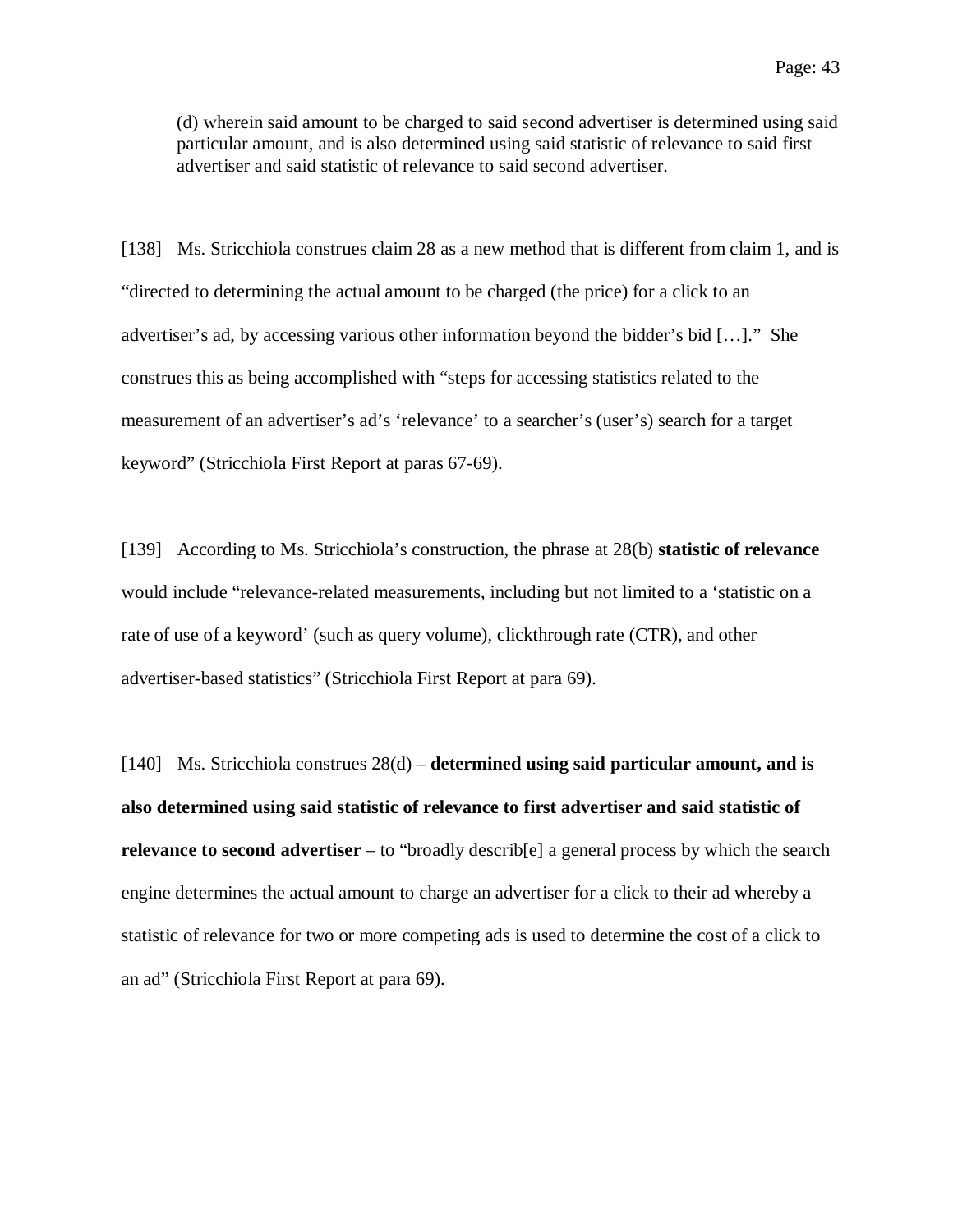[141] Dr. Parkes construes claim 28 as calling out a method to manage pay-per-click advertising with steps to determine the amount to charge for pay-per-click advertising in an auction (Parkes First Report, pg 65).

[142] Dr. Parkes construes **an amount to be charged in response to a click of a hyperlink associated with a target keyword** to be the amount that is charged to the advertiser when the hyperlink is clicked (i.e. the cost or price per click). He states "a 'target keyword' would be understood to mean a particular word, combination of words or short phrase that a bidder is bidding on in relation to pay-per-click advertising, such as pay-per-click advertising at a paid search engine" (Parkes First Report, pg 66).

[143] Dr. Parkes also states that the skilled person would understand 28(a) **accessing with a computer processor, a particular amount a first advertiser is willing to be charged in response to a click of a hyperlink associated with said first advertiser** to mean "using a computer that is determining the price, and reading from somewhere a bid amount of a 'first advertiser'. The Skilled Person would understand this bid amount to be a bid on the target keyword" (Parkes First Report, pg 66).

[144] Claim 28(b) **rate of use by users** is construed by Dr. Parkes to mean "the rate of use of a target keyword by users of a paid search engine" (Parkes First Report, pg 66). Ms. Stricchiola and Dr. Haruvy did not construe this term.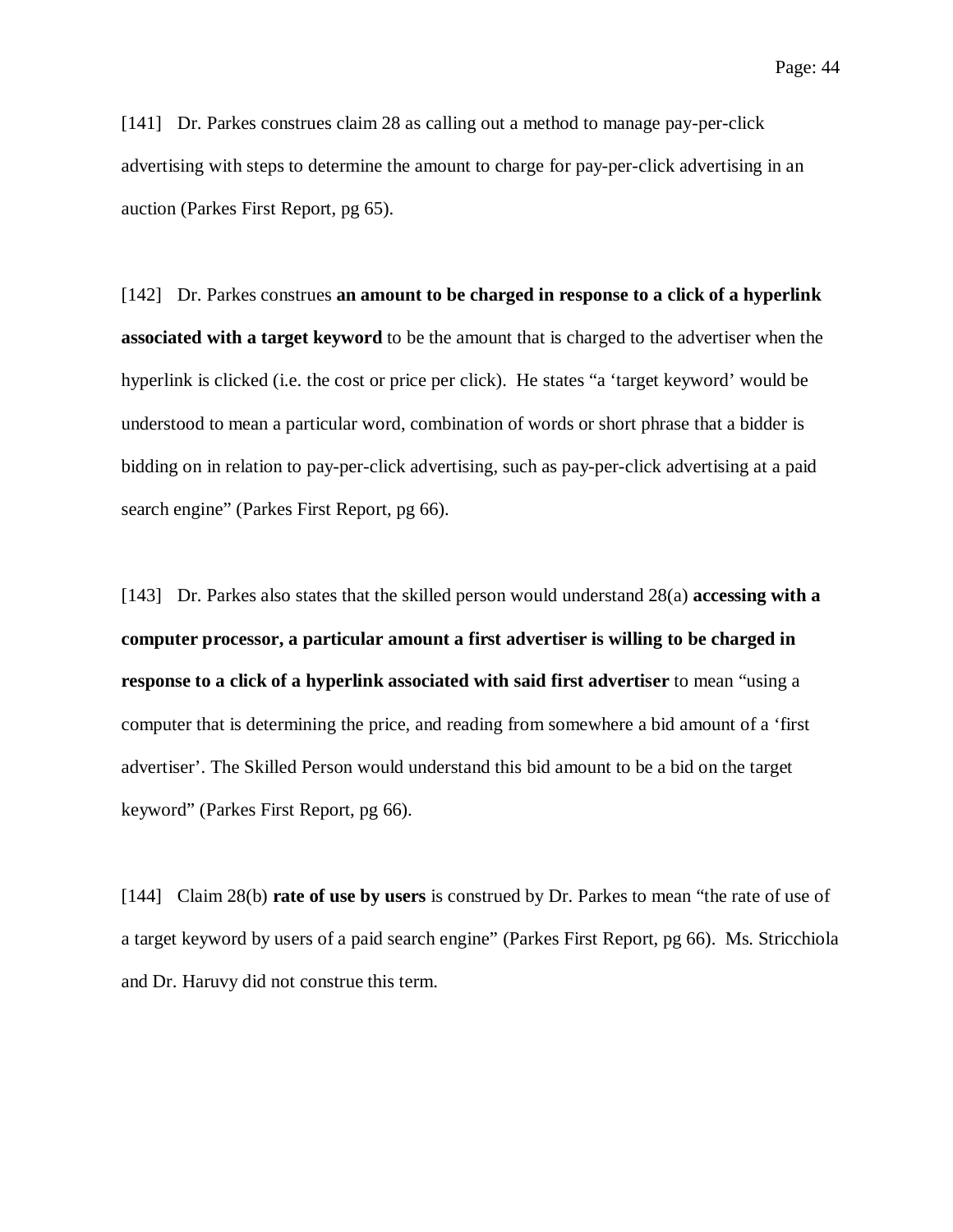[145] Dr. Parkes states that the skilled person would understand 28(b) **accessing with a computer processor, a statistic of relevance to said first advertiser and a statistic of relevance to a second advertiser, said statistics being related to one or more of** to mean "using a computer and reading from somewhere a 'statistic of relevance' to the 'first advertiser' and a 'statistic of relevance' to a 'second advertiser'" where these are two distinct advertisers (Parkes First Report, pg 66).

[146] Dr. Parkes construes 28(c) **without human intervention, determining with a computer processor, an amount to be charged to said second advertiser in response to a click of a hyperlink associated with said target keyword and said second advertiser** to mean a computer automatically determining the pay-per-click amount to the second advertiser when their is a click of their hyperlink associated with the target keyword (Parkes First Report, pg 67).

[147] Contrary to Ms. Stricchiola's construction that **statistic of relevance** relates to the advertisement itself, Dr. Parkes interprets **statistic of relevance** to relate to the advertiser.

[148] I agree with Dr. Parkes and construe **statistic of relevance** to be a reference to the statistics relevant to the advertiser in relation to keywords. Nowhere does the patent nor the specifications speak to the assessment of the advertisement itself. The consistent theme throughout the patent is the activity of other advertisers relative to keywords. This is consistent with the language of the claims and the overall invention of the patent – that is, to improve the efficiencies in online marketing and address competition among advertisers.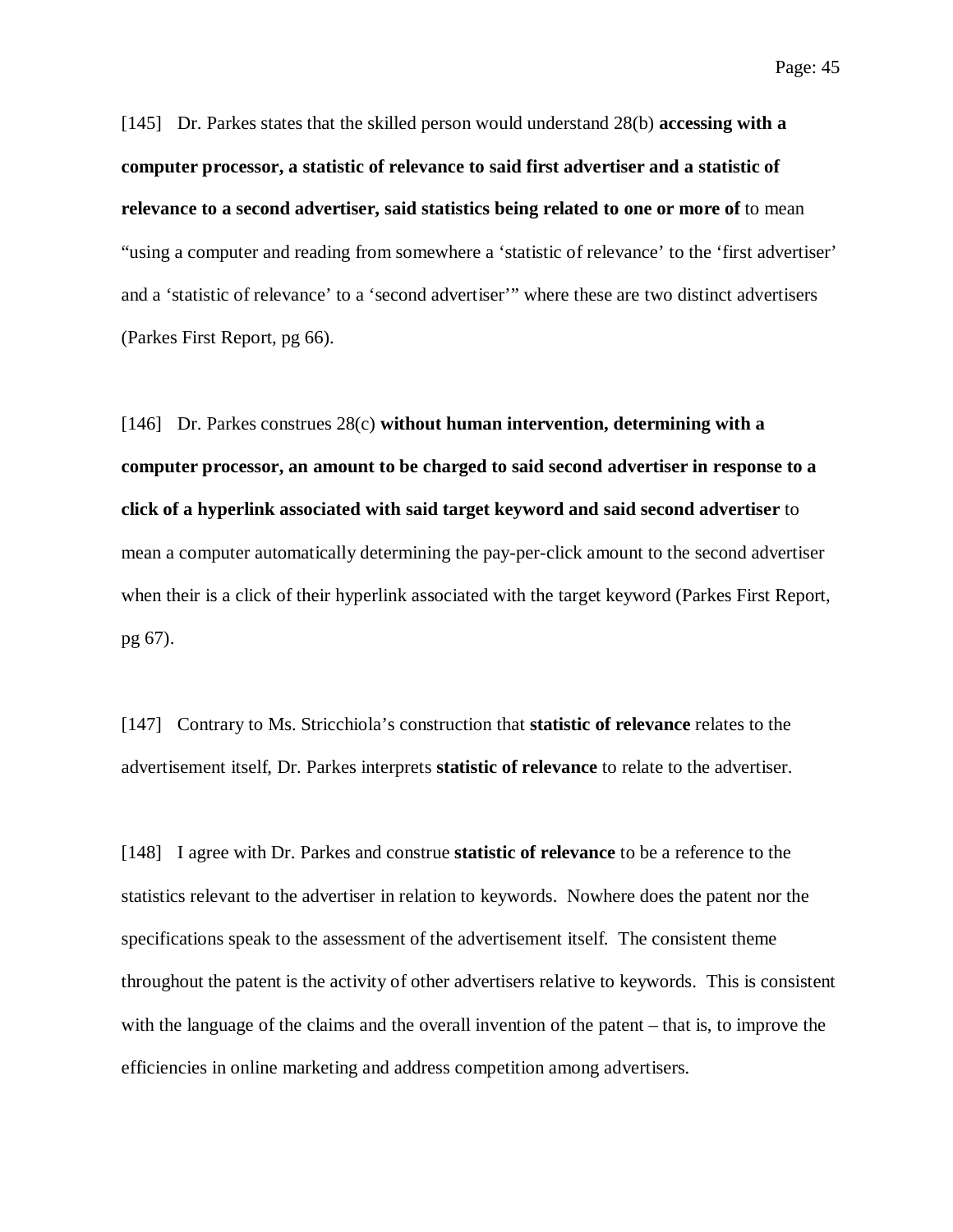[149] For claim 28, I adopt Dr. Parkes' construction.

### **Claim 29**

29. The method of claim 28 wherein at least one said statistic comprises a statistic on the rate of use of a keyword.

[150] This would be understood to mean that the rate of use of a keyword by users is a statistic of relevance.

### **Claim 30**

30. The method of claim 28 wherein at least one said statistic is related to a number of times a link to an advertiser's web site is produced by a paid search engine over a period of time.

[151] The skilled person would understand this to be a reference to the number of times an advertiser's hyperlink was viewed over a period of time at a paid search engine.

## **Claim 31**

- 31. The method of claim 28 further comprising accessing additional keywords related to the target keyword.
- [152] This would be understood to be a step of obtaining other keywords that have been used

in conjunction with the target keyword (Parkes First Report, pg 68).

## **Claim 32**

32. The method of claim 28 further comprising providing at least one said statistic for display on a single display screen to a user.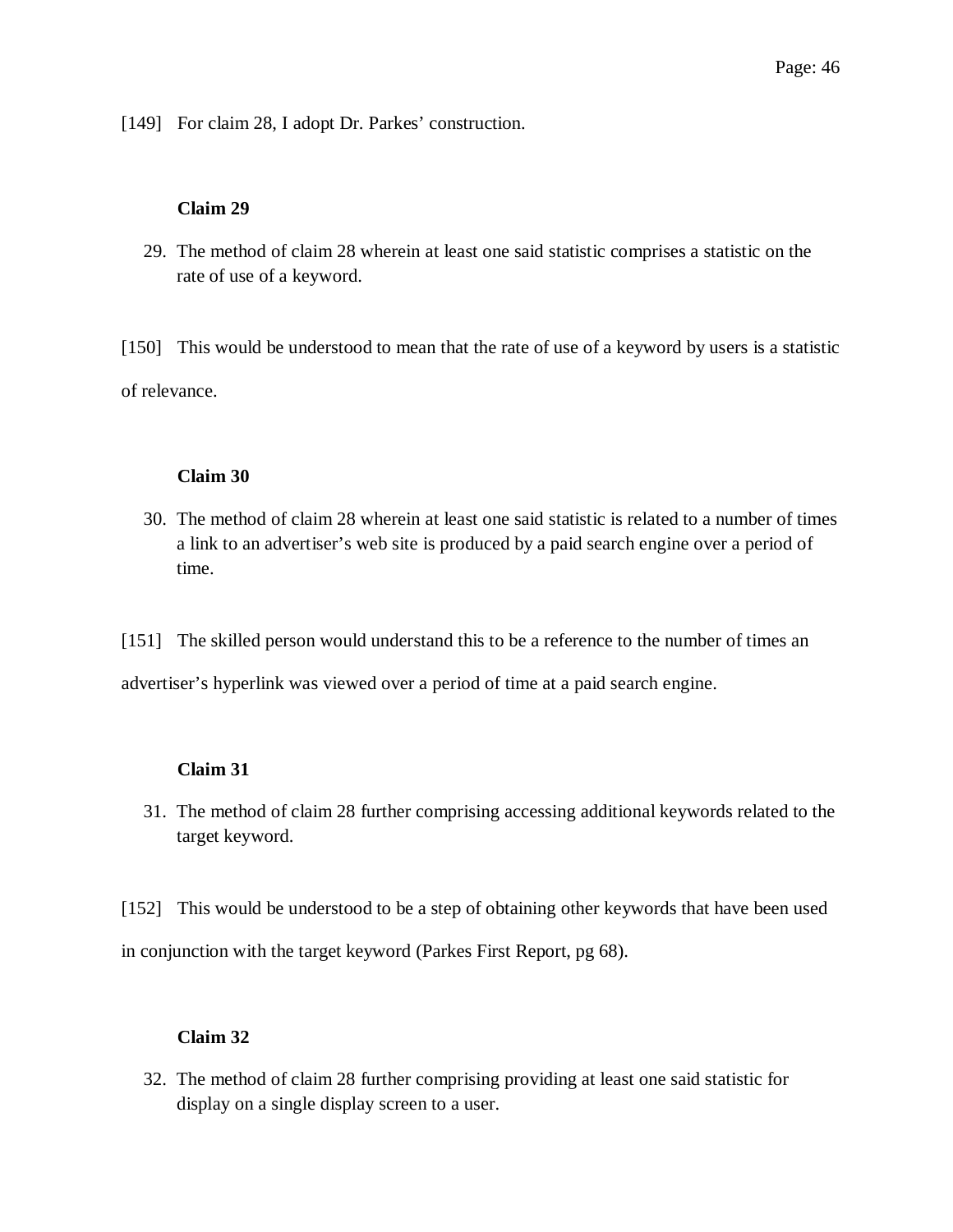[153] I adopt Dr. Parkes' construction that '**a user**' means a searcher on the paid search engine and that this claim refers to a display of at least one of the statistics accessed (Parkes First Report, pg 68).

### **Claim 33**

33. The method of claim 32 further comprising providing said amount for display on said single display screen.

[154] This relates back to claim 32, and would be understood to be the amount to be charged for the advertiser's hyperlink on the display screen.

### **Claim 34**

34. The method of claim 28 further comprising providing said amount for display on a single display screen to a user.

[155] Dr. Parkes states that the skilled person would understand this to be "adding an additional step to claim 28 of providing for display on a single display screen to 'a user' the 'amount to be charged to said second advertiser', where 'a user' means a searcher on the paid search engine, i.e., displaying the cost per click amount of an advertiser's hyperlink in the paid search results" (Parkes First Report, pg 69).

[156] I adopt Dr. Parkes' construction.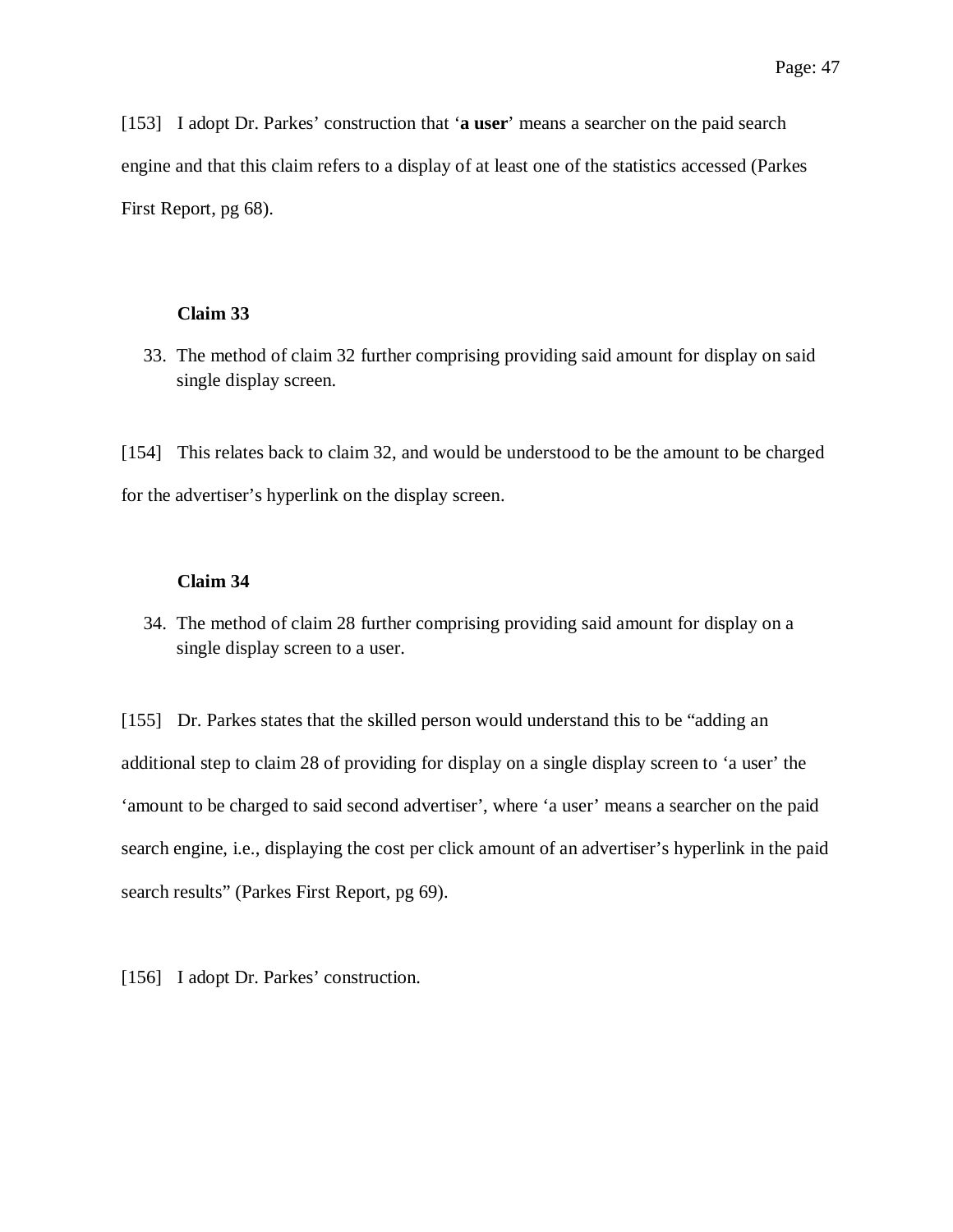### **Claim 36**

36. The method of claim 28 wherein said determining step is performed by a computer responsible for making decisions on said second advertiser's use of pay-per-click marketing.

[157] I adopt Dr. Parkes' construction that this claim is "limiting claim 28 such that the computer determining 'an amount to be charged to said second advertiser' (i.e. determining the cost per click) is the same computer that is 'responsible for making decisions on said second advertiser's use of pay-per-click marketing'". Dr. Parkes also construes **computer responsible for making decisions on said second advertiser's use of pay-per-click marketing** to mean "the computer managing the use of the pay-per-click marketing for the advertiser, i.e., the computer responsible for managing the bid of the second advertiser" (Parkes First Report, pg 69).

### **Claim 37**

37. The method of claim 36 further comprising sending said amount from said computer responsible for making decisions.

[158] I agree with Dr. Parkes' construction that the skilled person would understand this claim to be "adding an additional step to claim 36 in which the computer that determines an amount to be charged sends the amount to be charged somewhere. For example, the computer determines and then emails the amount to the second advertiser, or sends it to another computer" (Parkes First Report, pg 69).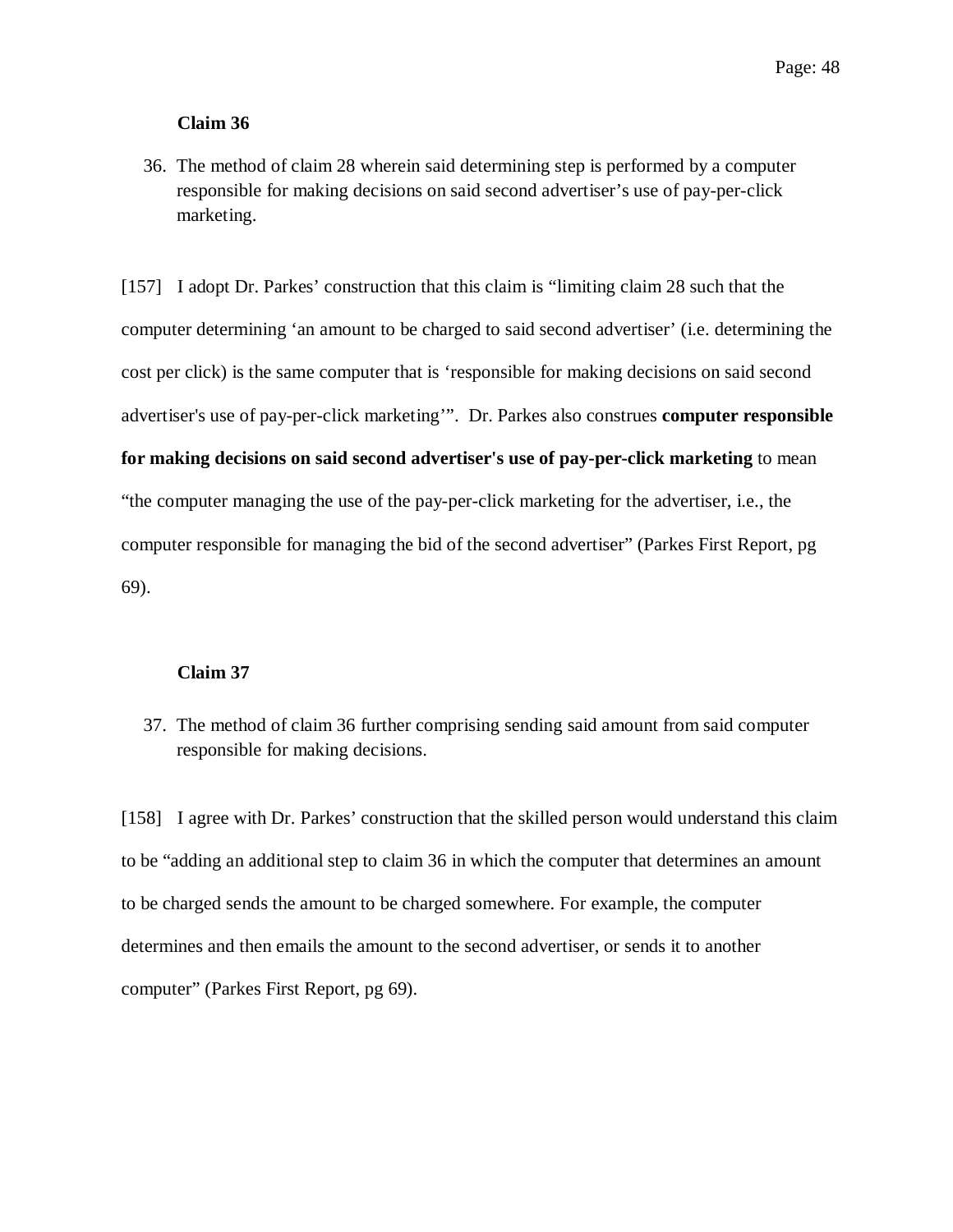### **Claim 39**

- 39. The method of claim 28 wherein said amount meets pre-identified requirements of said second advertiser
- [159] I construe this to mean that the amount referenced in claim 28 is determined by

requirements as set by the second advertiser.

## **Claim 40**

- 40. The method of claim 28 wherein determining the amount includes the use of a minimum currency amount.
- [160] This limits the method of claim 28 to a minimum amount of money.

## **Claim 41**

41. The method of claim 28 further comprising identifying keywords that have been used in conjunction with the keyword.

[161] This phrase would be understood to be a reference to the identification of other

keywords that have been used in conjunction with the submitted keyword.

## **Claim 42**

42. The method of claim 28 wherein one of said statistics comprises a statistic on the rate of use of a keyword and the other of said statistics is related to a number of times a link to an advertiser's web site is produced by the paid search engine over a period of time.

[162] I adopt Dr. Parkes' construction that the skilled person would understand this claim to be "limiting claim 28 to when the two statistics of relevance are 'a statistic on the rate of use of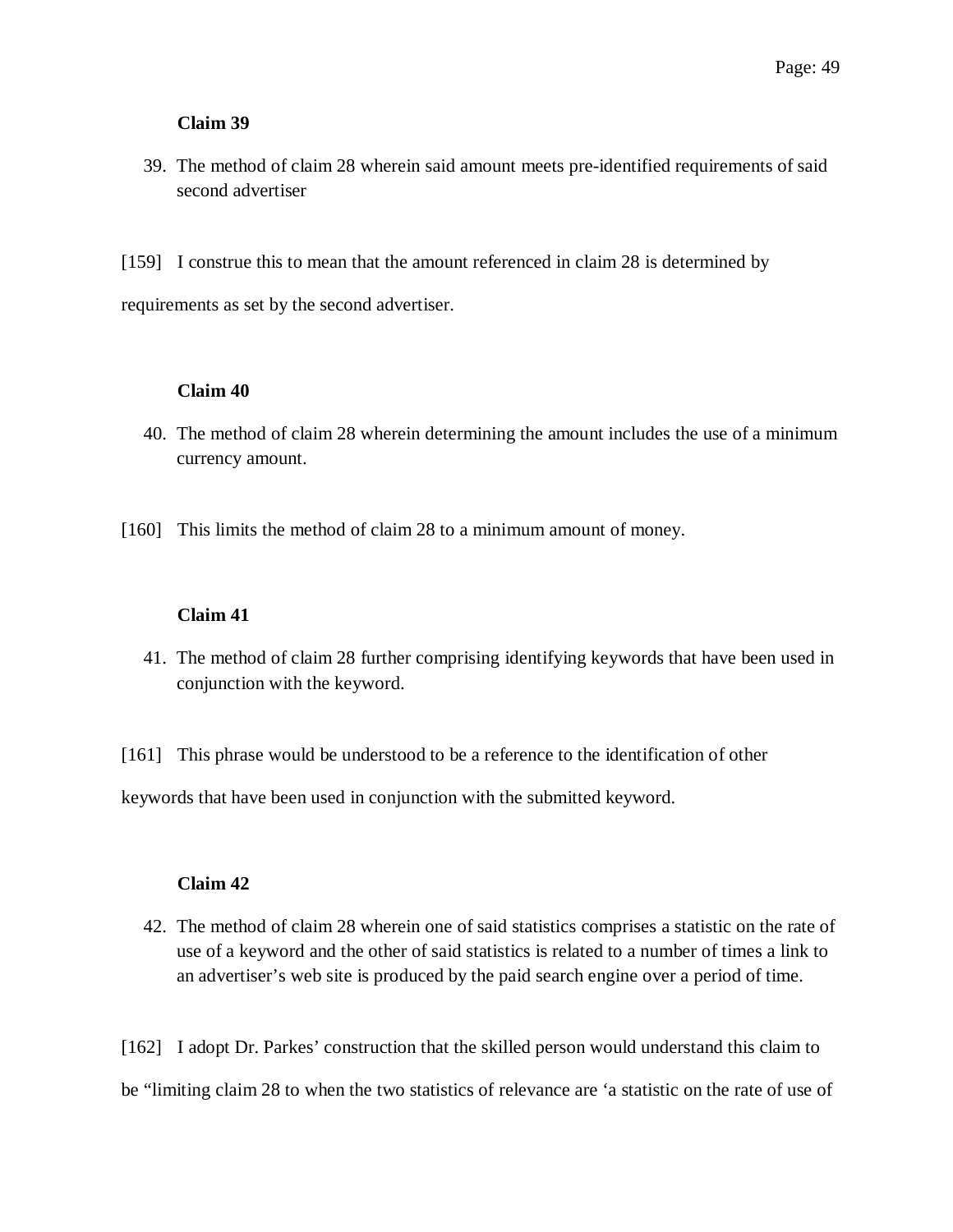a keyword' and a statistic 'related to a number of times a link to an advertiser's web site is produced by the paid search engine over a period of time'" (Parkes First Report, pg 70).

### **Claim 43**

43. The method of claim 28 wherein said hyperlink associated with said first advertiser is ranked below said hyperlink associated with said second advertiser.

[163] This would be understood to be a reference to the position of first and second

advertisers' hyperlinks in a paid search engine's results page.

### **Claim 44**

44. A method that manages pay-per-click advertising, by determining an amount to be charged in response to a click of a hyperlink associated with a target keyword, comprising

accessing with a computer processor, a particular amount a first advertiser is willing to be charged in response to a click of a hyperlink associated with said first advertiser,

accessing with a computer processor, first and second different statistics related to one or more of a rate of use by users, number of times a hyperlink was viewed, data that relates to an increase or decrease in the use of a keyword by users, demographics of users associated with a keyword or demographics of advertisers associated with a keyword, and

without human intervention, determining with a computer processor, an amount to be charged to a second advertiser in response to a click of a hyperlink associated with said target keyword and said second advertiser,

wherein said amount to be charged to said second advertiser is determined using said particular amount, and is also determined using said first and second statistics.

[164] The experts agree that claim 44 and claim 28 are identical except that claim 44 refers to "statistics" whereas claim 28 refers to "statistics of relevance".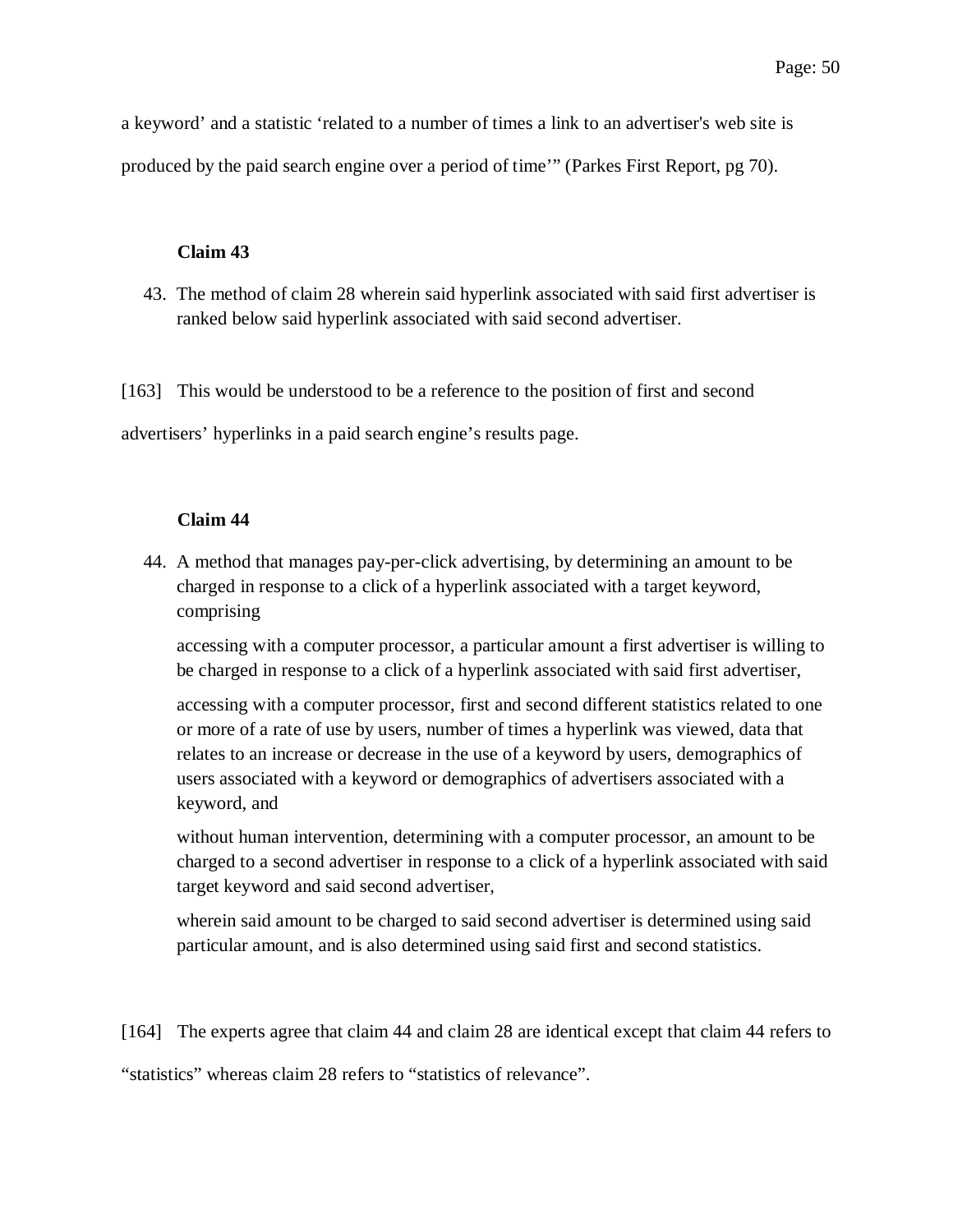[165] Ms. Stricchiola construes "statistics" in claim 44 to mean something broader than (but including) the "statistics of relevance" from claim 28. She states that the difference is to whom the statistics apply (Stricchiola First Report at para 70). In my view, this construction is vague and does not promote an understanding of the language used in the claim.

[166] Dr. Parkes construes differences between claim 44 and claim 28 as follows:

- (i) In claim 28, the two statistics used to determine the amount to be charged to the second advertiser are "of relevance" to the first and second advertisers, respectively. In claim 44, there is no requirement that the statistics be relevant to the first and second advertisers.
- (ii) In claim 28, the two statistics used to determine the amount to be charged to the second advertiser can be the same statistic, but of relevance to each of the first and second advertisers. For example, in claim 28, both statistics could be the "rate of use by users". In contrast, in claim 44, the two statistics used to determine the amount to be charged to the second advertiser must be "different" statistics within the list of identified statistics (Parkes First Report at para 144).

[167] As I adopted Dr. Parkes' claims 28 construction, I also adopt his construction of claim 44.

[168] Further, the claims construction of the claims dependent on claim 44 will refer back to the corresponding dependent claims of claim 28.

# **Claim 45**

45. The method of claim 44 wherein the statistic on a rate of use comprises a statistic on rate of use of a keyword.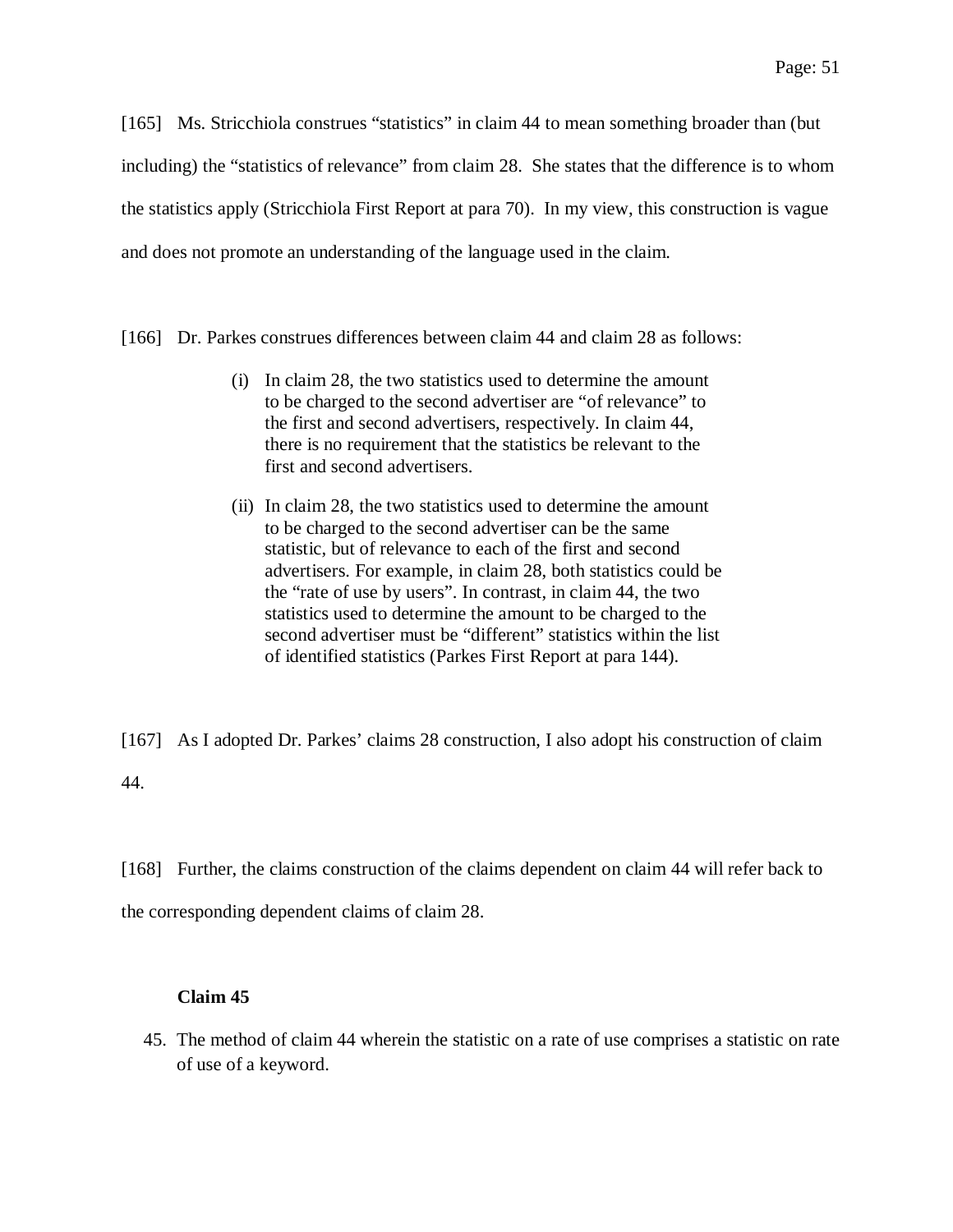[169] This is construed the same as claim 29 above.

## **Claim 46**

- 46. The method of claim 44 wherein the statistic on a rate of use is related to a number of times a link to an advertiser's web site is produced by the paid search engine over a period of time.
- [170] This is construed the same as claim 30 above.

## **Claim 55**

55. The method of claim 44 further comprising determining a position of a hyperlink associated with an advertiser-specified Internet address relative to other hyperlinks associated with the keyword.

[171] I construe this to mean the advertiser understanding the position of their hyperlink

relative to other hyperlinks in response to a keyword search.

## **Claim 56**

- 56. The method of claim 44 wherein determining the amount includes the use of a minimum currency amount.
- [172] Like claim 40 above, this is a reference to a minimum amount of money.

# **Claim 57**

57. The method of claim 44 further comprising identifying keywords related to the target keyword.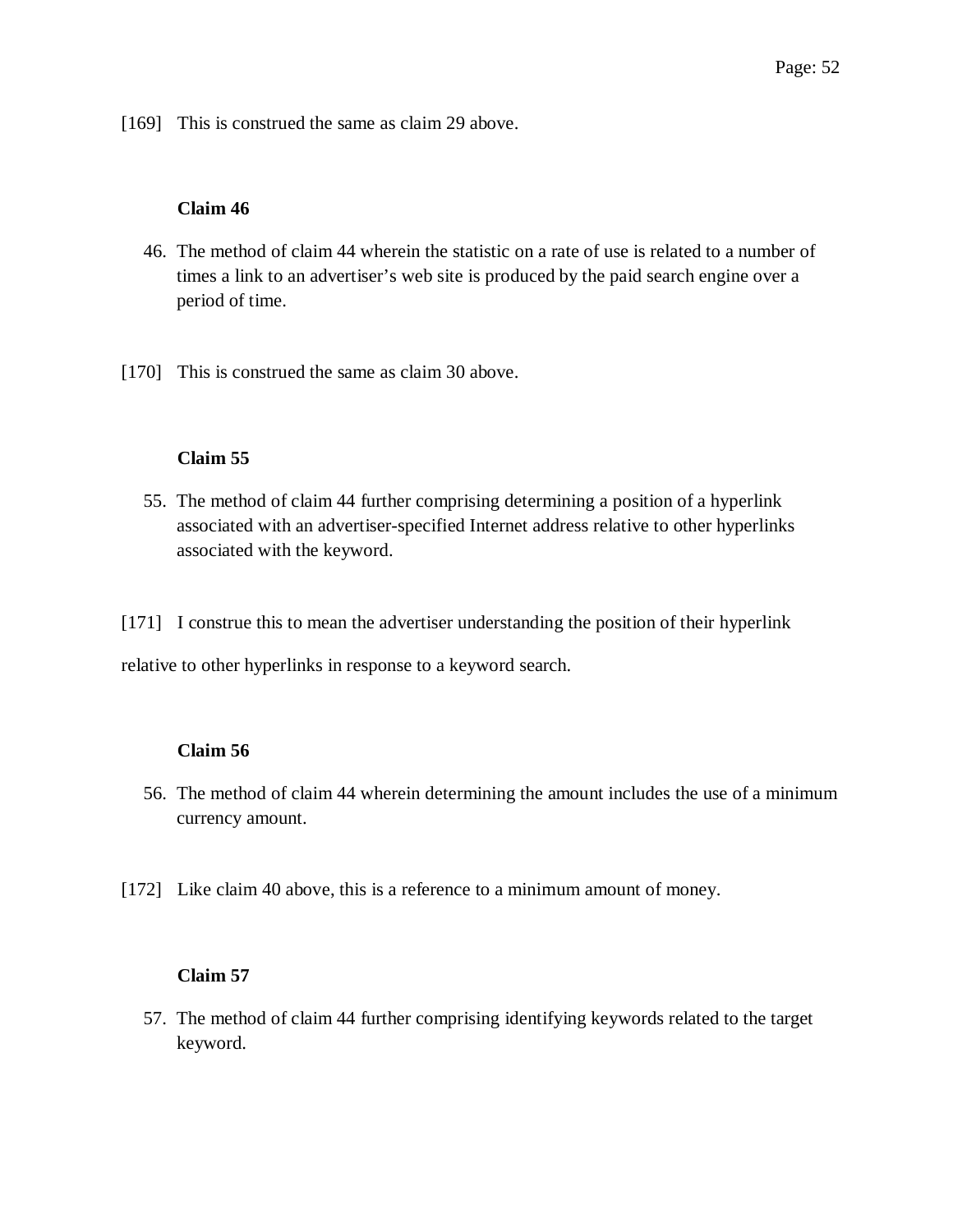[173] Like claims 31 and 41, this would be understood to be a reference to the identification of other keywords that have been used in conjunction with the submitted keyword.

#### **Claim 58**

58. The method of claim 44 wherein said hyperlink associated with said first advertiser is ranked below said hyperlink associated with said second advertiser identifying keywords related to the target keyword.

[174] Dr. Parkes construes the first part of claim 58 consistently with the construction of the same words in claim 43. However, he says that the additional phrase **identifying keywords related to the target keyword** is a typographical error (Parkes First Report, pg 74).

[175] I agree with and adopt Dr. Parkes' construction.

#### **Claim 59**

59. A computer system that manages pay-per-click advertising, by determining an amount to be charged in response to a click of a hyperlink associated with a target keyword, comprising

a memory, and

processing hardware configured to:

access from memory a particular amount a first advertiser is willing to be charged in response to a click of a hyperlink associated with said target keyword and associated with said first advertiser,

access from memory a statistic of relevance to said first advertiser and a statistic of relevance to a second advertiser, said statistics being related to one or more of rate of user by users, number of times a hyperlink was viewed, data that related to an increase or decrease in the use of a keyword by users, demographics of users associated with a keyword, or demographics of advertisers associated with a keyword, and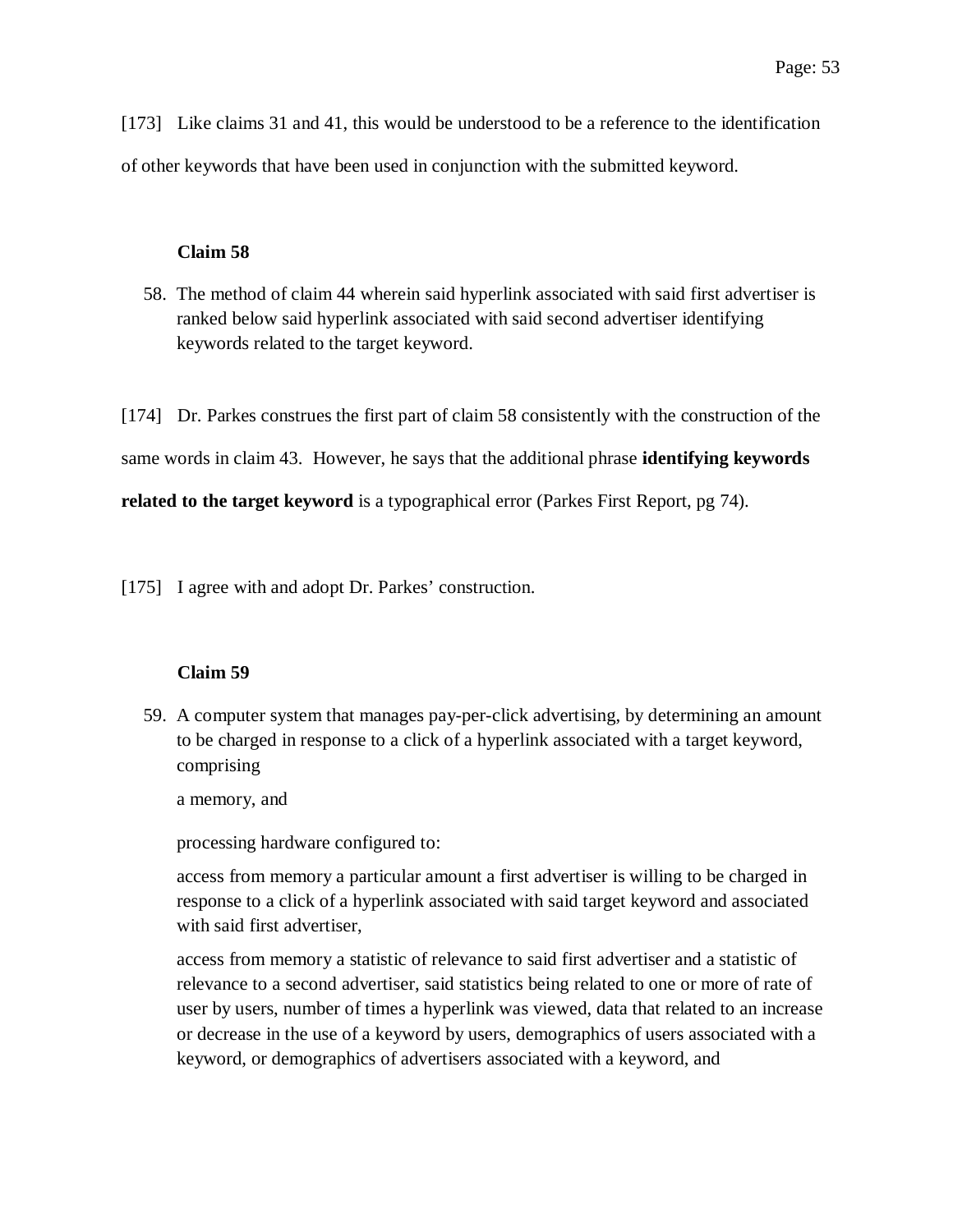without human intervention, determine an amount charged to a second advertiser in response to a click of a hyperlink associated with said target keyword and said second advertiser,

wherein said amount to be charged to said second advertiser is determined using said particular amount, and is also determined using said statistic of relevance to said first advertiser and said statistic of relevance to said second advertiser.

[176] Claim 59 includes the same elements as claim 28 except that it refers to a computer system that manages pay-per-click advertising.

[177] Ms. Stricchiola states, "[c]laim 59 is conceptually similar to claim 28 with the exception that the claim is directed to a computer system rather than a method" (Stricchiola First Report at para 72). Dr. Haruvy agrees (Haruvy Second Report at para 146).

[178] Dr. Parkes agrees that claim 59 is very similar to claim 28, and the skilled person would have the same technical understanding of claim 59 as claim 28. For claim 59, "the Skilled Person would know that they require a computer (or 'a computer system') to have a memory and processing hardware configured to access that memory" (Parkes First Report at para 149).

[179] I agree that claim 59 is similar to claim 28, and adopt Dr. Parkes' construction of the essential elements as described in claim 28.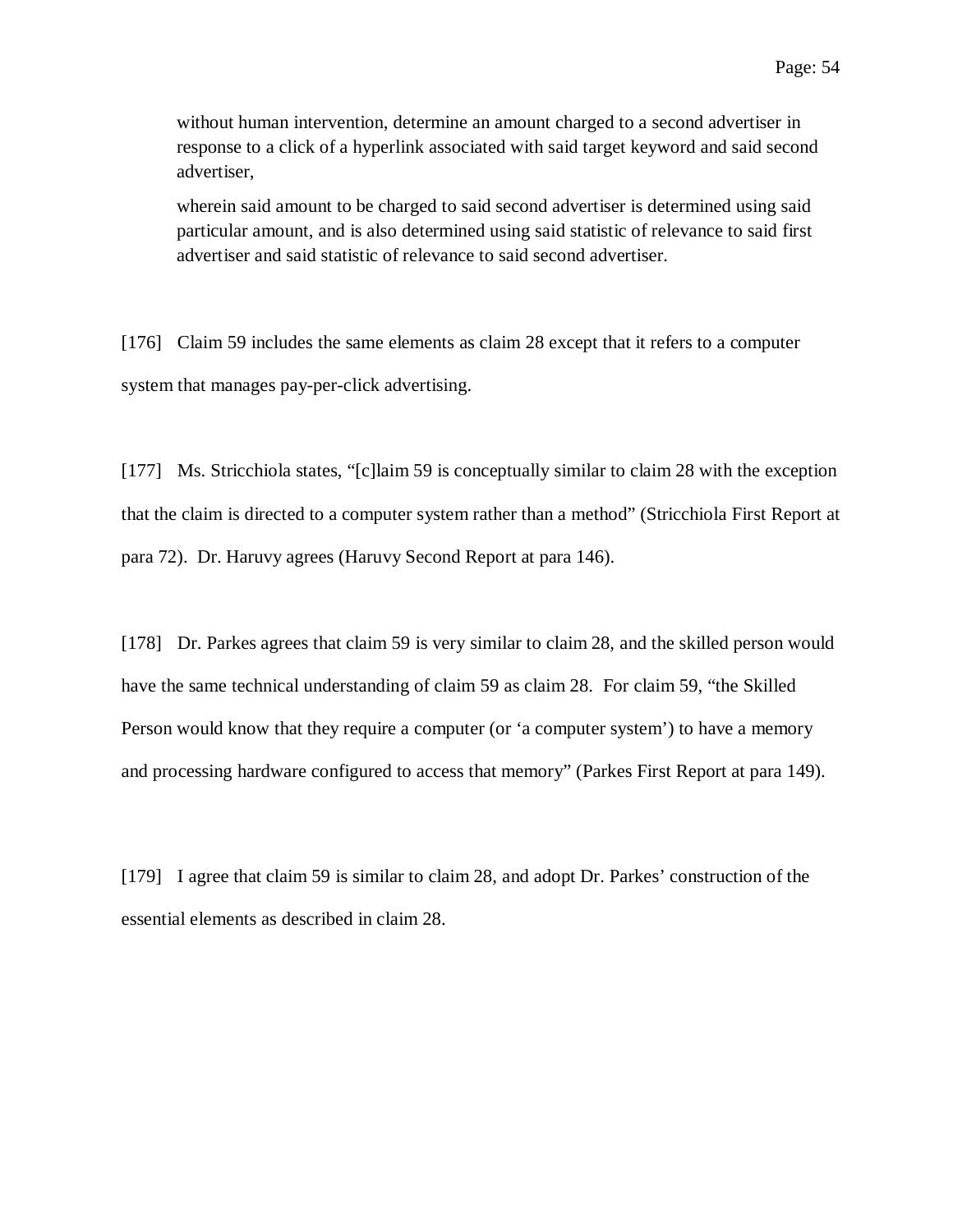## **Claims 60, 61, 62, 63, 64, 65, 67, 70, 72, 73, 74**

[180] I construe these claims in the same manner as the similarly worded claims 29, 30, 31,

32, 33, 34, 36, 39, 41, 42 and 43.

## **Claim 75**

75. A computer system that manages pay-per-click advertising, by determining an amount to be charged in response to a click of a hyperlink associated with a target keyword, comprising

a memory, and

processing hardware configured to:

access from memory a particular amount a first advertiser is willing to be charged in response to a click of a hyperlink associated with said first advertiser,

access from memory first and second different statistics related to one or more of a rate of use by users, number of times a hyperlink was viewed, data that relates to an increase or decrease in the use of a keyword by users, demographics of users associated with a keyword or demographics of advertisers associated with a keyword, and

without human intervention, determine an amount, to be charged to a second advertiser in response to a click of a hyperlink associated with said target keyword and said second advertiser,

wherein said amount to be charged to said second advertiser is determined using said particular amount, and is also determined using said first and second statistics.

[181] I adopt Dr. Parkes' construction of claim 75 as being similar to claim 44 except that it

refers to a computer system and not a method. Otherwise, in all other respects the claims are

identical (Parkes First Report, pg 76).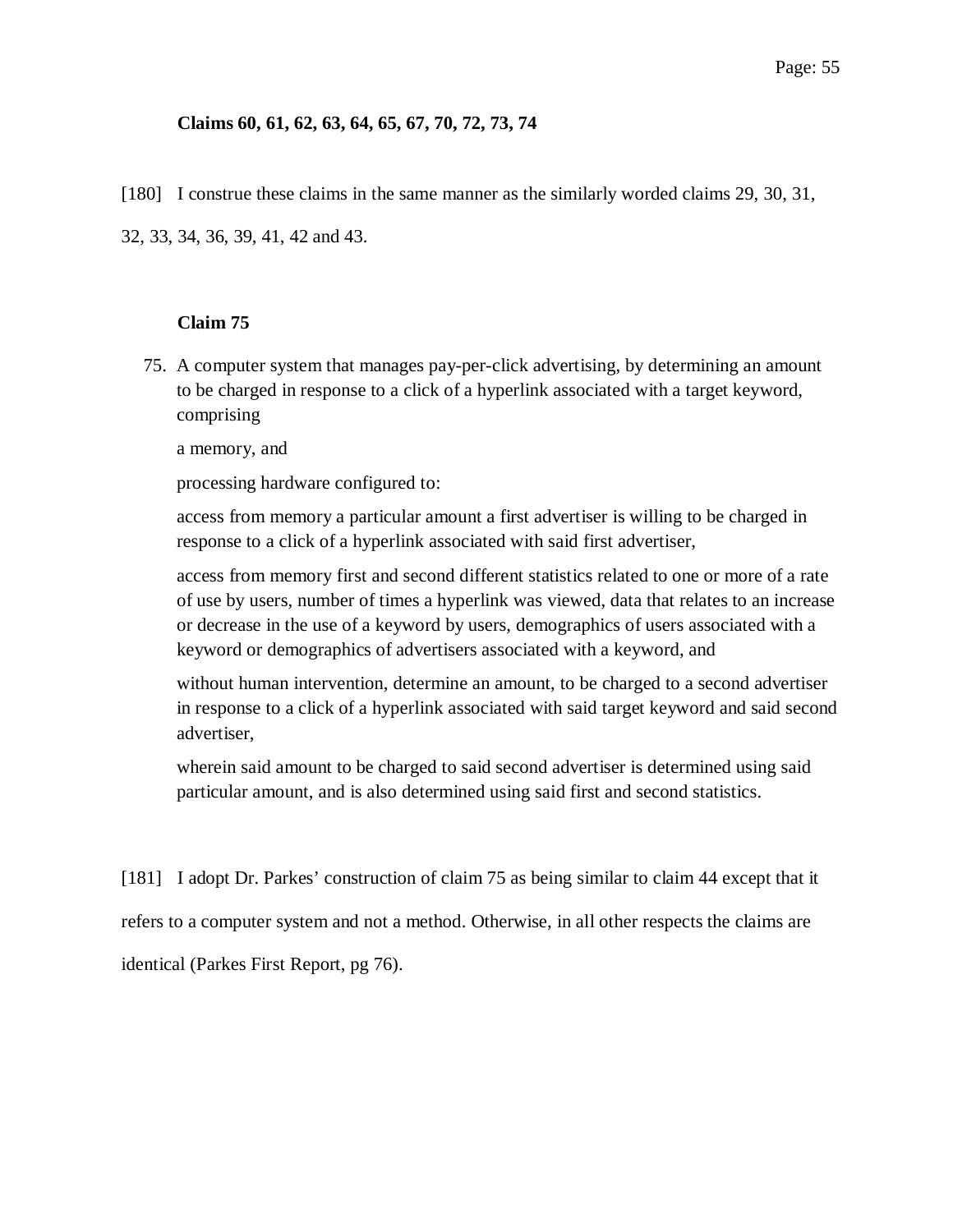### **Claims 76, 77, 78, 79, 80, 81, 83, 86, 88, 89**

[182] I construe these claims in the same manner as the similarly worded claims 45, 46, 39, 32, 33, 34, 36, 55, 57, and 43.

### **VI. Validity**

[183] Google raises a number of validity issues with the 167 Patent. Once a patent is issued, it is presumed to be valid (*Patent Act*, RSC 1985, c P-4 [*Patent Act*], s. 43(2)). Accordingly, Google bears the burden of proof.

[184] Below I will address the validity issues that are determinative of this action.

### A. Sufficiency

[185] Google alleges that claims 8, 9, 24, 27, 28, 44, 59 and 75 are not valid as they are not sufficiently disclosed.

## *Legal Principles*

[186] Subsection 27(3) of the *Patent Act* requires that the specification of a patent correctly and fully describe the invention and the operation or use of the invention as contemplated by the inventor.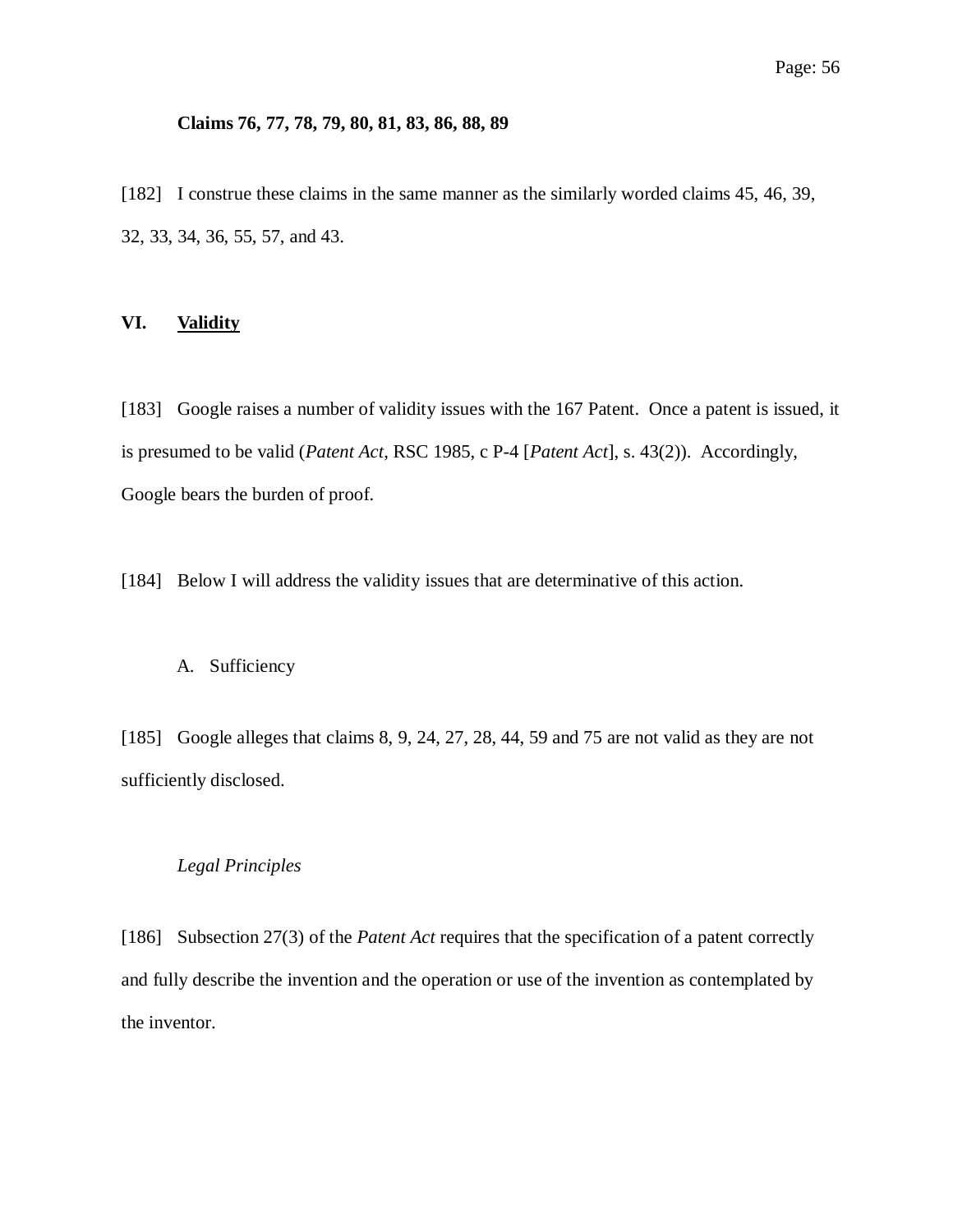[187] The test for sufficiency was set out in *Teva Canada Ltd v Pfizer Canada Inc*, 2012 SCC 60 [*Teva*] at paragraph 90: "the relevant question is whether the disclosure was sufficient as of the date of filing." The Court asks:

- 1) What is the invention;
- 2) How does it work; and,
- 3) Having only the specification, can a POSITA successfully produce the invention using only the instructions contained in the disclosure (*Teva* at paras 70-71).

[188] Sufficiency has two requirements: disclosure and enablement. As described by Justice Stratas, "the details published by the inventor in the disclosure must permit a person skilled in the art to recreate the invention as claimed" (*Hershkovitz v Tyco Safety Products Canada Ltd*, 2010 FCA 190 at para 14).

[189] A mere conception is not an invention unless the idea is also set into a practical shape (*Apotex Inc v Wellcome Foundation Ltd*, 2000 CanLII 16270 (FCA) at para 31).

[190] Further, as noted by Justice Binnie in *Free World Trust* at para 32:

The claims cannot be stretched to allow the patentee to monopolize anything that achieves the desirable result. It is not legitimate, for example, to obtain a patent for a particular method that grows hair on bald men and thereafter claim that *anything* that grows hair on bald men infringes [emphasis in original].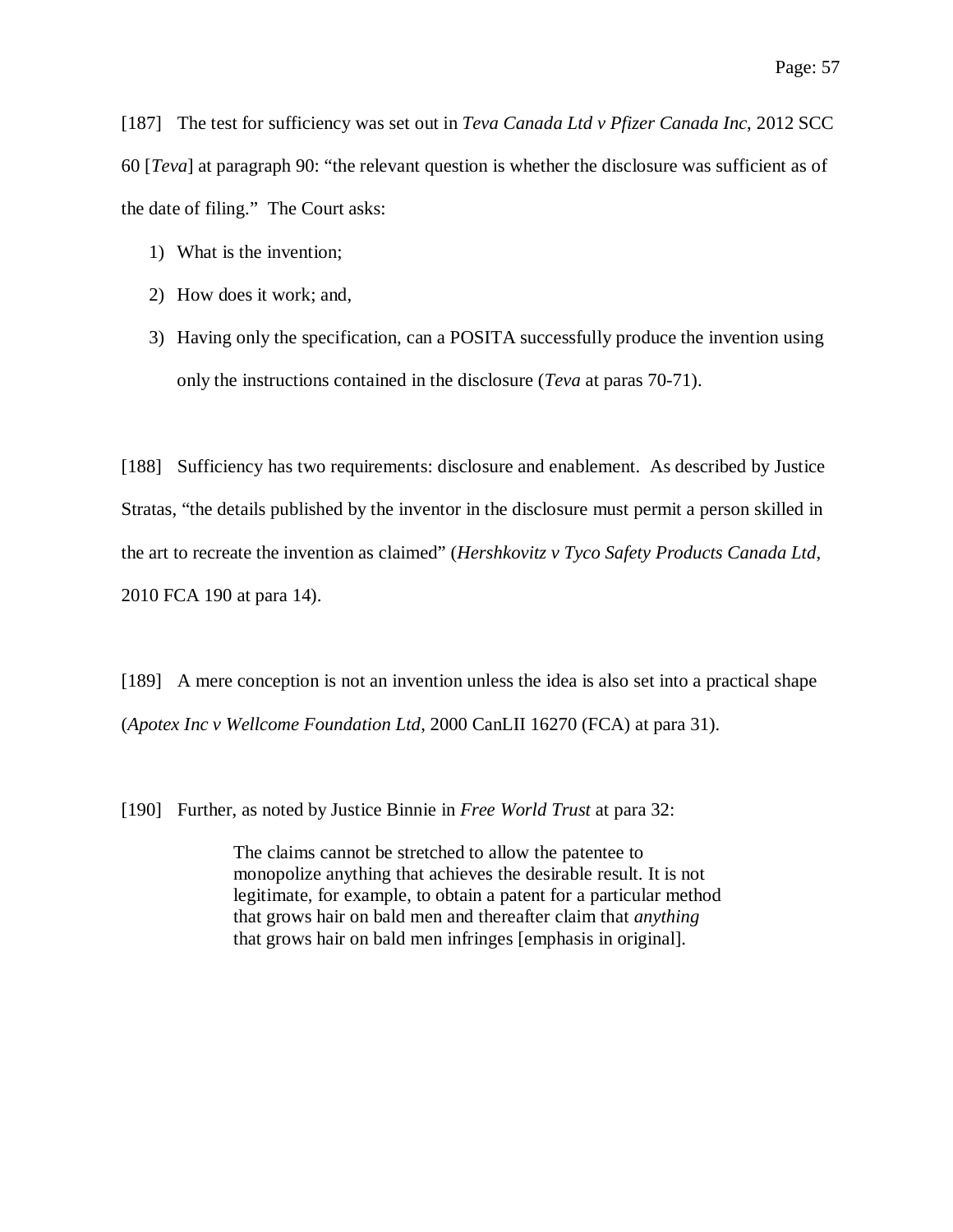### *Analysis*

[191] The invention of the 167 Patent is a method and apparatus to ease the burden for advertisers managing keyword bids on paid search engines. The 167 Patent does not disclose the operation of a paid search engine and it does not disclose an auction. It is a method designed to work on the pricing formats (auctions) used on the existing paid search engines.

[192] Ms. Stricchiola's evidence – both in her testimony and in her expert report – was that the 167 Patent is a "concept" that requires a "further step" to put the invention into practice (Stricchiola Second Report at para 118).

[193] Both Ms. Stricchiola and Dr. Haruvy claim that the patent discloses a GSP auction, but state that the patent is not bound by a specific logic or algorithm. Dr. Haruvy states that a skilled person would be able to use non-bid data by virtue of their knowledge of multidimensional auctions. This, however, is in contrast to his opinion that the PSA does not require in-depth knowledge of auction design.

[194] As noted in my construction of claim 1 of the patent, I do not construe the claims language to disclose a GSP auction. The patent claims, the specifications, and the embodiments do not disclose the workings of a GSP auction or detail steps or methods to achieve that process.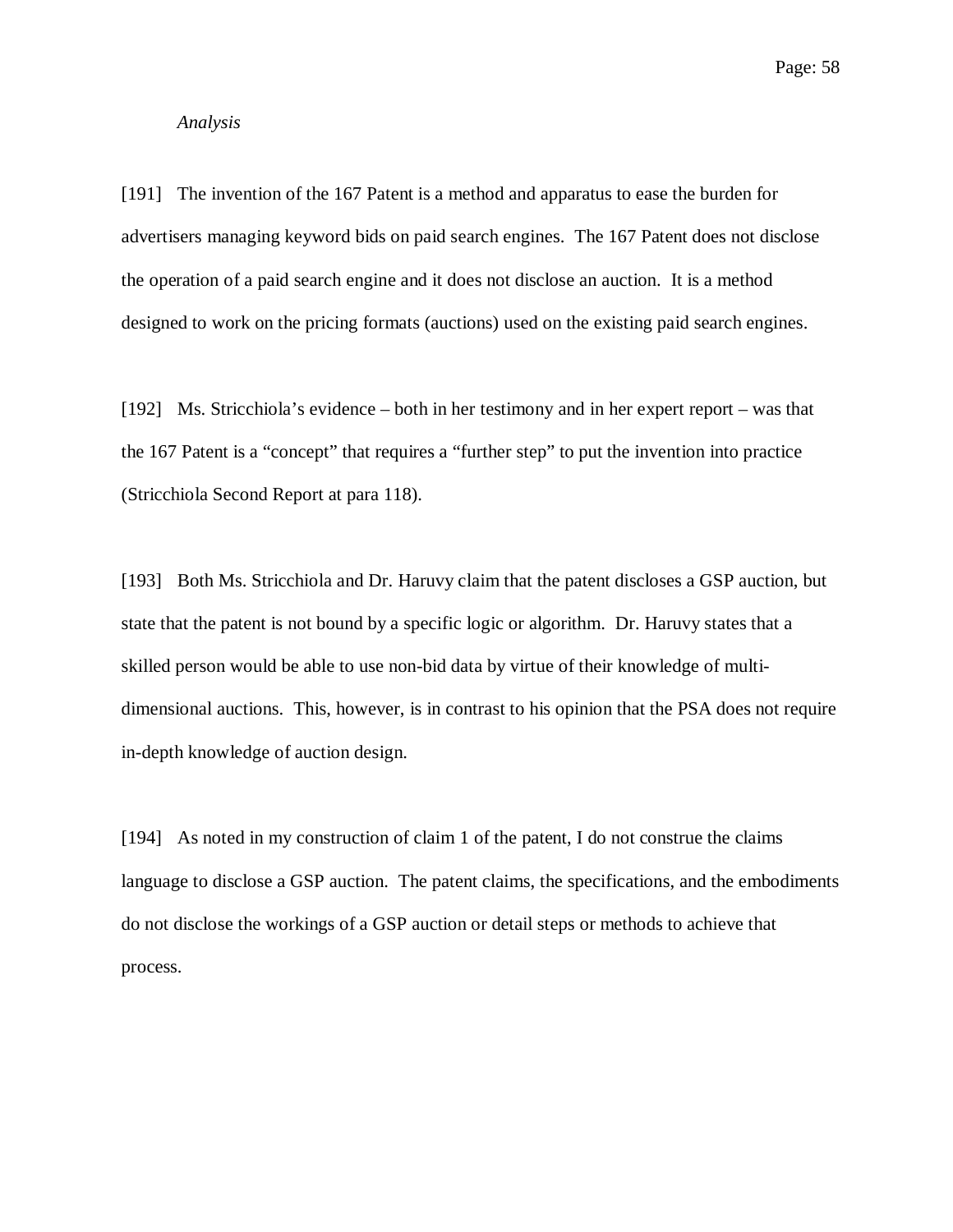#### B. Sufficiency of Claims 8, 9, 24 and 27

[195] Google's expert, Dr. Parkes, states that dependent claims 8, 9, 24 and 27 are not sufficiently disclosed.

[196] Dr. Parkes says that claims 8 and 9 lack sufficient disclosure or direction on how use the information from "other data" (claim 8) and/or "demographic information" (claim 9) to modify a bid amount (Parkes First Report at paras 193-197).

[197] Dr. Parkes also says that claim 24 does not provide any direction on how to modify a bid in a meaningful way based upon the increase or decrease in the use of a keyword by searchers (Parkes First Report at para 200).

[198] On claim 27, Dr. Parkes says that the reference to "offered prices" and "other data" is missing any direction or instruction on how put this information to use in practicing the patent.

[199] On claim 9, I agree that there is no disclosure of how the PSA is to authorize an automatic reduction of a bid based on the demographic information of searchers. For example, accepting that "demographic information" would include information like the age, gender, or location of a user, the patent does not enable the PSA to understand how to determine whether to reduce their bid if the searchers of their target keyword (i.e. "Christmas cards") are determined to be mainly comprised of 25-35 year-olds in Ontario.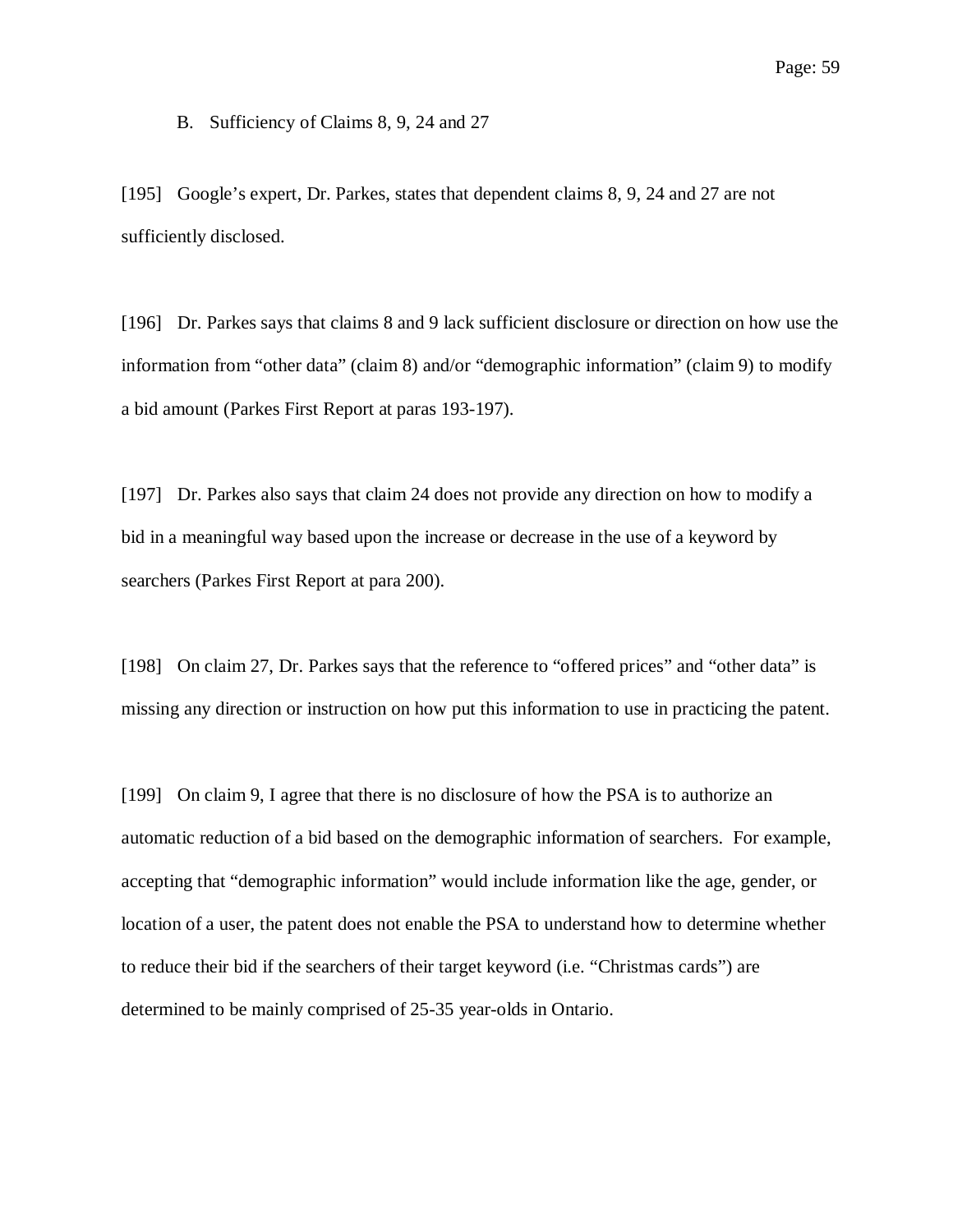[200] Regarding claims 8, 24, and 27, I am satisfied that the PSA with the CGK would be able to put these claims into use when these claims are considered in the context of the full patent, including the specifications and the embodiments.

[201] I therefore conclude that dependent claims 8, 24 and 27 are sufficiently disclosed.

C. Sufficiency of Claims 28, 44, 59 and 75

[202] The experts agree that independent claims 28, 44, 59 and 75 of the 167 Patent teach a different method and process from those disclosed in claims 1-27. Specifically, claims 28 and higher claim methods and systems for the management of pay-per-click advertising with a computer system (claim 59 and 75) and a computer processor (claim 28 and 44) with reference to statistics of relevance (claims 28 and 59) and statistics (claim 44 and 75).

[203] The patent language, the specifications and the embodiments do not provide any further direction on the function or operation of the pay-per-click advertising process itself. The 167 Patent is silent on technical direction on how to put the pay-per-click advertising process into practice on a computer system or a computer processor. There is no code or algorithm on how to put the claims into practice. The specifications and the embodiments also fail to disclose a methodology or code to be used in order to put the pay-per-click advertising functions into practice on a search engine.

[204] The patent also fails to explain or disclose how to make use of the statistical information referenced in these claims. The claims, specifications, and embodiments provide no direction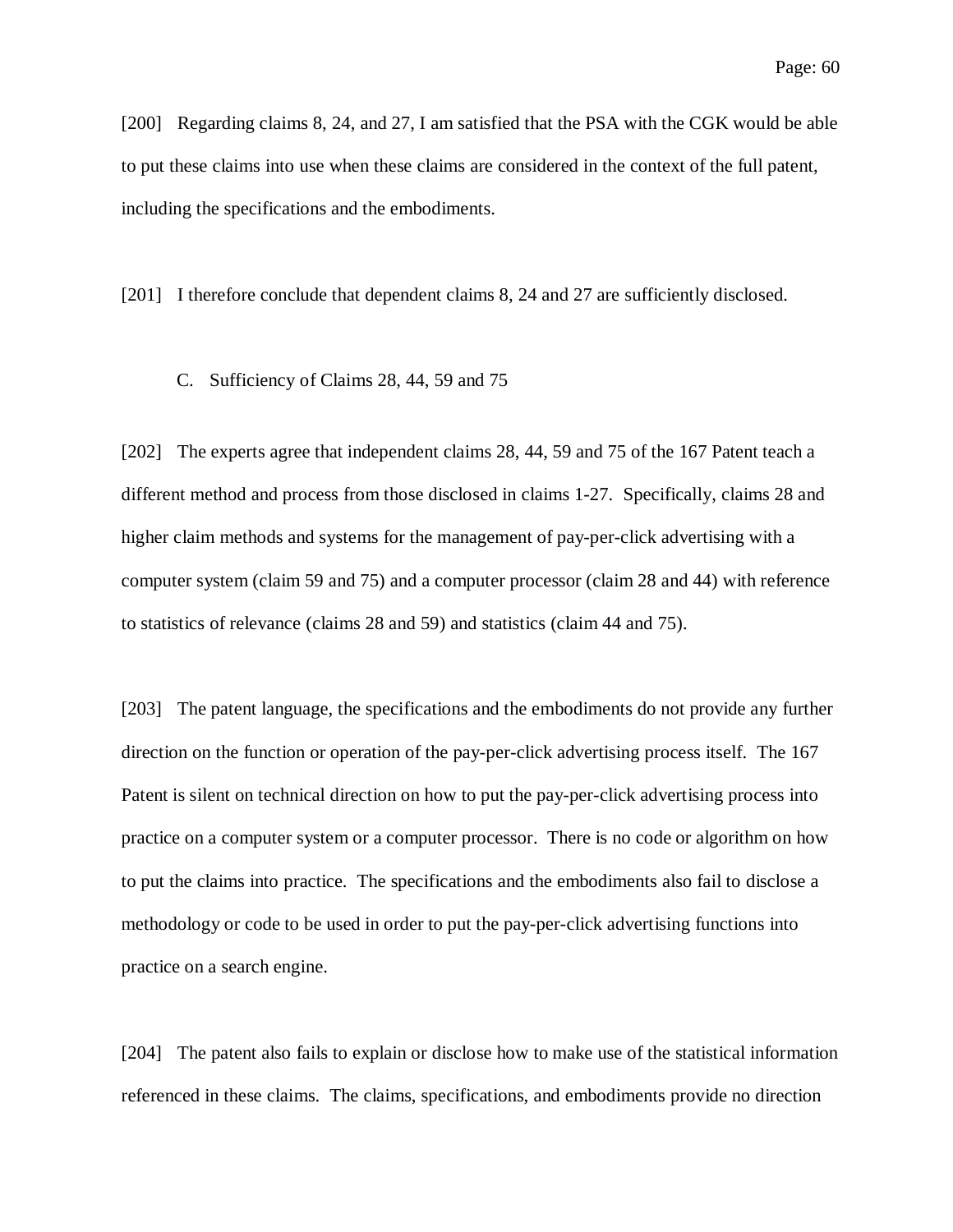Page: 61

or information on how the statistics are compiled, or how to use this information once compiled within the computer system or computer processor. Even accepting that the relevant statistical information will differ among advertisers, the PSA must nonetheless be able to take the patent and put the patent into use based upon the claims language, specifications and embodiments. There is an absence of information in the specifications on how to compile the statistical information and how to put that information to use for the purpose of bidding.

[205] Despite the absence of information in the specifications on how or what the PSA is to do with the statistics, I recognize that the Court must endeavor to give a purposive construction to the claims. However, the Court cannot rewrite the claims and must assess the claims based on the language used. The PSA would possess knowledge of advertising on the internet and some coding ability, however, I am not satisfied that the PSA would possess the technical knowledge necessary to put these claims into practice even with the use of the broad applicable CGK.

[206] I therefore conclude that claims 28, 44, 59 and 75 (and the dependent claims) which are largely stand-alone claims within the 167 Patent, are not sufficiently disclosed and cannot be enabled. Therefore they are not valid.

[207] Having concluded that claims 9, 28, 44, 59 and 75 are not valid they will not be considered under the anticipation or obviousness analysis.

#### D. Priority Date

[208] The applicable filing date is relevant for the anticipation and obviousness analysis.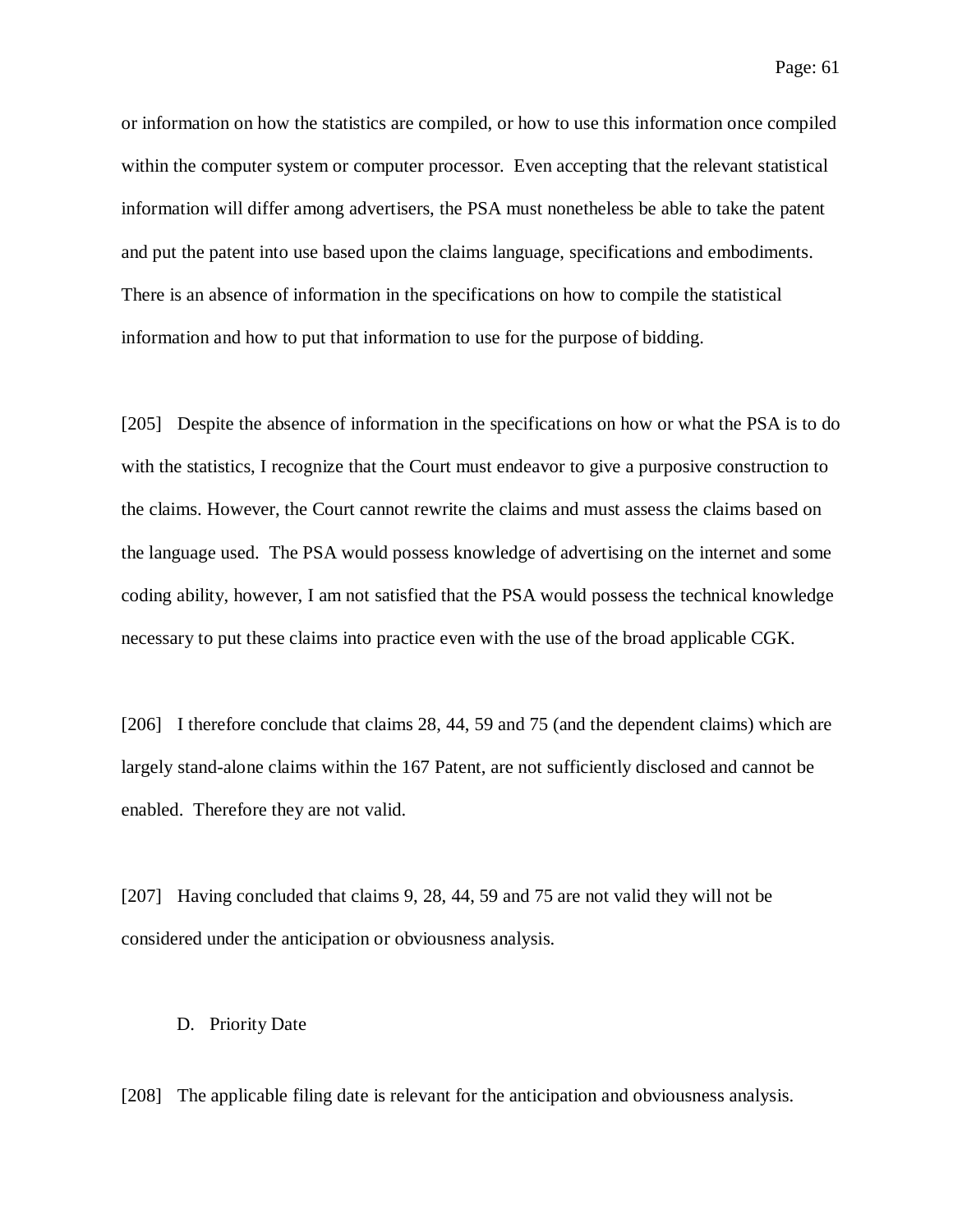[209] The application for the 167 Patent was filed on July 5, 2001, and claims priority to the 976 Patent that was filed on July 5, 2000.

[210] The legal test governing priority claims to an earlier filed application is set out in subsection 28.1(1) of the *Patent Act*, which requires that the priority patent disclose the subjectmatter defined by the asserted claims.

[211] In *Hospira Healthcare Corporation v Kennedy Trust for Rheumatology Research*, 2020 FCA 30 [*Hospira*] at para 63, the Court confirmed that the question of priority affects which prior art may be relevant for the purposes of the attack on the validity of the patent.

[212] In the 976 Patent application, the invention is titled "Paid Search Engine Bid Management" and the inventors are Jon Keel, Juan Velez, and Daren Murrer. The field of invention states: "[t]he present invention relates to the management of advertising expenses in online media." The 976 Patent discloses the following under the heading 'benefit'":

> Function  $1 = get$  knowledge (Vs information) to make informed decisions about marketing using Paid Search Engines Element  $11 =$  Compile the information Element  $12 =$ Organize the information Function  $2 =$  Monitor changes and opportunities Element  $21 =$ Compile the information Element  $22 =$  Compare the information Element  $23 =$  Get opportunities and changes to the people or computer who make the decision about how to use the Paid Search Engines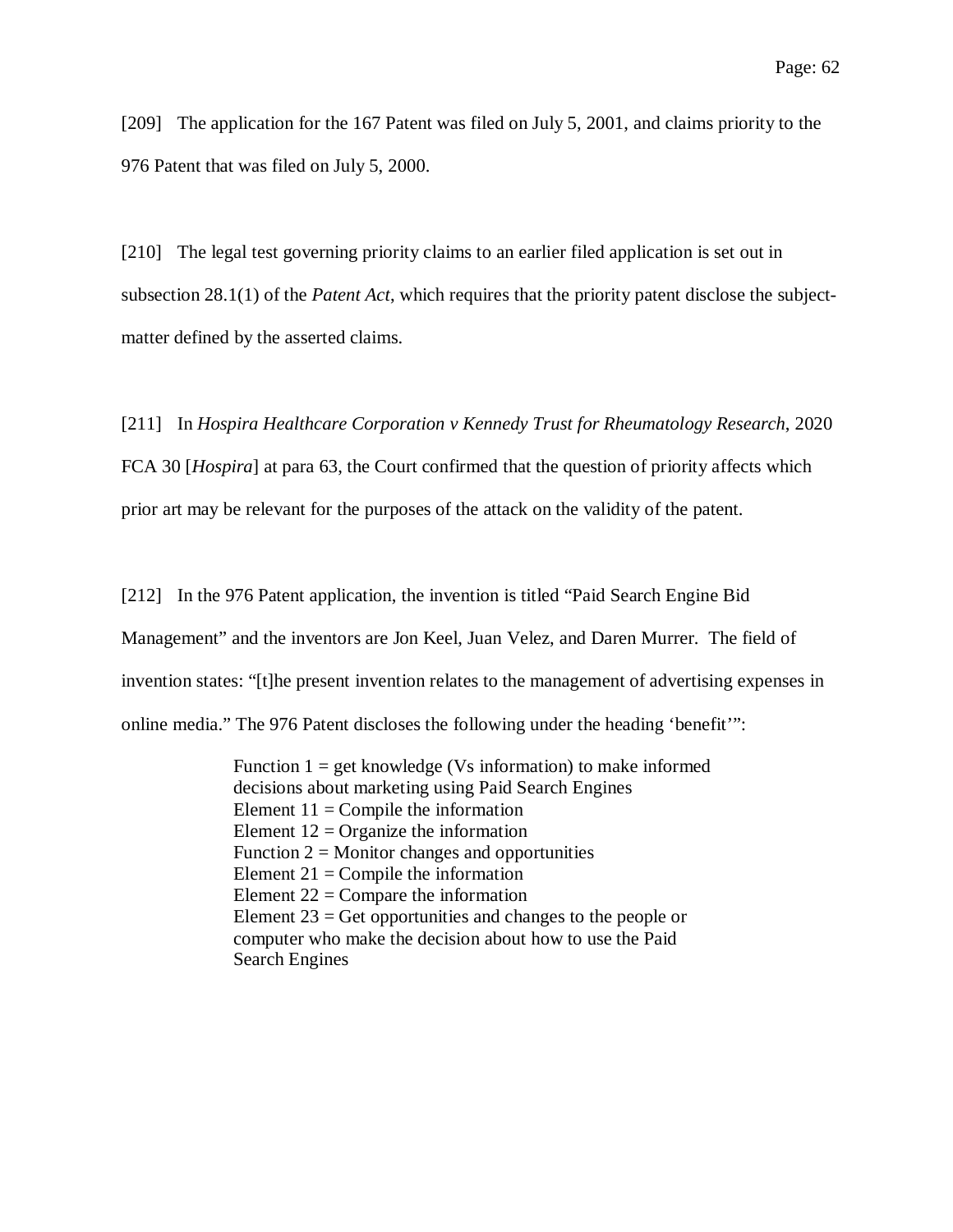[213] The parties agree that priority date considerations apply only to claims 1-27 of the 167 Patent, as claims at 28 and higher are different. For the priority date to apply, the 976 Patent must disclose claims 1 to 27 of the 167 Patent.

[214] Google's expert Dr. Parkes argues that the 976 Patent is limited to the KBO bid monitoring tool, and since claims 1-27 of the 167 Patent relate to a bid management tool, the 976 Patent does not disclose these claims (Parkes First Report at para 157). There is no dispute that the KBO bid monitoring tool disclosed in the 976 Patent (Exhibit 4) is the same as Figure 4 of the 167 Patent.

[215] I would characterize the main area of difference among the experts in comparing the 976 Patent and the 167 Patent, is the issues of the automatic bidding function.

[216] PSET's expert, Ms. Stricchiola, states that claims 1-27 of the 167 Patent are reasonably inferable from language of the 976 Patent. In support, she relies upon Element 23 of the 976 Patent (above) which states: "Get opportunities and changes to the people or computer who make the decision about how to use the Paid Search Engines". She argues that this is a reference to automatic bidding as outlined in the 167 Patent. Similarly, Dr. Haruvy states that in Element 23, a computer making decisions would be understood to be doing so automatically (Haruvy Second Report at para 185).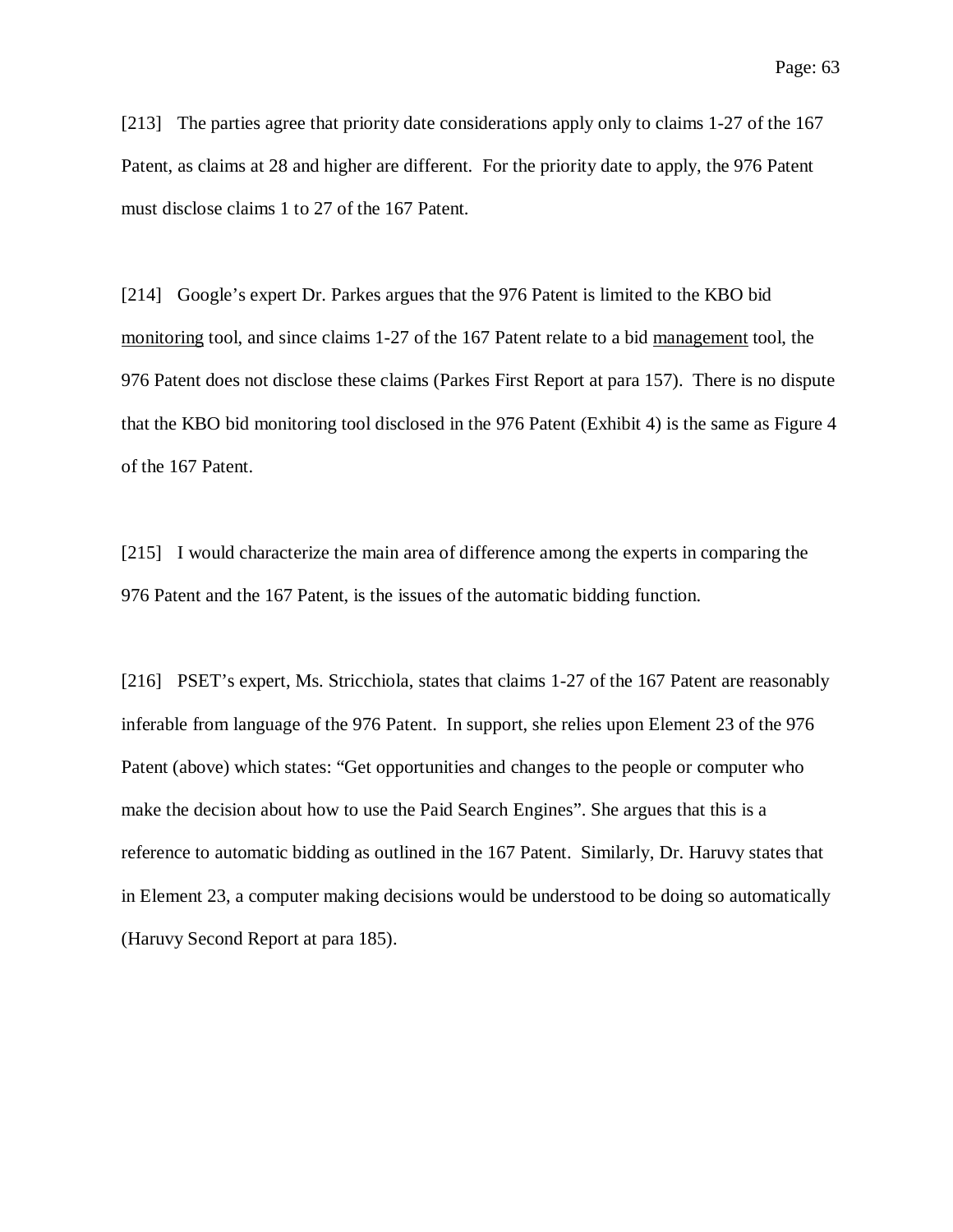Page: 64

[217] Similarly, both Ms. Stricchiola and Dr. Haruvy state that "Function  $2 =$  Monitor" changes and opportunities" involves active bid management. Ms. Stricchiola argues that an automatic function inference can also be drawn from this language.

[218] There is no direct reference to an automated process in the 976 Patent, nor is there a reference to an automated process in this phrase, and I do not agree that this can reasonably be interpreted to refer to an automated step. The automation step in the 167 Patent – which is one of the core inventive steps – would need to be more clearly and obviously disclosed in the 976 Patent in order to support the priority date claim. While the word "automatic" need not necessarily appear, the PSA must ultimately be able to read the 976 Patent and logically conclude that the language speaks to automation. Here, I do not see how the PSA would be led to that conclusion.

[219] Furthermore, the use of non-bid data in the automatic reduction step is not referenced in the 976 Patent. Nor does it speak to monitoring and implementing changes as referenced in claim 17 of the 167 Patent. The 976 Patent at Function 2 only references monitoring changes and opportunities.

[220] PSET relies upon *Astrazeneca AB v Apotex Inc,* 2007 FC 688, to argue that the claim to priority is met if an "inference" can be drawn that the 976 Patent discloses the 167 Patent. However, in my view, PSET misstates the finding of the Court. It is clear that the Court was looking for an actual disclosure where it states at para 63:

> The specific issue is whether the first Swedish priority application **disclosed** the use of omeprazole and clarithromycin as a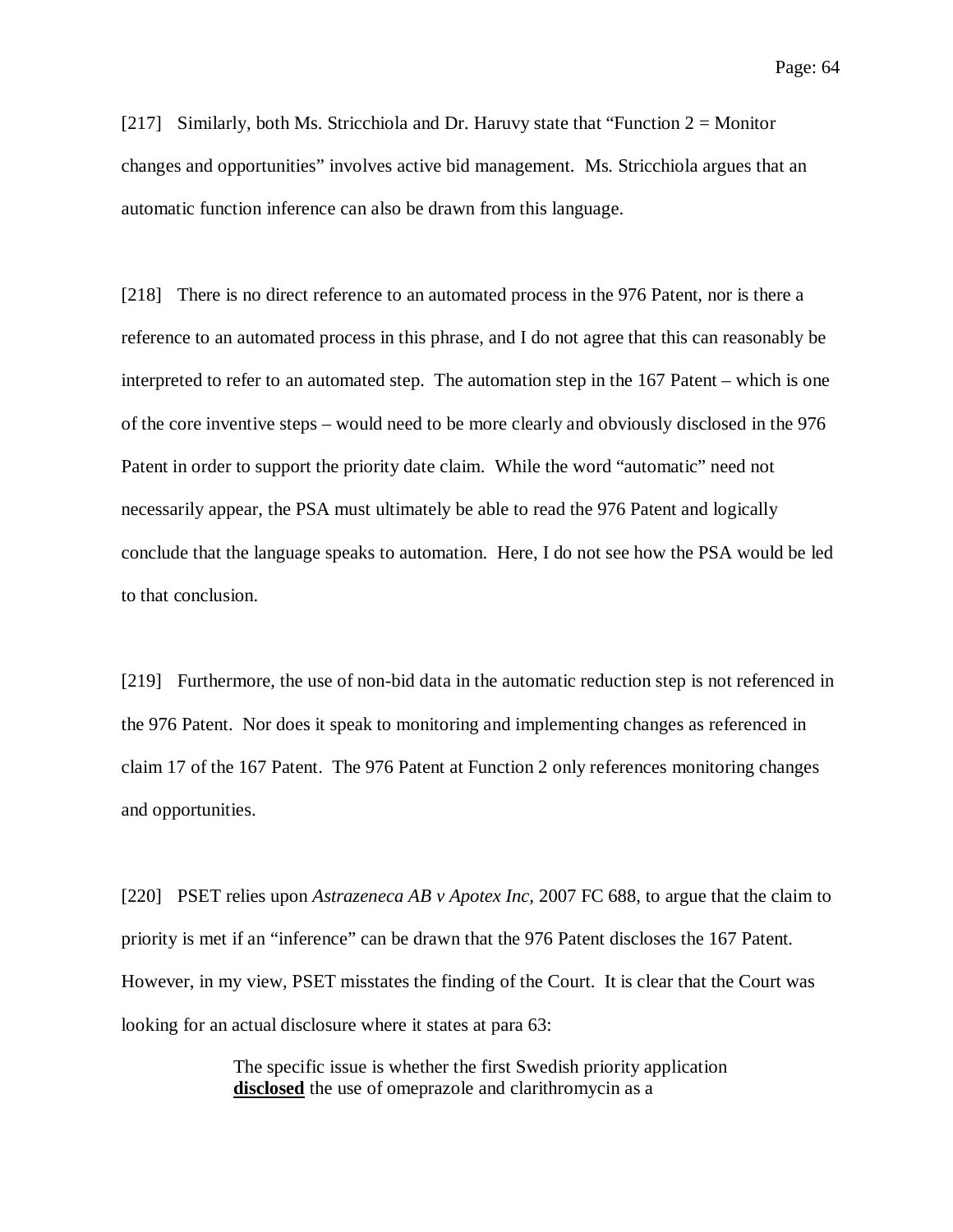combination therapy. If it did not, then Logan is clearly citable art [emphasis added].

[221] The word "disclose" appears in various sections of the *Patent Act*. I do not accept that a different meaning should apply to disclosure as it is used in subsection 28.1(1) such that disclosure is achieved merely if an inference can be drawn. The priority application must disclose the patent. The 976 Patent only speaks to bid monitoring. There is no reference to management tools to assist with the bidding process, nor does it reference any automatic bidding features. Therefore, the 976 Patent does not disclose the 167 Patent.

[222] As a result, I conclude that the relevant date for assessing whether claims 1-27 were obvious or anticipated is the filing date of July 5, 2001.

#### E. Anticipation

[223] Google argues that the 167 Patent is invalid for anticipation, or lack of novelty. Google bears the burden of proof on a balance of probabilities standard (*Bell Helicopter Textron Canada Limitée v Eurocopter, société par actions simplifiée*, 2013 FCA 219 at para 105).

#### *Legal Principles*

[224] A patent is invalid if it is not new and the invention had been previously disclosed (*Patent Act*, s. 28.2(1)). Pursuant to paragraph 28.2(1)(b), the subject matter defined by the claim must not have been disclosed before the claim date in such a manner that it became available to the public.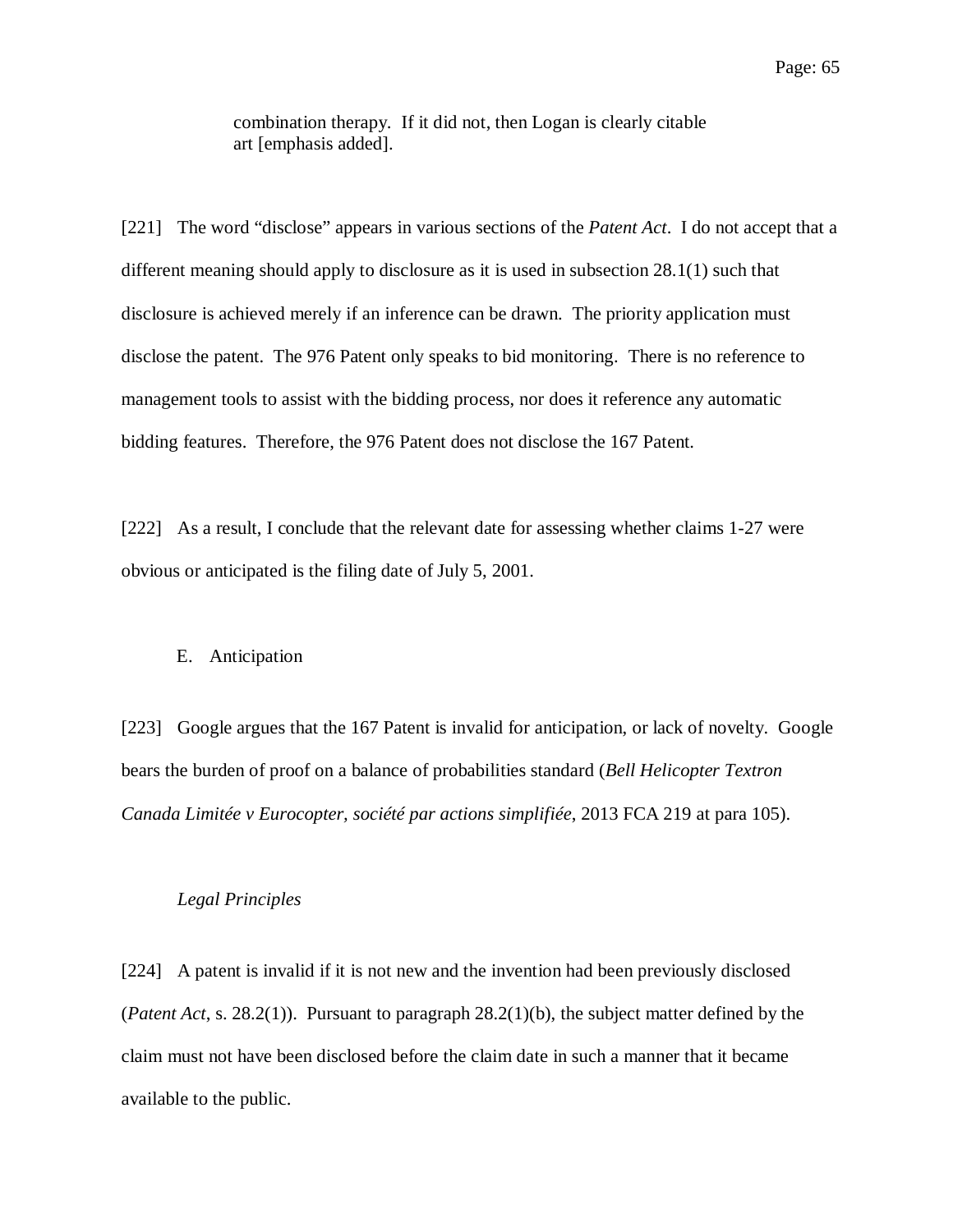[225] As described by Justice Rothstein in *Sanofi* at para 26, there are two requirements to prove anticipation: disclosure and enablement.

[226] The disclosure requirement means that "the prior art, as of the claim date, must disclose subject-matter, which if performed, would necessarily result in an infringement of the patent" (*Eli Lilly* at para 241; *Sanofi* at para 25).

[227] With respect to enablement, the Court asks "whether a [person of skill in the art] would have been able to perform the invention" (*Eli Lilly* at para 241; *Sanofi* at para 26).

[228] It is the essential elements of the claimed invention that must be enabled (*Hospira* at para 74).

[229] Enablement must come from a disclosed single prior art reference (*Eli Lilly* at para 241) with a clear direction such that "a skilled person reading and following it would in every case and without possibility of error be led to the claimed invention" (*Beloit Canada Ltd v Valmet Oy,* [1986] FCJ No 87 at para 29 [*Beloit*]; *Seedlings Life Science Ventures, LLC v Pfizer Canada ULC*, 2020 FC 1 at para 109).

[230] Justice Rothstein outlined a non-exhaustive list of factors to be considered with respect to enablement (*Sanofi* at para 37):

> 1. Enablement is to be assessed having regard to the prior patent as a whole including the specification and the claims. There is no reason to limit what the skilled person may consider in the prior patent in order to discover how to perform or make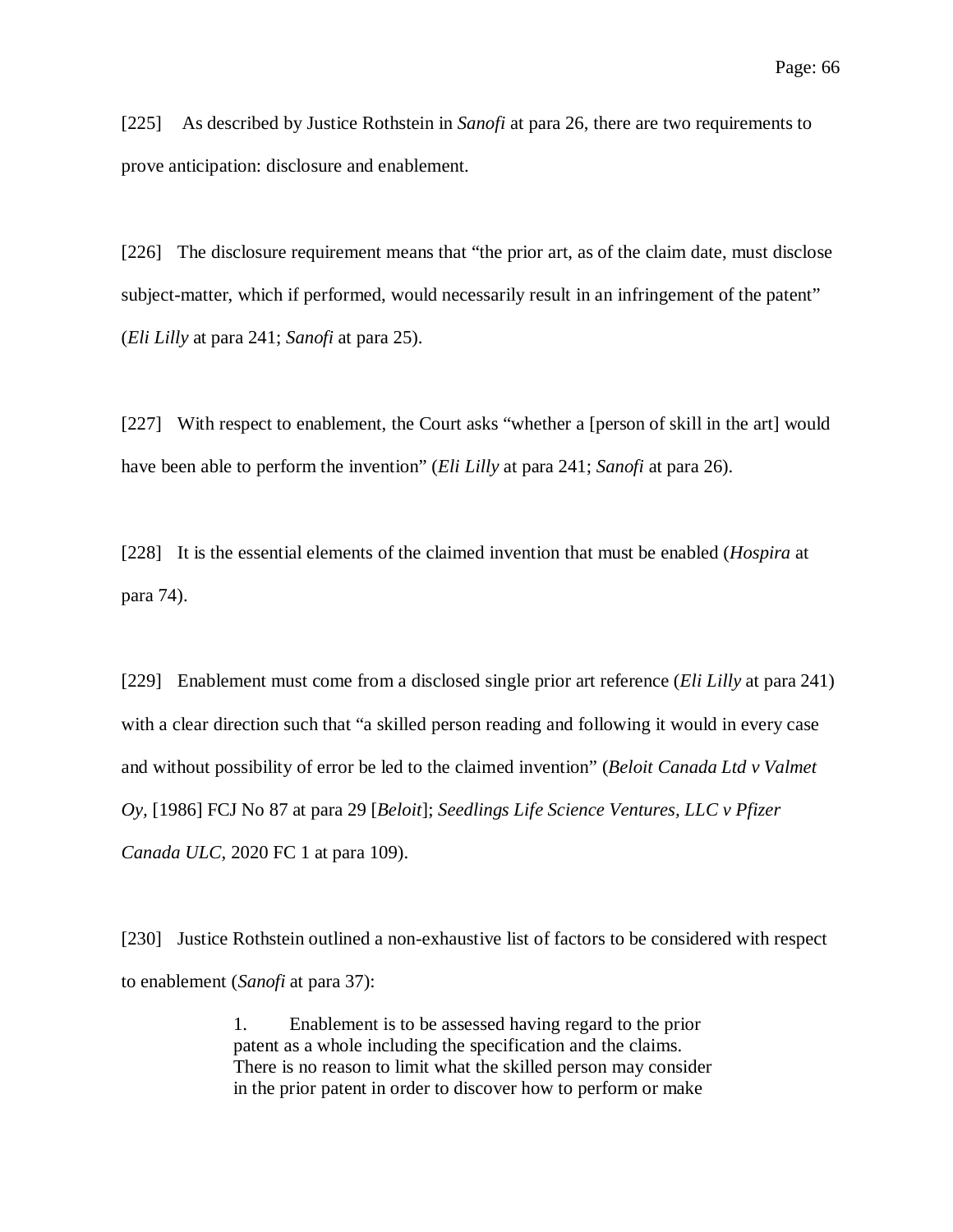the invention of the subsequent patent. The entire prior patent constitutes prior art.

2. The skilled person may use his or her common general knowledge to supplement information contained in the prior patent. Common general knowledge means knowledge generally known by persons skilled in the relevant art at the relevant time.

3. The prior patent must provide enough information to allow the subsequently claimed invention to be performed without undue burden. When considering whether there is undue burden, the nature of the invention must be taken into account. For example, if the invention takes place in a field of technology in which trials and experiments are generally carried out, the threshold for undue burden will tend to be higher than in circumstances in which less effort is normal. If inventive steps are required, the prior art will not be considered as enabling. However, routine trials are acceptable and would not be considered undue burden. But experiments or trials and errors are not to be prolonged even in fields of technology in which trials and experiments are generally carried out. No time limits on exercises of energy can be laid down; however, prolonged or arduous trial and error would not be considered routine.

4. Obvious errors or omissions in the prior patent will not prevent enablement if reasonable skill and knowledge in the art could readily correct the error or find what was omitted.

#### *Analysis*

[231] PSET's experts, Dr. Haruvy and Ms. Stricchiola, agree with Dr. Parkes that claims 17,

18, 19, 22, and 25 are anticipated if the claim date is July 5, 2001 (Haruvy Second Report at

paras 273, 281; Stricchiola Second Report at paras 172, 174-175, 178).

[232] The remaining claims on which the experts disagree are claim 1 (and dependent claims 2-5, 7, 8), claim 24, and claim 27.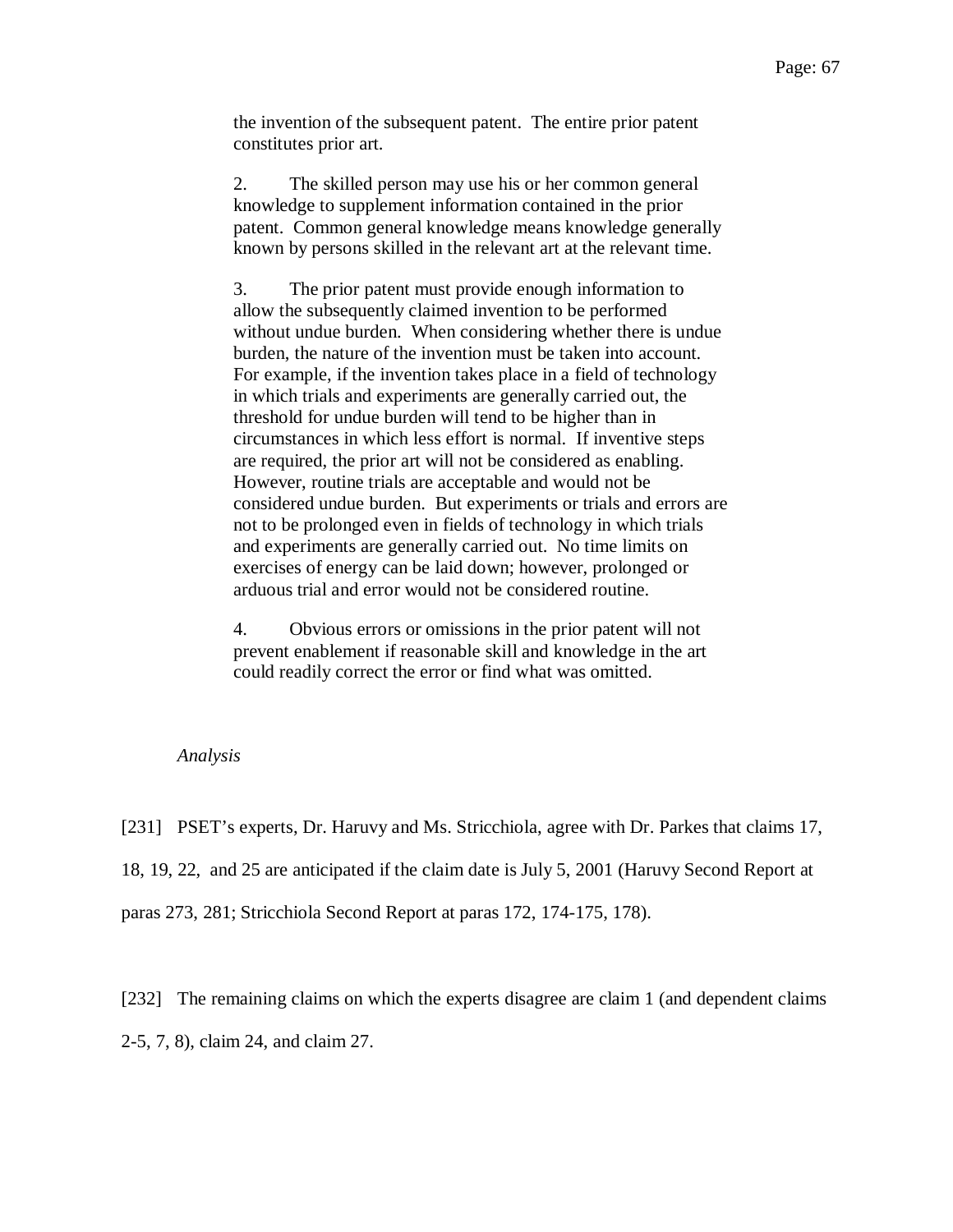Page: 68

*976 Patent*

[233] The first prior art to be considered is the 976 Patent, which discloses the KBO bidmonitoring tool that operated by gathering bid and keyword data from GoTo.com, and providing reports on this data. The reports displayed the bid amounts of other bidders on keywords, and notified users of opportunities to raise or lower bids. Based upon these features, the 967 Patent is very similar to the 167 Patent. However, as noted in my analysis regarding the priority date, the KBO tool did not, and the 976 Patent does not, disclose the function of automatic bid reductions as disclosed in claim 1 of the 167 Patent.

[234] On May 26, 2000, Mr. Keel sent an email to Jessie Brader at Planet Ocean (Exhibit 46), where he states he is providing "information on the new paid search engine tool". This email explains the features of the KBO tool and provides a username and password to Planet Ocean to allow them to evaluate the tool. In the email, Mr. Keel explains how the KBO tool works, and describes its features as follows as:

> \*Shows the first 20 goto.com bid positions for keywords including current bid amounts

\*Analyzes the top 20 goto.com positions for an unlimited number of keywords

\*Shows your present top 20 keyword bid positions in red – your competitors' bid positions and bid amounts are shown in yellow

\*Automatically updates each night the bid positions and bid amounts for all keywords you've entered

\*Conveniently formats for easy reading and printing right from your browser

\*Shows you the previous month's goto.com search counts for each keyword you've entered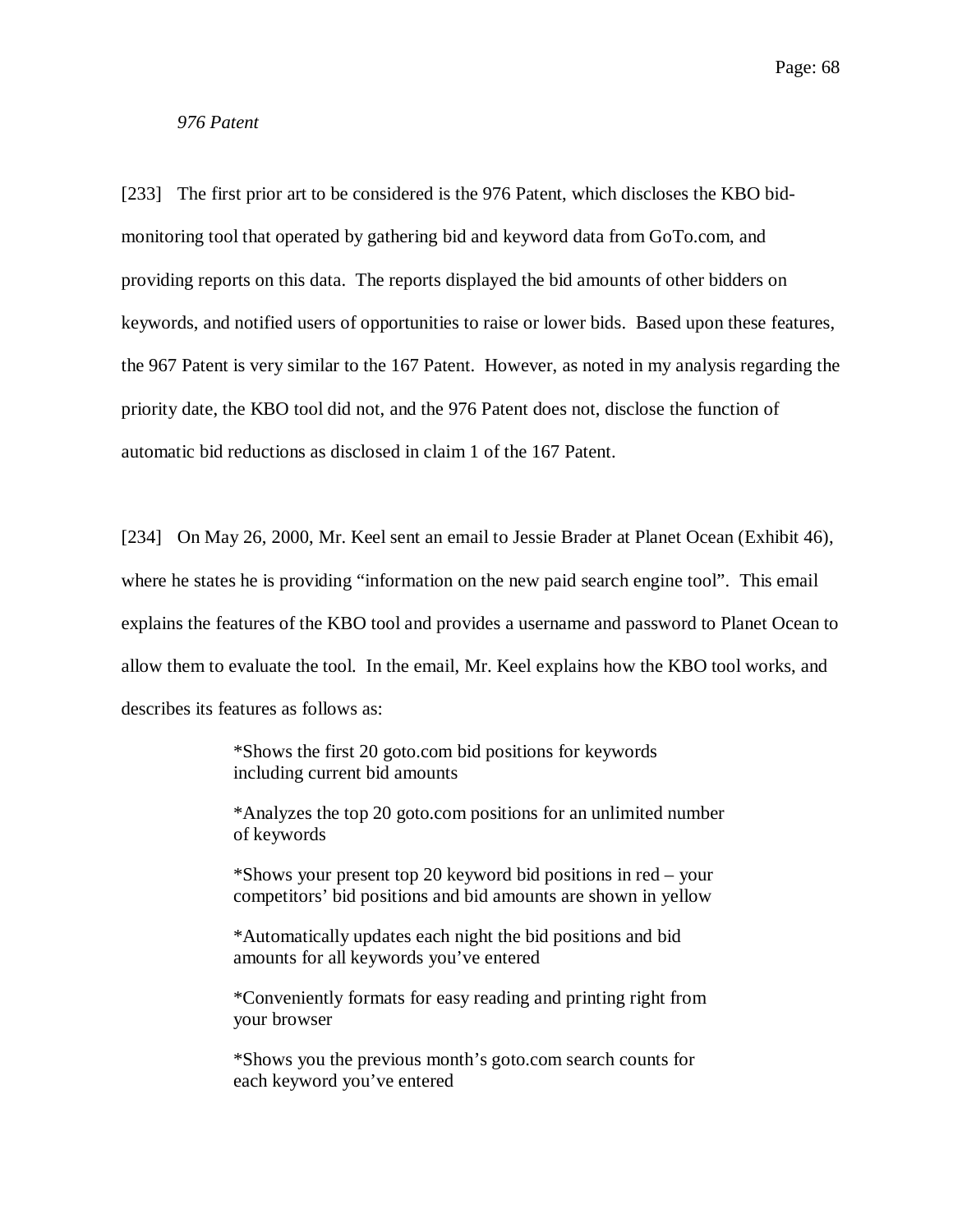\*Allows you easy access to your account via a user name and password

\*Arranges your keywords alphabetically

\*Lets you easily add new keywords to track using the real time "add a keyword" feature

\*Daily notifies you by email of changes in your bid position and opportunities you may have to raise or lower your bid amounts

\*Gives you the option of managing keywords and key phrases for multiple domains.

[235] The issue is whether this email was a public disclosure of the KBO tool and therefore anticipates the 167 Patent. Although Mr. Keel claimed that this communication was confidential, there is no reference in the email to the information being provided in confidence. This was also contradicted by Ms. Brader who testified that this type of communication was common at that time. She noted that a username and password were provided, suggesting that there was no expectation that the information would be treated confidentially. This public disclosure is only relevant to this analysis if the 976 Patent fully anticipates the 167 Patent.

[236] As noted in the sufficiency analysis above, the 976 Patent does not include an automatic reduction feature, which is an essential element of claim 1 of the 167 Patent.

[237] Given this, I do not conclude that the PSA could have performed or enabled the teachings of the 167 Patent via the 976 Patent, even with the benefit of the CKG and trial and error. In my view, there are additional steps that would be necessary beyond trial and error to get to an automated process.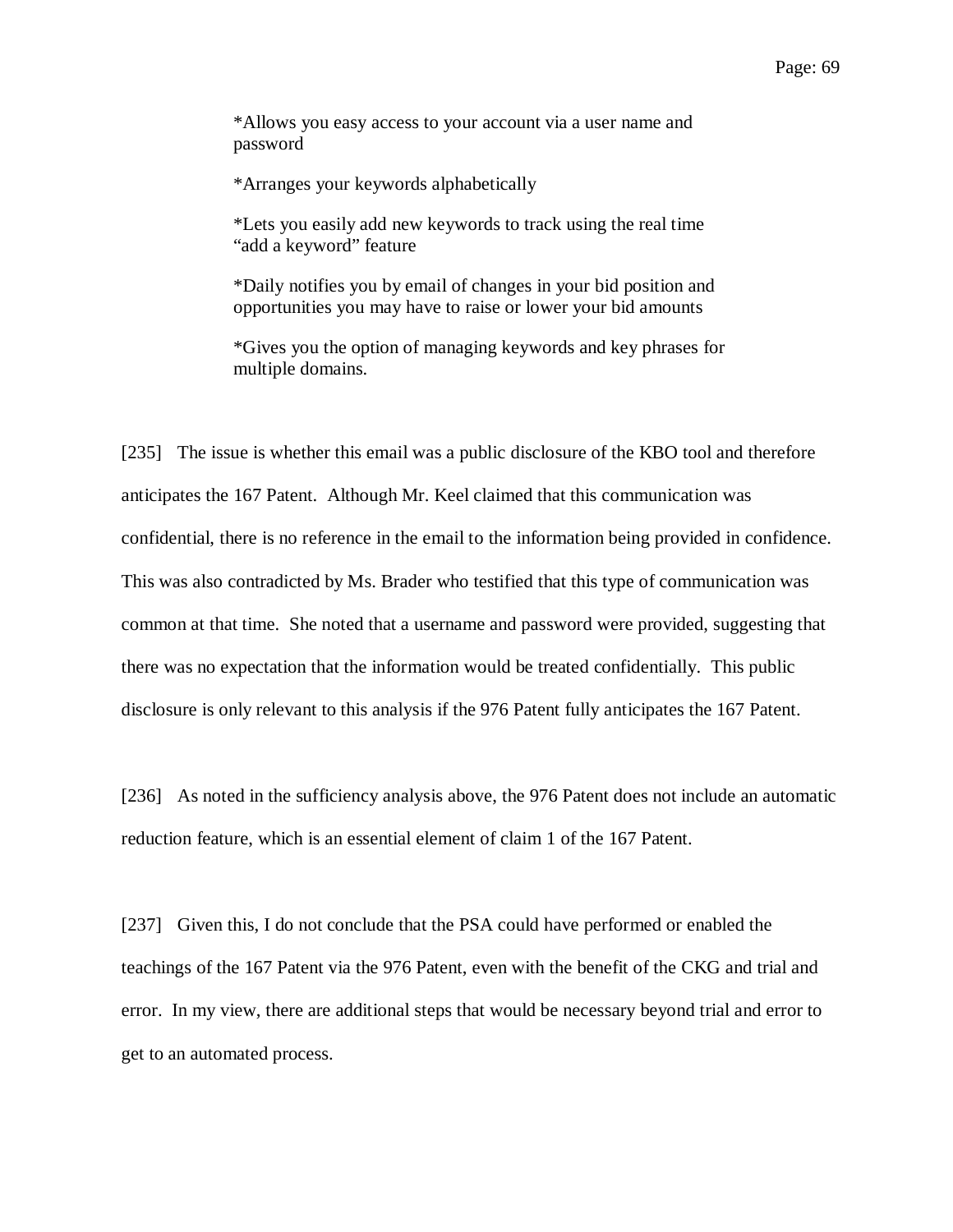[238] Therefore, I am not satisfied that the 976 Patent fully anticipates the 167 Patent.

### *Other Prior Art*

[239] Ms. Stricchiola agrees that as of the July 2001 claim date, the following prior art was available: ClickPatrol, ManageBid, Did-It, and goClick. Although Google's expert, Dr. Parkes, refers to additional prior art in his report, for this analysis it is sufficient to consider the prior art that both Ms. Stricchiola and Dr. Parkes agree was available as of July 2001.

[240] Did-It was a commercial bid management service that submitted, monitored, and maintained bids. Web archives show the service was advertised as being able to "optimize your current keyword strategy" and "help you identify new keyword opportunities." Did-It provided three services: PPC Max, EZ Position, and Prospector. PPC Max was an automated bid management tool, which monitored ongoing auctions at GoTo.com and collapsed bid gaps on behalf of users using "positioning logic". Prospector was a bid reporting service, which allowed users to check keywords and prices at various search engines, while EZ position was a bid monitoring service, which notified users of opportunities to lower their bids while maintaining their position.

[241] The Court heard direct evidence from Mr. Lee who worked at Did-It. He testified that in 1999, Did-It started building automation tools internally to manage bids for pay-per-click advertising, and eventually released a suite of tools to the public. These tools worked on GoTo, as well as other search engines like FindWhat, Kanoodle, and Sprinx. Mr. Lee explained the various tools offered by Did-It, including PPC Max, EZ Position, and Prospector, and stated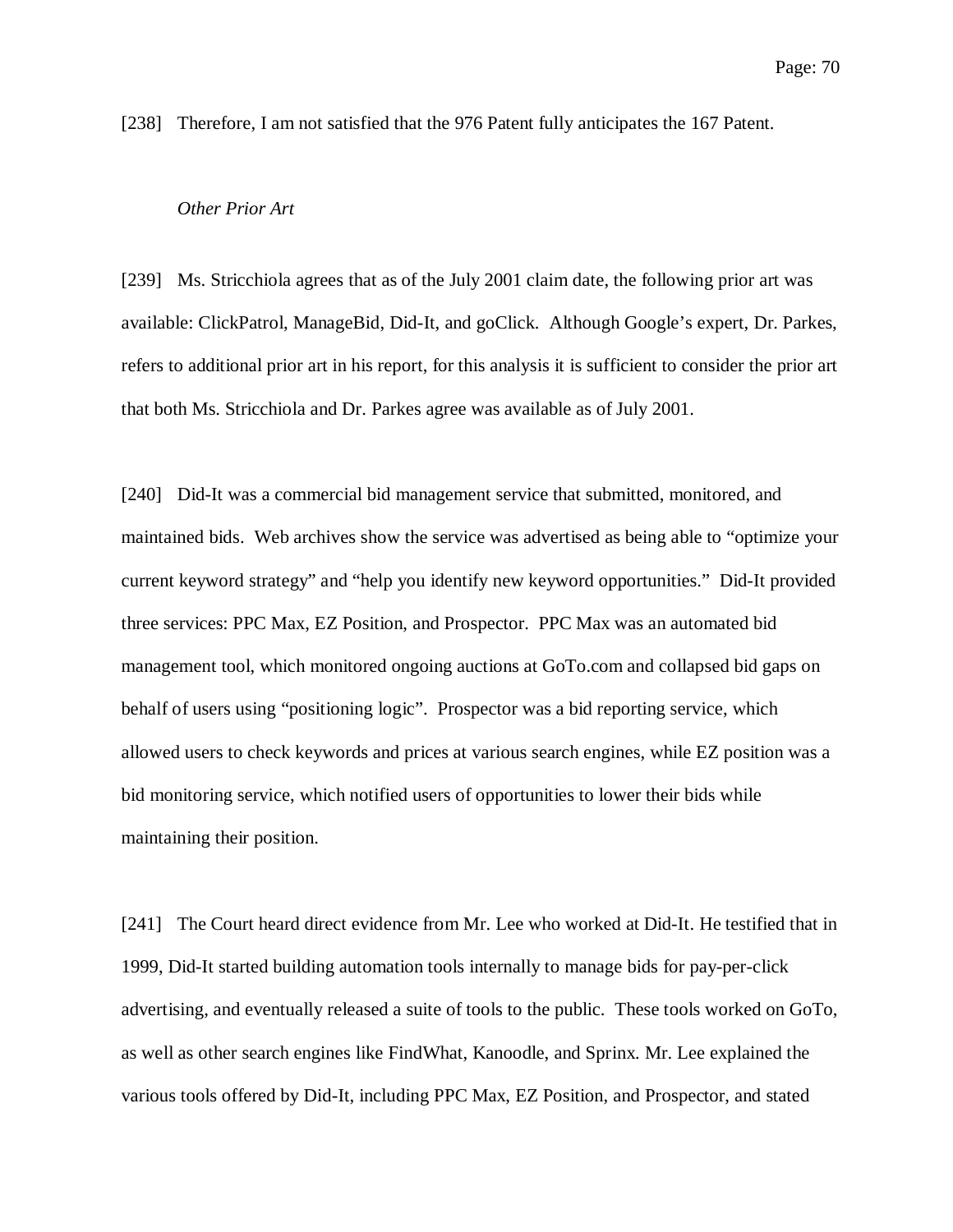they were all released as publicly available tools by 2001. The Did-It PPC Max functions are described in the following (Exhibit 115):



[242] The description of the Did-It PPC Max service covers the essential elements of claim 1 and claim 17 of the 167 Patent by: retrieving a webpage, entering a target keyword and the amount including the maximum amount, authorizing an automatic reduction, and generating reports.

[243] In addition to Did-It, the other prior art that was available is summarized as follows:

a. **ClickPatrol** was a free, online bid management tool that submitted, monitored, and maintained bids on paid search engines like GoTo.com. Internet Archives show that its purpose was to "buy and manage ads" on a pay-per-click search engine. The interface allowed users to view and change their bids, increase balances, and add new keywords,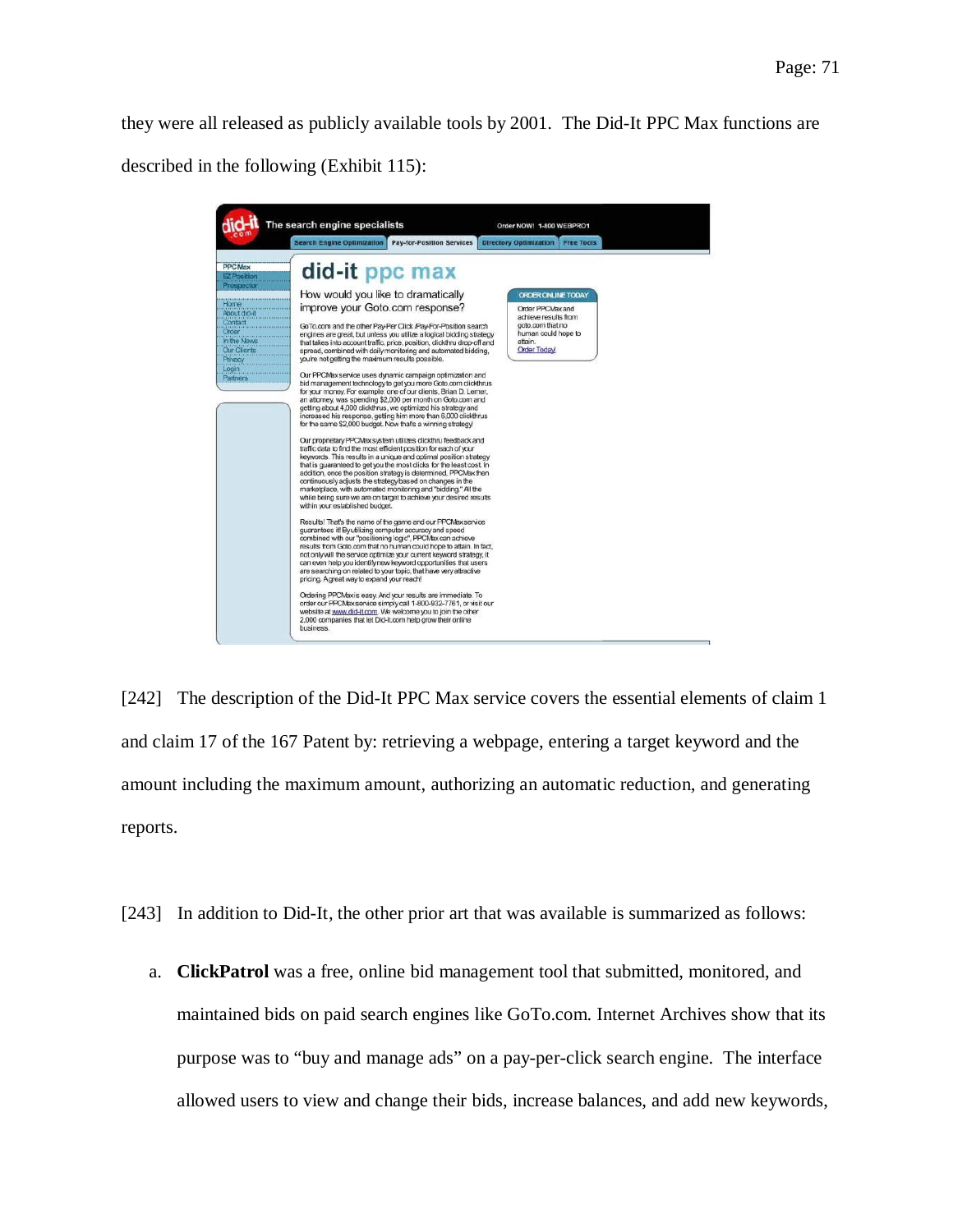Page: 72

URLs and bid amounts for a paid search engine. ClickPatrol also had a "MoneySaver" feature, which would automatically monitor for bid gaps, such that if there was a gap between a user's bid and the next ranked bid, the service would drop the user's bid to save money while still maintaining their position.

- b. **ManageBid** was a commercial bid management tool that submitted, monitored, and maintained bids at paid search engines. Users would select the search engines they wished to place bids in, and input keywords, the ranking they wished to achieve, and the maximum price they wished to pay for a keyword. ManageBid would generate a list of keywords, and return a matrix of the bids a user needed to make to achieve the desired ranking for each keyword. ManageBid could also be used to "generate lists of keywords/phrases similar to those you already know" and modify bids. Users could also set "auto-pilots" to maintain their ranking while keeping their bids optimized.
- c. **goClick** was a pay-per-click search engine which used a tool called "BidMaster" to monitor and adjust bids and positions automatically. As described on the website, the "Auto-BidMaster tool adjusts your bid amounts for you once a day automatically, ensuring that you stay on top of the search results and eliminating the need to keep logging in to adjust your bids."
- [244] This prior art discloses the following functionality:
	- bidding for position was practiced;
	- bid collapsing was practiced;
	- the process of monitoring and tracking bid positions was known and practiced; and,
	- there were automated bidding products available.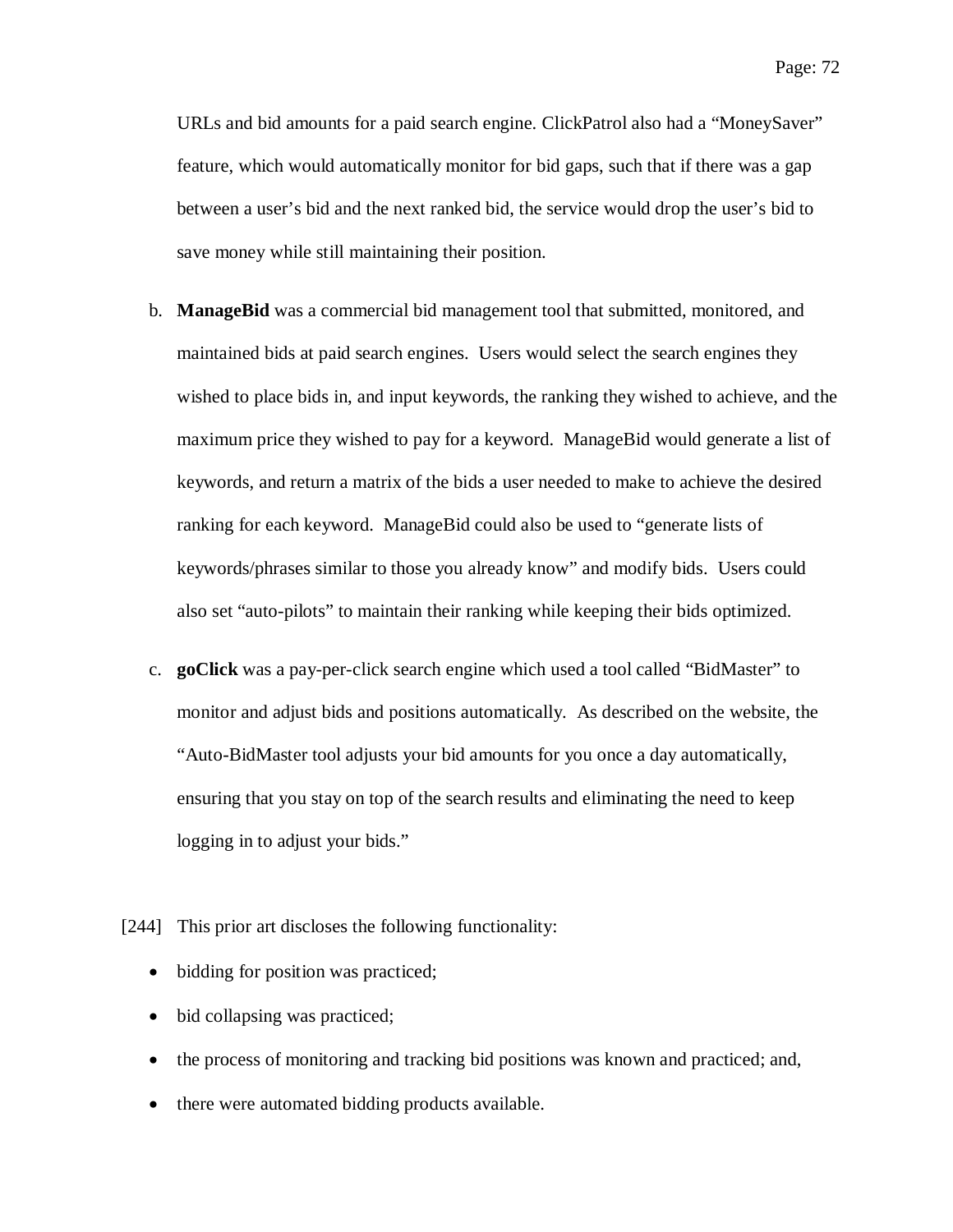[245] Based on my conclusions, individually Did-it, ClickPatrol, ManageBid or goClick anticipate the essential elements of claims 1 and 17 (and the dependent claims) of the 167 Patent.

F. Obviousness

*Legal Principles*

[246] A patent is not valid if it is not inventive or if the invention it claims would have been obvious to the skilled person (*Patent Act*, s. 28.3). Obviousness and anticipation can be distinguished as follows:

> [...] obviousness is an attack on a patent based on its lack of inventiveness. The attacker says, in effect, "Any fool could have done that." Anticipation, or lack of novelty, on the other hand, in effect assumes that there has been an invention but asserts that it has been disclosed to the public, prior to the application for the patent. The charge is: "Your invention, though clever, was already known" (*Beloit* at para 12).

[247] A patent claim will be invalid if, based upon the information that was available to the public before the claim date, the subject matter would have been obvious to the PSA.

[248] An obviousness inquiry follows a 4 step approach – the *Windsurfing* approach – as

restated by the Supreme Court of Canada in *Sanofi*:

- $(1)$  (a) Identify the notional "person skilled in the art";
	- (b) Identify the relevant common general knowledge of that person;

(2) Identify the inventive concept of the claim in question or if that cannot readily be done, construe it;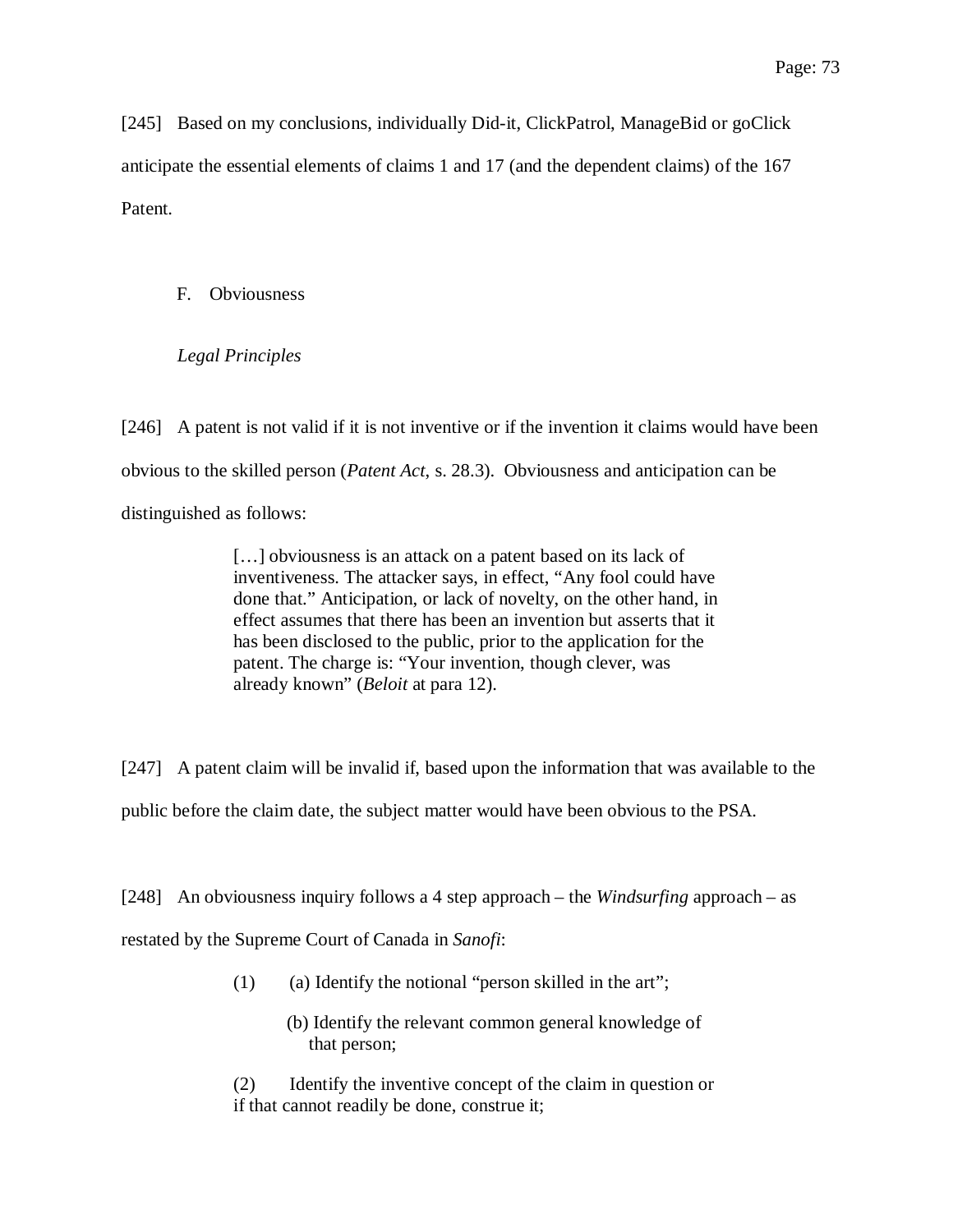(3) Identify what, if any, differences exist between the matter cited as forming part of the "state of the art" and the inventive concept of the claim or the claim as construed;

(4) Viewed without any knowledge of the alleged invention as claimed, do those differences constitute steps which would have been obvious to the person skilled in the art or do they require any degree of invention (at para 67).

[249] If an "obvious to try" test is warranted, additional factors should be considered at the

fourth step (*Sanofi* at para 69). These factors include:

1. Is it more or less self-evident that what is being tried ought to work? Are there a finite number of identified predictable solutions known to persons skilled in the art?

2. What is the extent, nature and amount of effort required to achieve the invention? Are routine trials carried out or is the experimentation prolonged and arduous, such that the trials would not be considered routine?

3. Is there a motive provided in the prior art to find the solution the patent addresses?

[250] The proper approach to considering the *Sanofi* inventive concept factor has been addressed in a number of cases. Recently, in *Western Oilfield Equipment Rentals Ltd v M-I LLC,* 2021 FCA 24, the Court said at para 109 that *Sanofi* is one way to assess obviousness but it is not mandatory. The Court also warned against an overly rigid approach to the obviousness inquiry.

#### *Analysis*

[251] The PSA and the CGK addressed above apply to this analysis. The inventive concept is derived from the claim construction exercise, and the Court may have regard to the patent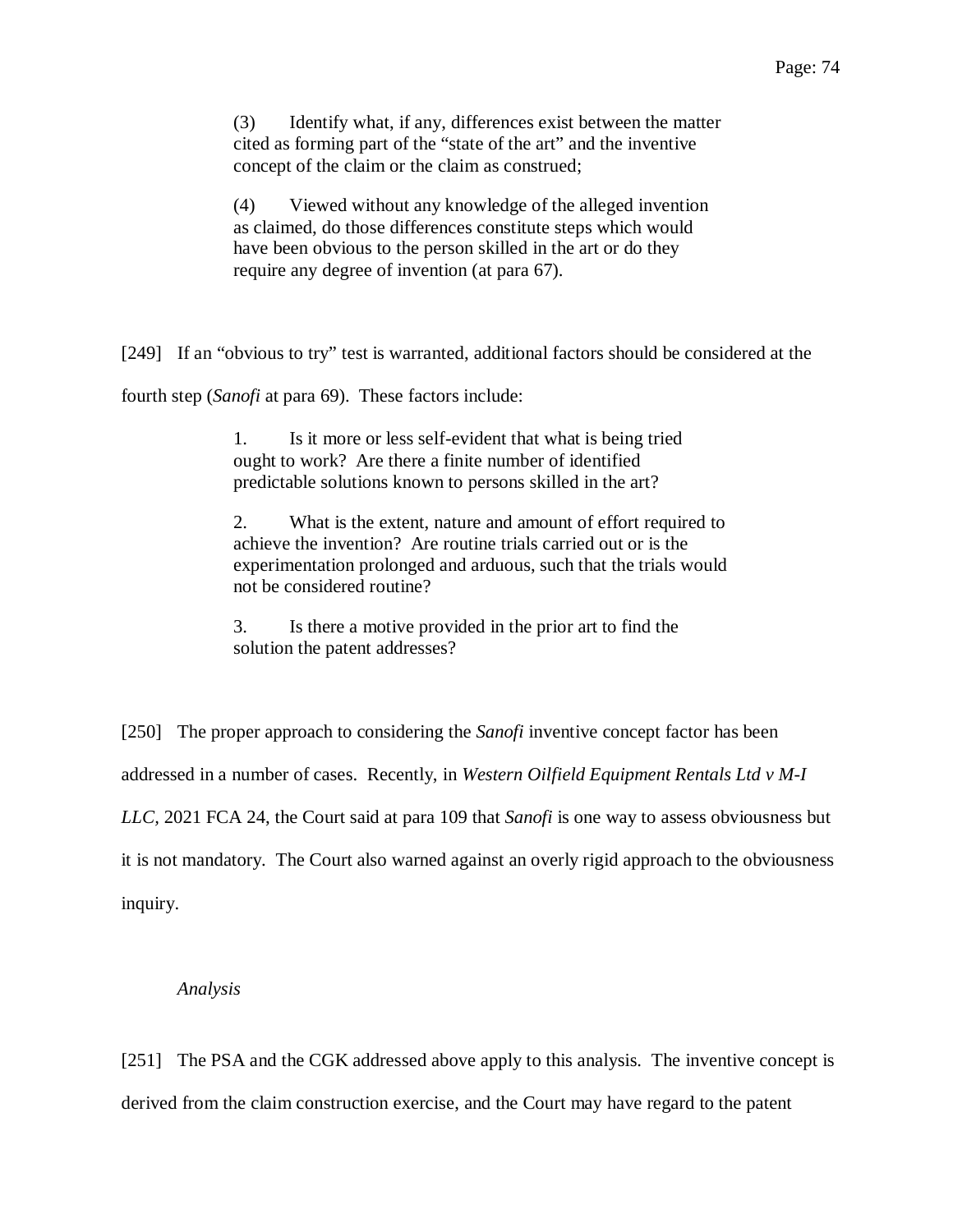specification where it is not possible to determine the inventive concept from the claims alone (*Apotex Inc v Shire LLC*, 2021 FCA 52 at para 67).

[252] In my view, regardless of the approach taken to assessing the inventiveness concept, it is easily arrived at here. Claims 1 and 17 (and their dependents) is a system for bidding on multiple keywords that tracks, collects and displays information for advertisers to identify opportunities to adjust bids on paid search engines. This would enable advertisers to stay competitive with other advertisers and avoid overpaying for a keyword relative to what other advertisers were paying for that same keyword. The impetus behind this invention was that paid search engines were not making this competitive information readily accessible.

[253] The 167 Patent also discloses the potential of automatic bidding. While Mr. Soper confirmed that the code he wrote for the patent enabled automatic bidding, this feature was never enabled for customers of PSET. Nonetheless, this function is called out in the patent.

[254] As noted noted, the prior art (reviewed above) demonstrates there were other products on the market at the relevant time (July 2001) that were offering the same features and functions for assistance with online marketing, including ClickPatrol, ManageBid, Did-It, and goClick.

[255] PSET raised objections to some of the prior art references on the basis that it was located by legal counsel for Google and not by Google's expert. They argued that the PSA would not have found the art after a reasonable search. However, the Court in *Hospira* states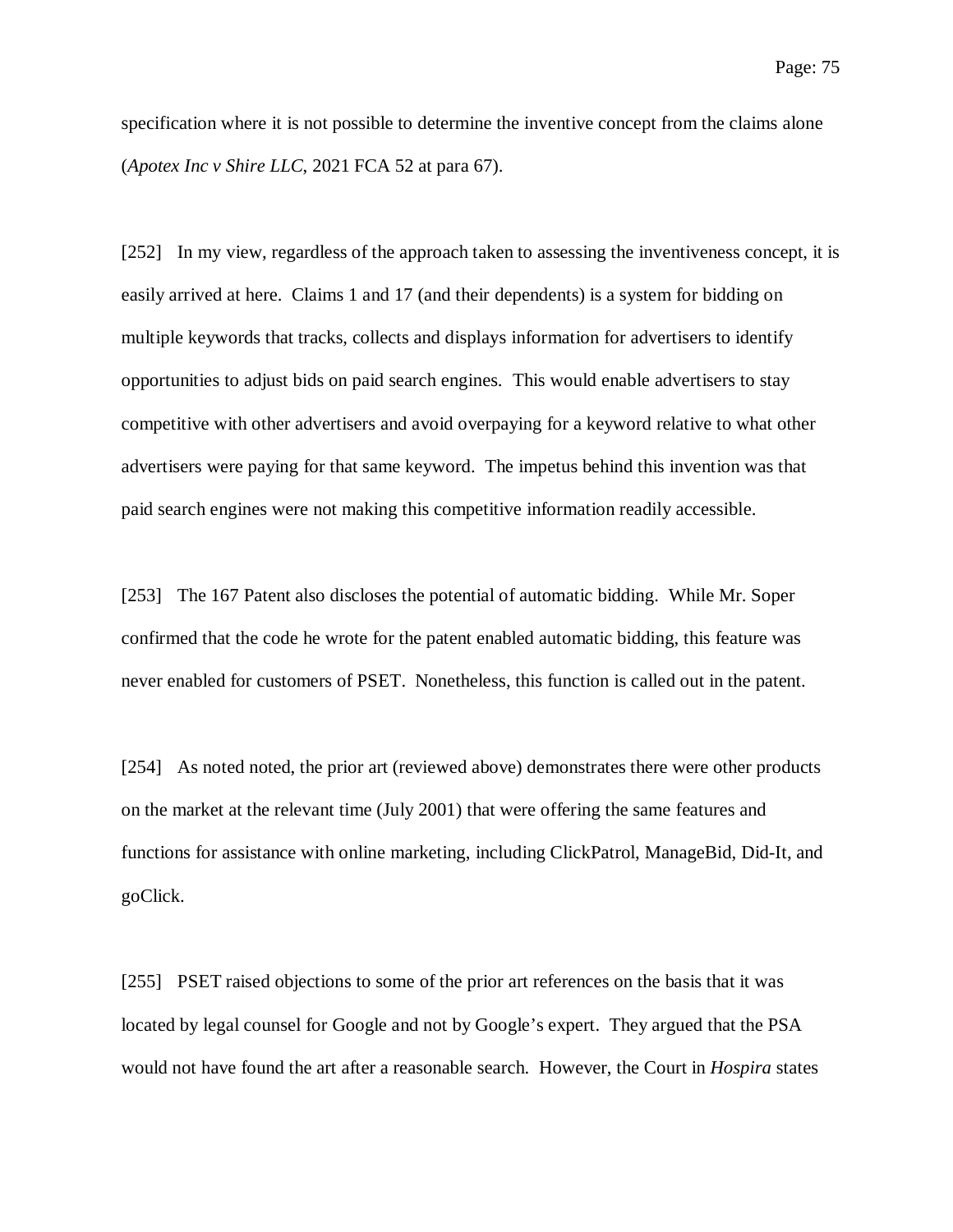that "it is an error to exclude from consideration prior art that was available to the public at the relevant date simply because it would not have been located in a reasonably diligent search" (at para 86).

[256] Further, considering the particular field of invention – online advertising – I am satisfied that the PSA with familiarity with online research would have been able to locate these prior art references without difficulty.

[257] Considering this, there is no discernable difference between ClickPatrol, ManageBid, goClick and Did-It and the functions of claims 1 and 17 of the 167 Patent. For example, Did-It's PPC Max tool that was available by July 2001 offers the same services as those detailed in the 167 Patent.

[258] A further relevant consideration is whether "the inventor and his or her team reached the invention quickly, easily, directly and relatively inexpensively, in light of the prior art and common general knowledge" (*Sanofi* at para 71). This statement is particularly relevant in this case where the inventors testified that they reached the claimed invention after a short brainstorming session.

[259] In applying the *Sanofi* test, I conclude that even if there were any differences between claims 1 and 17 of the 167 Patent and the prior art, they are differences that would be overcome by the PSA in light of the CGK.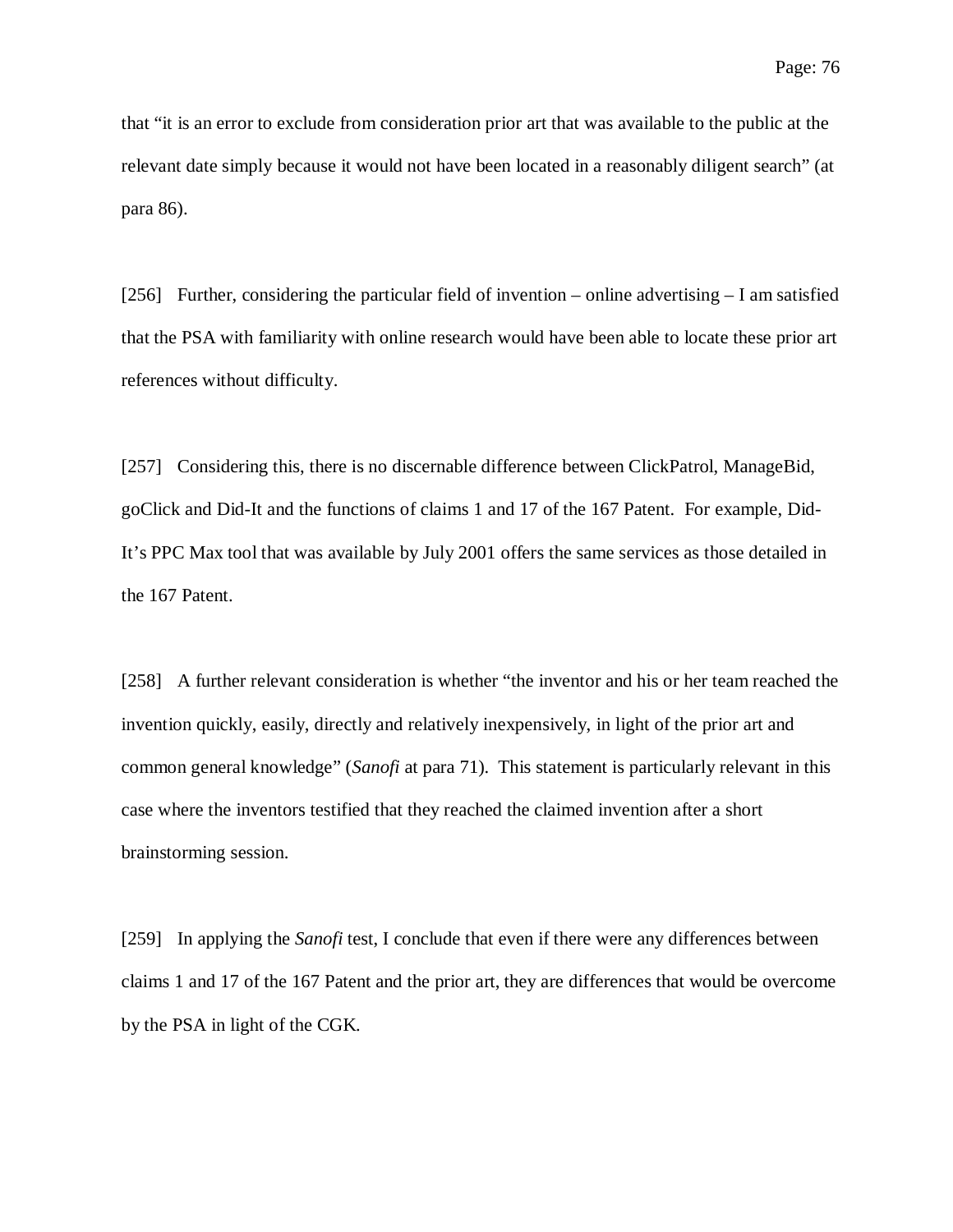[260] This is not a case where the application of the obviousness analysis strains credulity. The evidence is clear that even on a rigid application of the obviousness considerations there were multiple other commercial products that performed the same essential features, and in some cases more, as those described in claims 1 and 17 of the 167 Patent.

[261] As evidenced by the prior art, a number of other companies were offering the same products as PSET. As described by Mr. Lee, in the early 2000s there were a lot of companies focusing on the bid and search management business and there was rapid development.

[262] I conclude that claims 1 and 17 (and their dependents) are invalid for obviousness.

#### G. Other Invalidity Grounds

[263] Google also argues that the 167 Patent is invalid on the grounds of overbreadth, utility, and non-patentable subject matter. However, given my findings on sufficiency, anticipation and obviousness, it is not necessary to address these grounds.

#### **VII. Infringement**

[264] Although I have concluded that all of the asserted claims are invalid, I will nonetheless address the infringement allegations.

[265] In their Further Amended Statement of Claim, PSET claims that Google infringes the 167 Patent in using, offering for sale and selling search engine advertising inventory to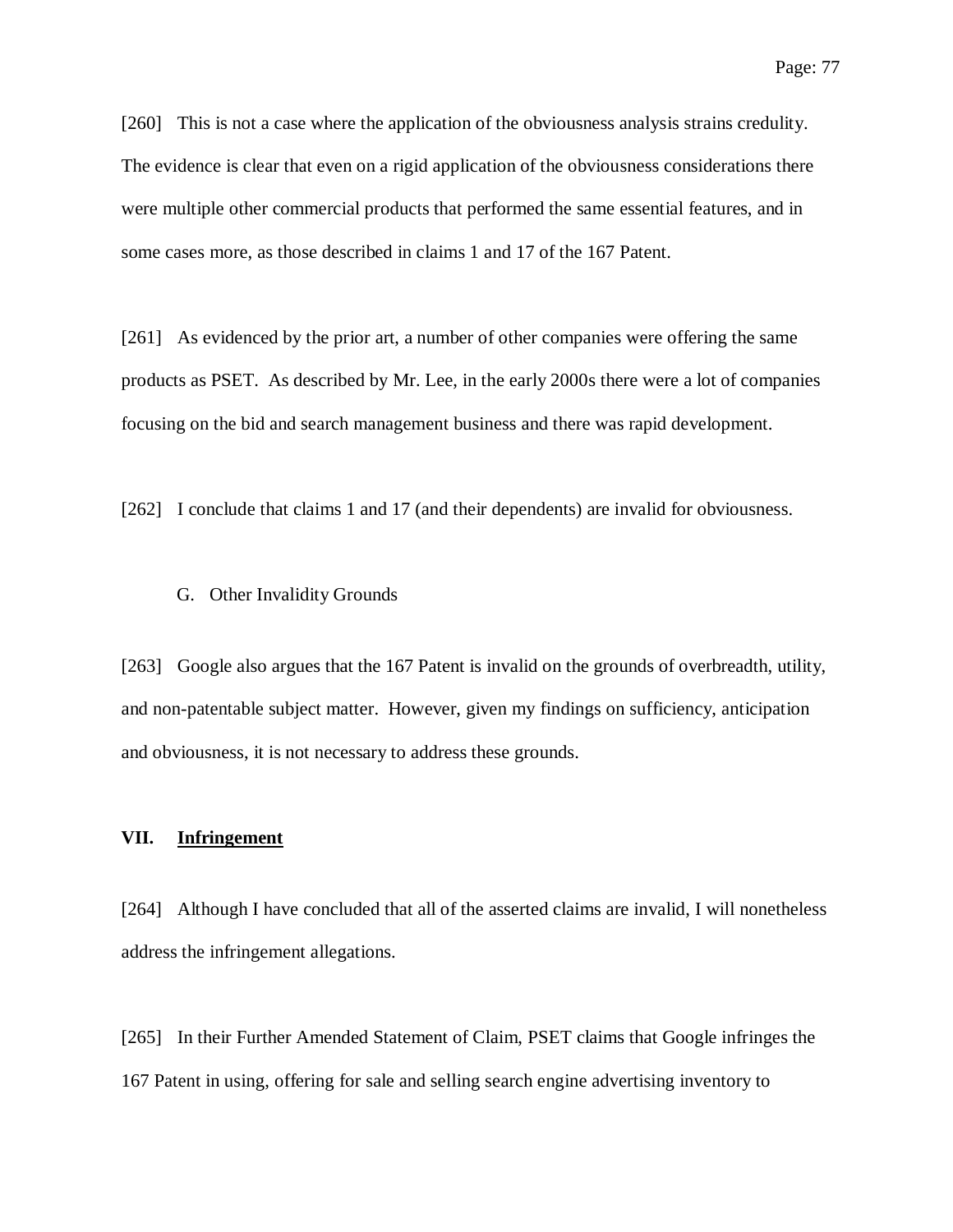customers in Canada through its AdWords method and computer system. It is PSET's position that the 167 Patent covers core elements of the Google Ads system – including Google Ads' use of a second price auction – as well as its use of ad quality and user demographics data in the ranking of ads and in the pricing of clicks to those ads.

[266] The evidence is that Google Ads has evolved into a complicated machine driven system, however, the question on infringement is if the foundation of the Google Ads system infringes the 167 Patent. I would further note that the focus of this inquiry starts back in the early 2000s when Google was an emerging technology company and not the tech giant it is today.

### A. Legal Principles

[267] The applicable legal principles are described in *dTechs* as follows:

Section 42 of the *Patent Act* grants the patent holder the exclusive right, privilege and liberty of making, constructing and using the invention and selling it to others to be used. A patent is infringed by any act that interferes with the patentee's full enjoyment of the monopoly granted […].

Pursuant to s 55(1) of the *Patent Act*, any person who infringes a patent is liable for all damages sustained by the patentee after the grant of the patent by reason of infringement. The burden of proving infringement rests with the party that alleges it […] (at paras 162-163).

[268] There is no infringement if an essential element is different or omitted (*Free World Trust* at para 31). If an independent claim is not infringed, then no infringement of the dependent claims is established.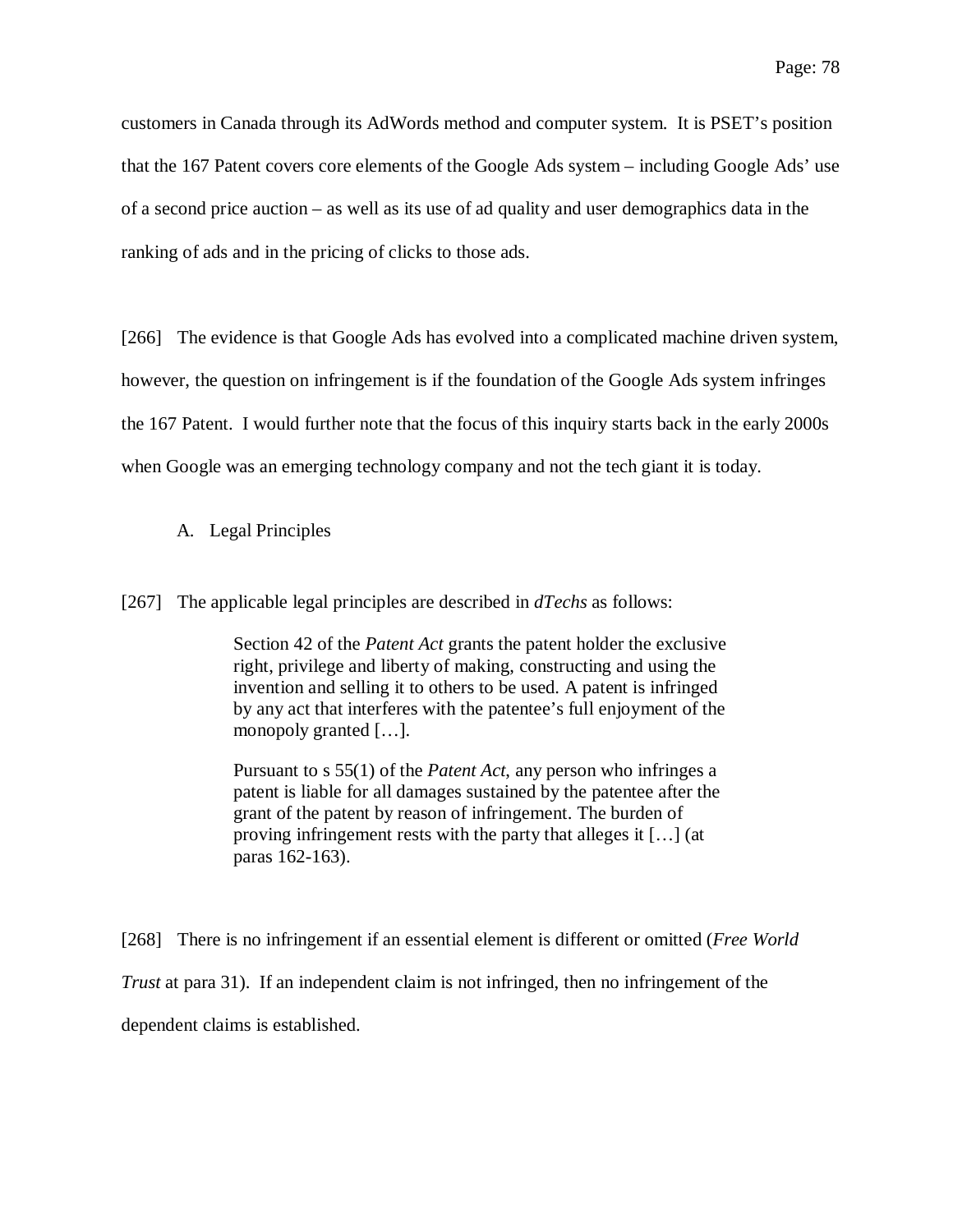[269] The six independent claims of the 167 Patent for consideration are: 1, 17, 28, 44, 59, and 75. Claims 1, 17, 28, and 44 are method claims whereas claims 59 and 75 are systems claims. To infringe a method claim, "an alleged infringer must carry out the claimed method" (*dTechs* at para 177).

[270] The burden to establish infringement rests on PSET. The question for the Court is whether Google practices the essential elements of the asserted claims. The parties take the position that all elements of all claims are essential. The analysis on infringement flows from the construction of the 167 Patent.

#### *Analysis*

[271] In support of its position on infringement, PSET relies upon the opinion of Ms. Stricchiola who states as follows in her First Report at paras 13 and 14:

> Google Ad and AdSense for search infringe the asserted claims of the 167 Patent.

The 167 Patent broadly covers core elements of the Google Ads system, including Google Ads' use of a second price auction, as well as it use of ad quality and user demographics data in the ranking of ads and in the pricing of clicks to those ads.

[272] The foundation of Ms. Stricchiola's infringement opinion is that the 167 Patent discloses a GSP auction. This is her construction opinion and the opinion of Dr. Haruvy. I do not construe the 167 Patent as disclosing an auction format. The 167 Patent does not mention or discuss auction formats. The only reference to an auction is the reference to the GoTo search engine which was known to be operating an open first price auction. On this ground alone, Ms.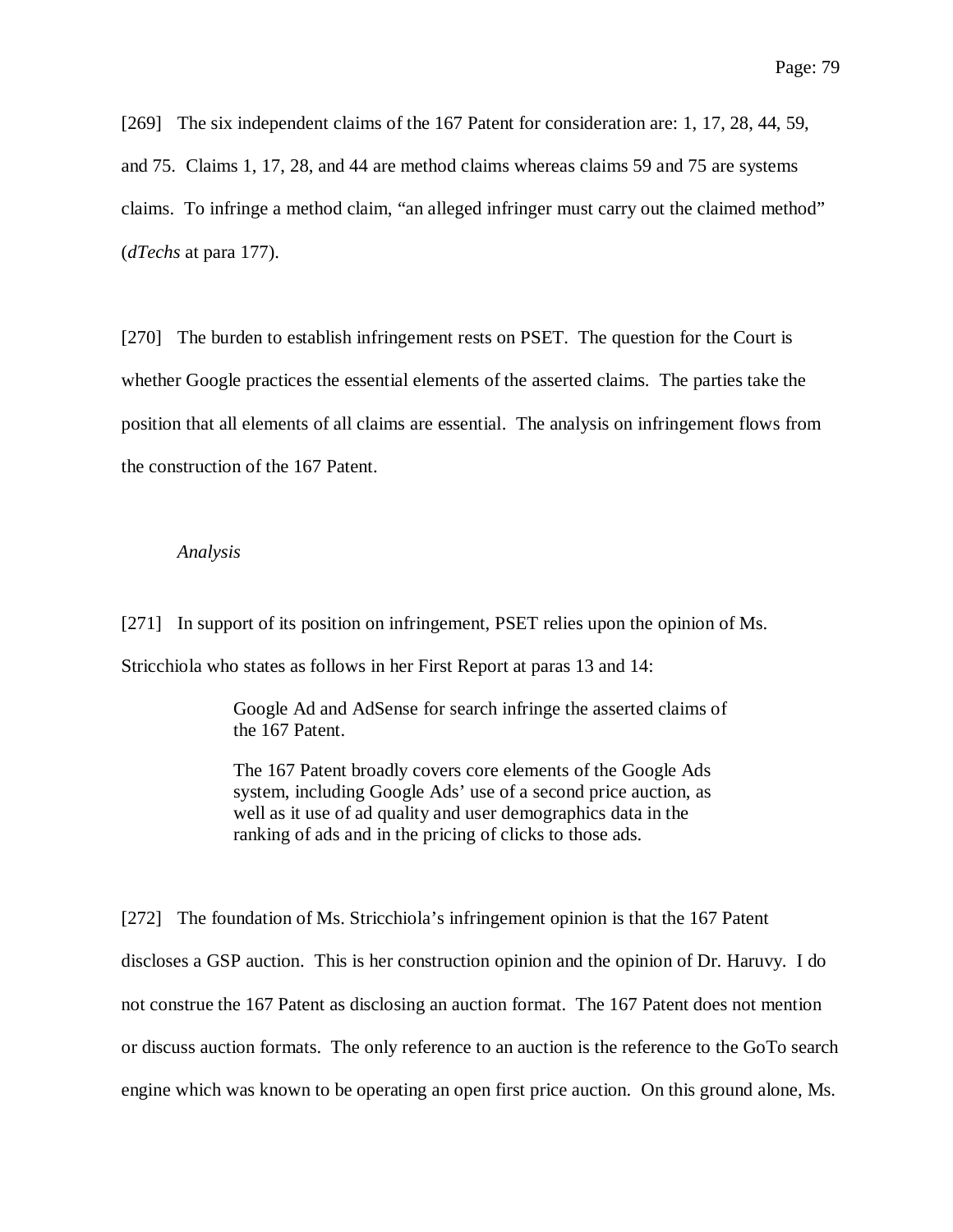Stricchiola's infringement opinion is flawed as it is premised upon a foundational assumption that I do not accept. Although this is in my view determinative of the infringement claim, I will nonetheless consider the independent claims.

[273] I will first provide an overview of the alleged infringing product.

#### B. Google's Alleged Infringing Products

[274] Google sells advertising on its various internet platforms. Dr. Veach, who has been with Google since July 2000, explained that the advertising offered by Google at that time was called Adwords and it was a self-service system for advertisers. He explained that there were issues with ad quality and monetizing this system.

[275] He worked on a system to optimize advertising and in February 2002, AdWords Select was launched. It differed from the early version of AdWords because it used an auction model, and advertisers were only charged when a user clicked on an ad (cost-per-click) rather than being charged each time an ad was displayed. This system was dynamic in that the ad that was displayed to a user and the price the advertiser had to pay was determined at the time of the search itself, on a search-by-search basis.

[276] According to Dr. Veach, AdWords Select works in a closed auction system, meaning the bids of advertisers are sealed and not known to each other. The cost an advertiser would have to pay per click was determined by calculating the bid the advertiser would have to submit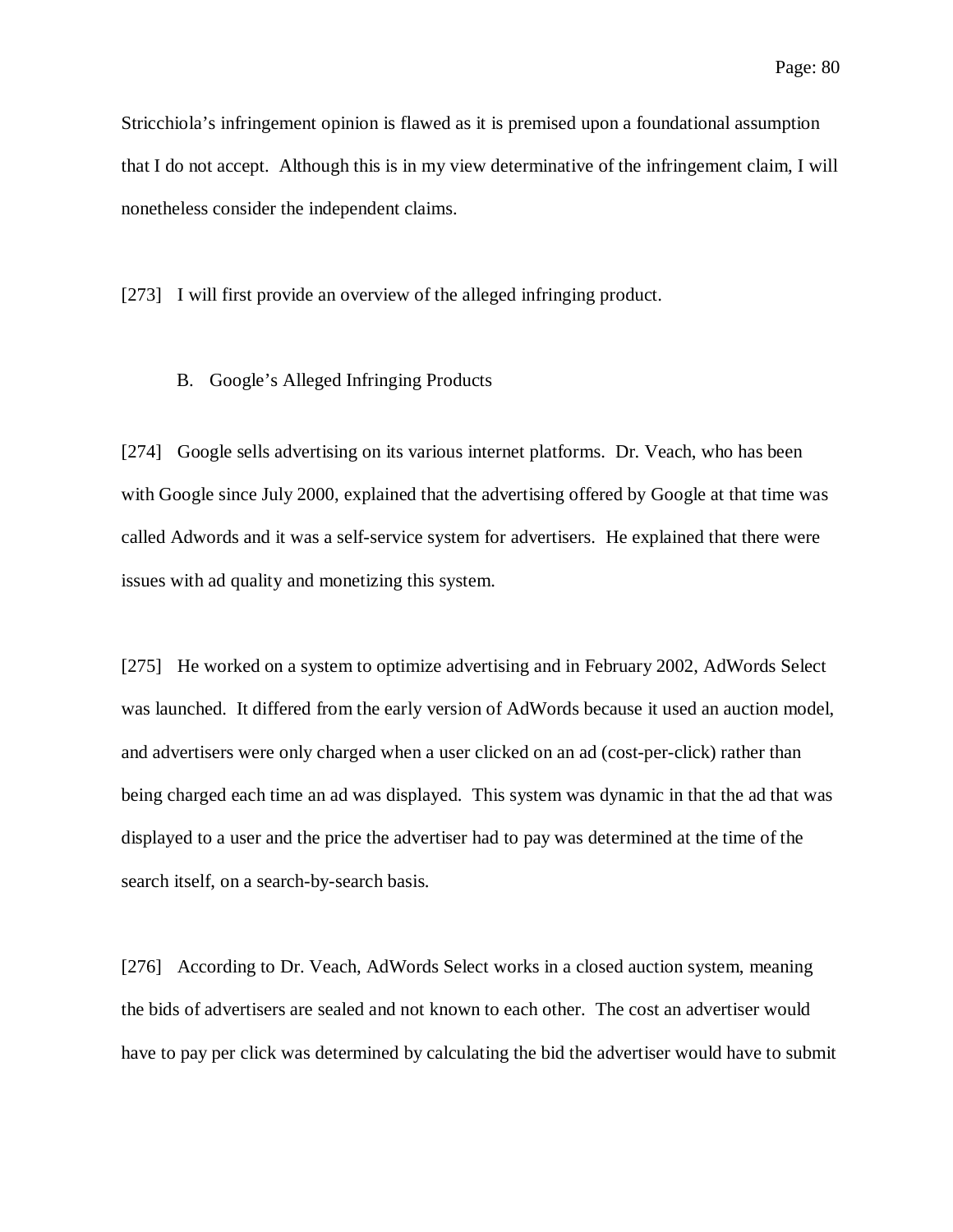to obtain the same score as the runner up bidder, and rounding up. There was also an option to have advertiser's bids adjusted if they had opted to use automated bidding strategies.

[277] In AdWords Select, ads were ranked based upon two criteria: the bid and the predicted clickthrough rate (pCTR). Dr. Veach described CTRs as being a measure of ad quality. As the process was explained by Dr. Veach, if Advertiser A was bidding \$1, and Advertiser B was bidding \$0.25, but Advertiser B received a higher pCTR, they could be ranked above Advertiser A, despite Advertiser A bidding a higher amount.

[278] Dr. Veach described Google Ads as a complicated and continually evolving system that now uses machine learning technology.

[279] Google employees, Mr. Moser and Mr. Iljic testified that currently Google Ads runs on every search results page generated by each user query. Auction positions are based on LTV (long term value) scores which incorporates machine learning prediction models, the context of the specific search,

, and the bid. Google also offers automated bidding strategies, which allow advertisers to interact with the ads system through automated bidding agents – which are separate from the auction.

[280] The evidence of Mr. Iljic was that Google Ads is not an open auction and not a first price auction. The auction results are not ordered by bid amount and there is no ongoing auction. He also explained that at the time of the development of AdWords Select, the focus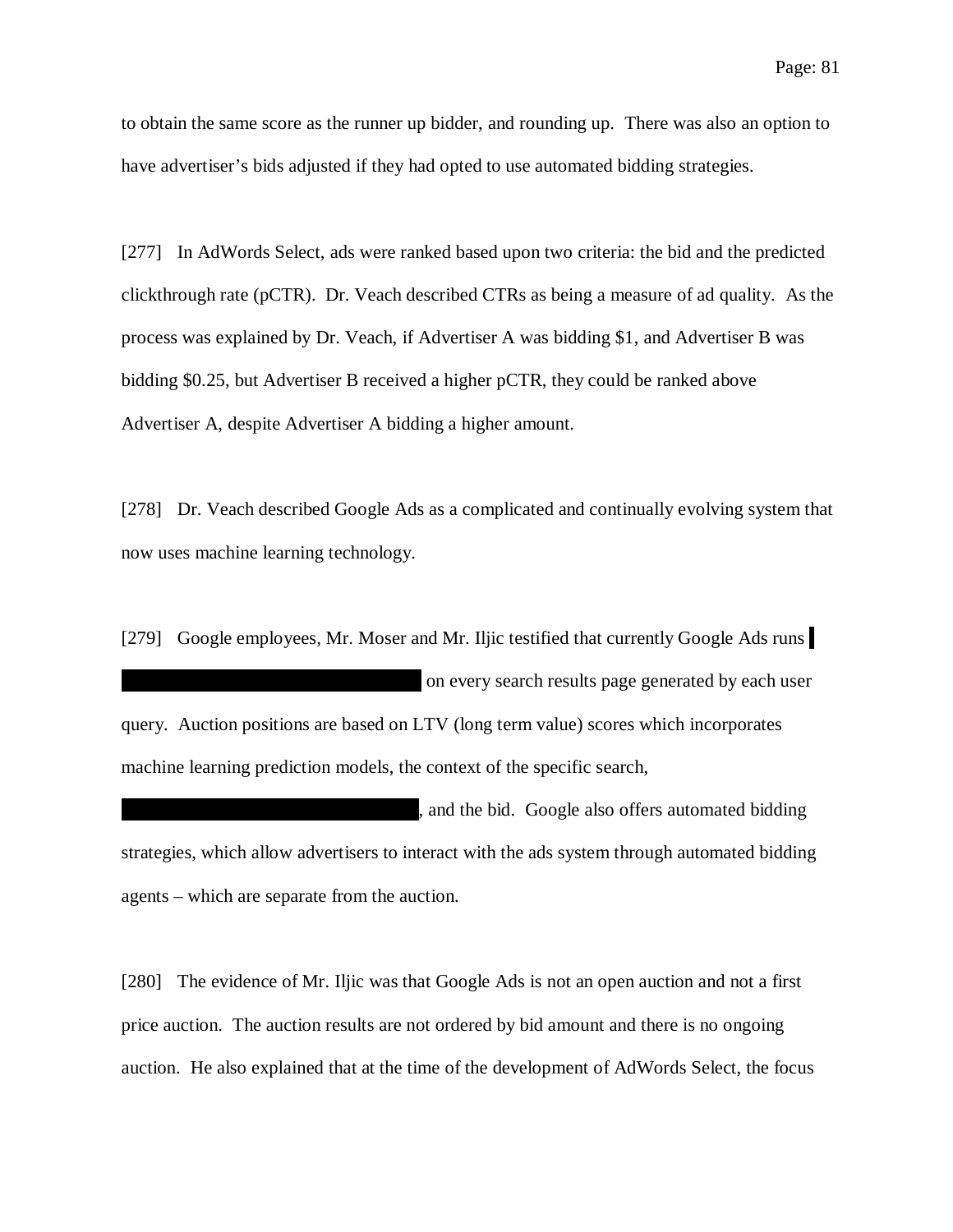was on the end user – being the searcher rather than the advertiser. This is consistent with Google's corporate focus on "search".

[281] Mr. Iljic was Google's witness on the auction process used by Google. He was not cross-examined about Google's auctions by PSET's lawyers. Accordingly, his direct evidence on the operation and function of Google Ads is accepted as largely uncontradicted.

### *Claim 1*

[282] Ms. Stricchiola's opinion is that claim 1 of the 167 Patent is infringed by Google Ads because:

- Google Ads provides performance reports which provide advertisers with detailed reporting on their Max CPC for a keyword (the amount bid) and on the subsequent actual CPC (the price) the advertiser paid for a clickthrough (Stricchiola First Report at para 119);
- The second price auction in Google Ads automatically reduces the advertiser's entered bid amount to a lower amount that will not change their position (Stricchiola First Report at para 125); and,
- Advertisers authorize Google to perform an automatic reduction of their bid (Stricchiola First Report at para 127).

[283] Based upon my construction of claim 1 of the 167 Patent, it does not disclose an auction mechanism. It discloses: retrieving a webpage, entering a target keyword and the amount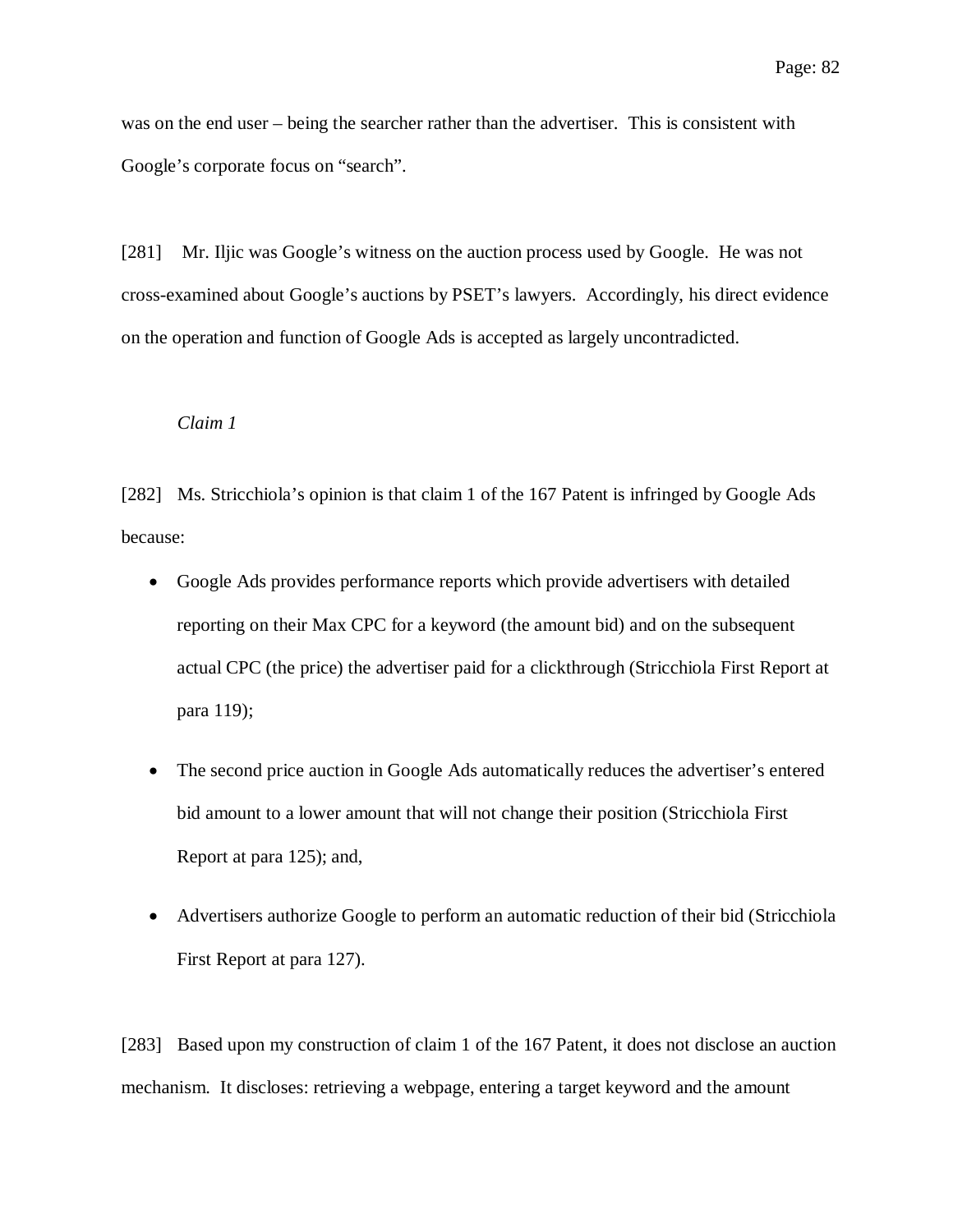including the maximum amount, authorizing an automatic reduction, and generating reports. The claim 1 steps are directed to an advertiser. Bid collapsing is the target of claim.

[284] Google's evidence is that Google Ads does not report on any individual bidding results to advertisers. As well, Google Ads is premised upon an auction format but has a different focus from Claim 1. Google Ads focuses on searchers of the internet. The 167 Patent focuses on advertisers.

[285] Finally, Google Ads auction does not perform the function of reducing bid amounts (collapsing) and it does not report to advertisers any reductions in bid amounts. These steps are essential elements of Claim 1 of the 167 Patent.

#### *Claim 17*

[286] Ms. Stricchiola claims that claim 17 is infringed by Google at para 150 of her First Report as follows: "Google Ads allows advertisers to authorize the Google Ads system to automatically perform offer adjustments that increase or decrease an advertiser's offer based on certain criteria […]".

[287] Claim 17 is a method claim with three steps: receiving authorization, monitoring keyword offers and, implementing an identified change. I construed the phrase "offeror's offer" to mean the "bidders bid". I did not construe claim 17 as calling out the automatic adjustment of bids as the word automatic is not used in claim 17, unlike claim 1, which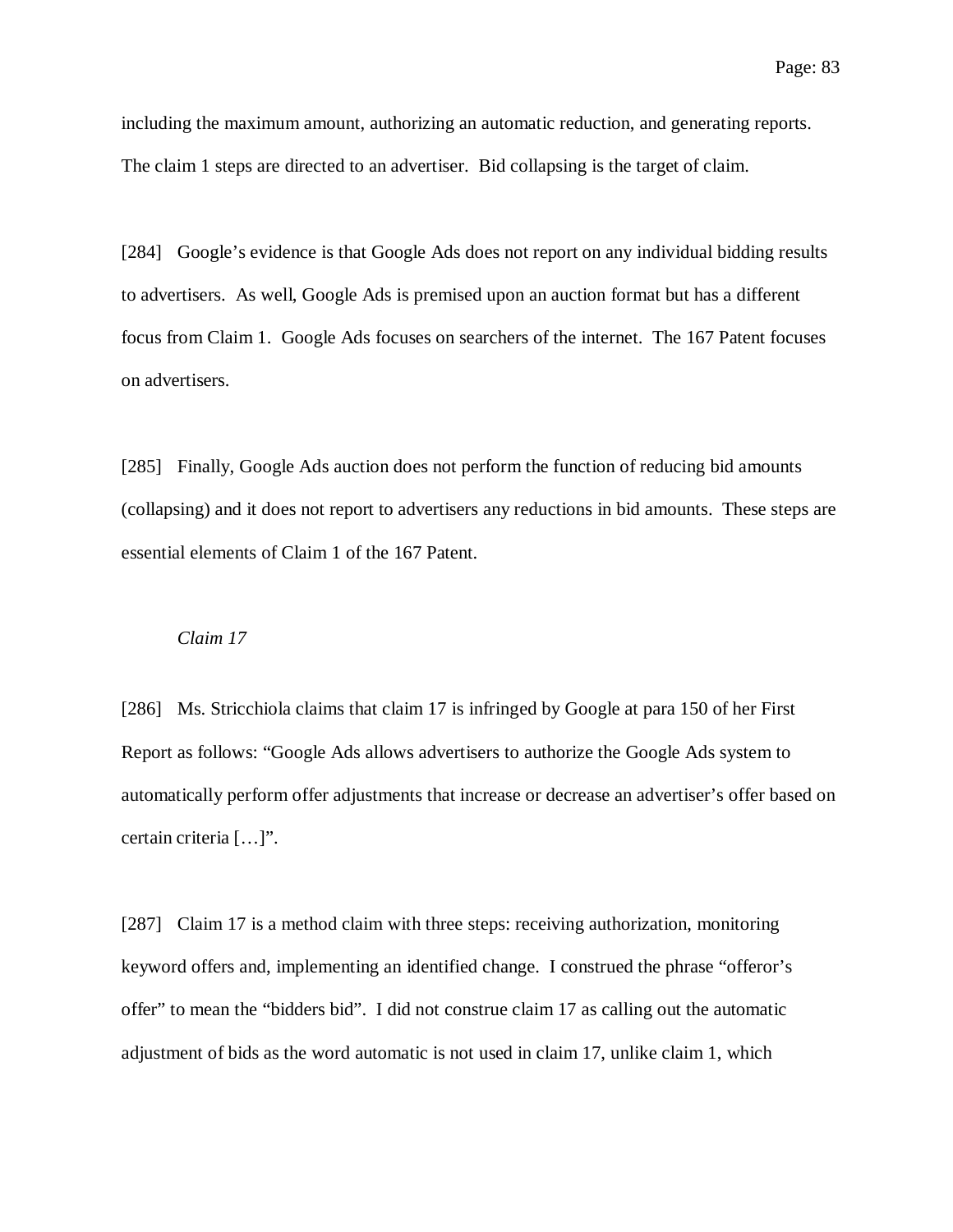specifically calls out the automatic function. Claim 17 operates on a first price auction (such as GoTo).

[288] The evidence is that Google Ads do not operate on a first price auction. Further, Google's automated bidding system, as explained by Mr. Moser, does not include the element of monitoring of bids. I accept the evidence of Mr. Moser on this point over the generalizations and assumptions of Ms. Stricchiola.

[289] Based upon the construction of claim 17, monitoring is an essential element. Without it, there is no infringement.

[290] As Google Ads does not monitor bids, I conclude that there is no evidence of infringement with respect to claim 17.

### *Claims 28, 44, 59, 75*

[291] These claims were added to the 167 Patent many years after the patent was initially filed. This presumably accounts for the fact, as acknowledged by Ms. Stricchiola, Dr. Haruvy and Dr. Parkes, that these claims differ from claims 1-27. However, the infringement analysis will be done regardless of the motivation or reason for the late addition of these claims.

[292] In her infringement analysis, Ms. Stricchiola contends that "statistics of relevance" and "statistics" referred to in claims 28, 44, 59 and 75 are equivalent to Google's CTR or pCTR.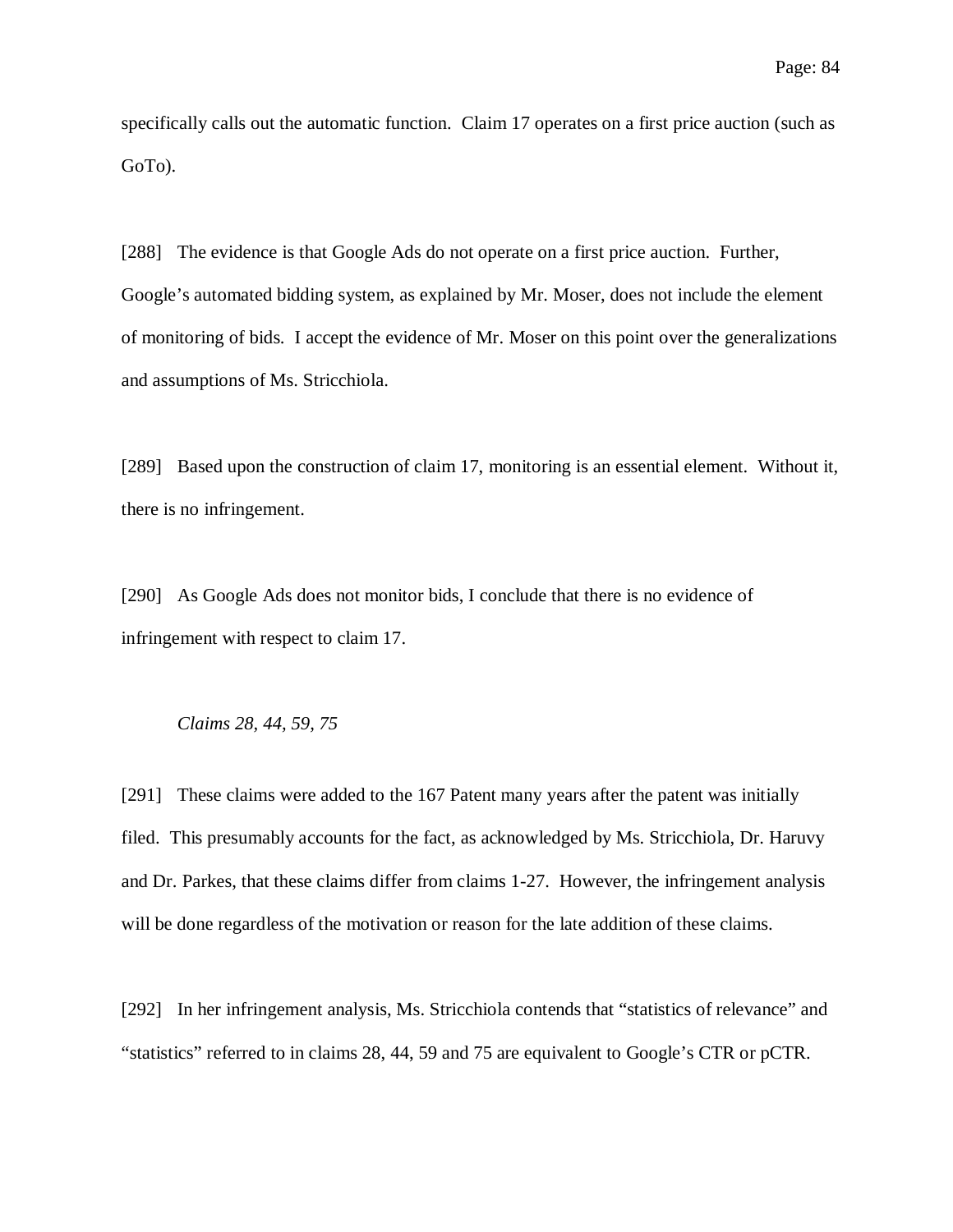[293] I have construed the references in the 167 Patent to statistics and statistics of relevance as being statistics in relation to keywords only, and providing information for example on the frequency of searches of a keyword, or how often an advertisement was displayed.

[294] CTRs are explained in a Google document relied upon by Ms. Stricchiola titled *AdWords Basics* as a way to get an ad to show in a higher position. As the document describes: "The Clickthrough Rate component of the ordering rules rewards advertisers that have welltargeted ads that are appealing and relevant to searchers" (Exhibit 39).

[295] The evidence establishes that Google ads systems have always focused on the quality of the advertisements as one of the key metrics assessed. Although Ms. Stricchiola attempts to draw a correlation between "statistics" as used in the 167 Patent and Google ad quality assessments, I do not agree that such a correlation can be made. The 167 Patent was not concerned with the advertisers' advertisements – it was concerned with the advertisers' keywords and bids. It does not call out any steps or methods to assess or consider the nature or type of advertisement sought to be displayed or promoted.

[296] I accept Dr. Parkes' opinion on this issue as noted in his second report at para 284:

The Skilled Person would not understand the click through rate (CTR) of an advertisement to be a "statistic" of claim 28 in the context of the 167 Patent. All of the "statistics" disclosed in the 167 Patent relate to the keywords, or the number of impressions of a hyperlink. The Skilled Person would not understand CTR to be a statistic "related to" impressions as claimed by Ms. Stricchiola. The Skilled Person would understand that statistics "related to" impressions would tell you something about the impressions (such as the number of impressions per week or month). This is not the case with CTR. Knowing the CTR of an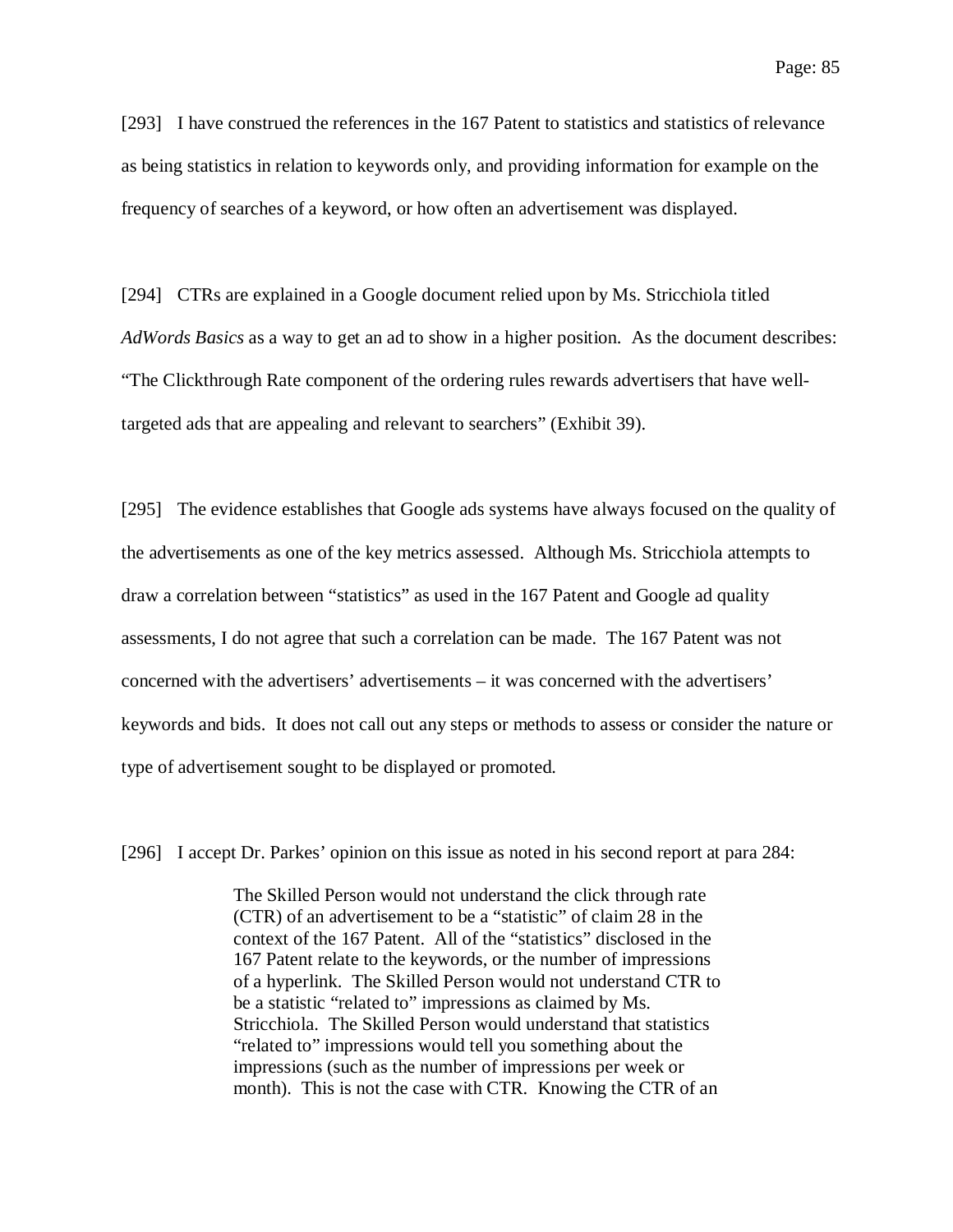advertisement does not tell you anything about the number of impressions of the advertisement (let alone of a hyperlink). The CTR of an advertisement is the number of clicks divided by the number of impressions, and without knowing the number of clicks, the CTR does not tell you anything about the number of impressions.

[297] Ms. Stricchiola attempts to draw a correlation between the statistics referred to in claims 28, 44, 59 and 75 and CTRs used by Google. However, as confirmed by Mr. Iljic,

. On this issue, I

accept the evidence of Mr. Iljic's over the opinion of Ms. Stricchiola.

[298] I am satisfied that Google Ads does not consider statistics in the manner called out in claims 28, 44, 59 and 75 of the 167 Patent, therefore, there is no infringement of these claims or their dependent claims.

### C. Conclusion – Infringement

[299] Based upon the above analysis, PSET has simply not met its evidentiary burden to establish infringement.

[300] In their infringement claims, PSET is claiming a second price auction, the use of ad quality, ranking of ads, and pricing the clicks on the ads. When this claim is considered against the 167 Patent, there are no claims or embodiments that capture these concepts or support such an interpretation. In fact, during cross-examination, the inventors candidly admitted under questioning that they did not know how a second price auction worked.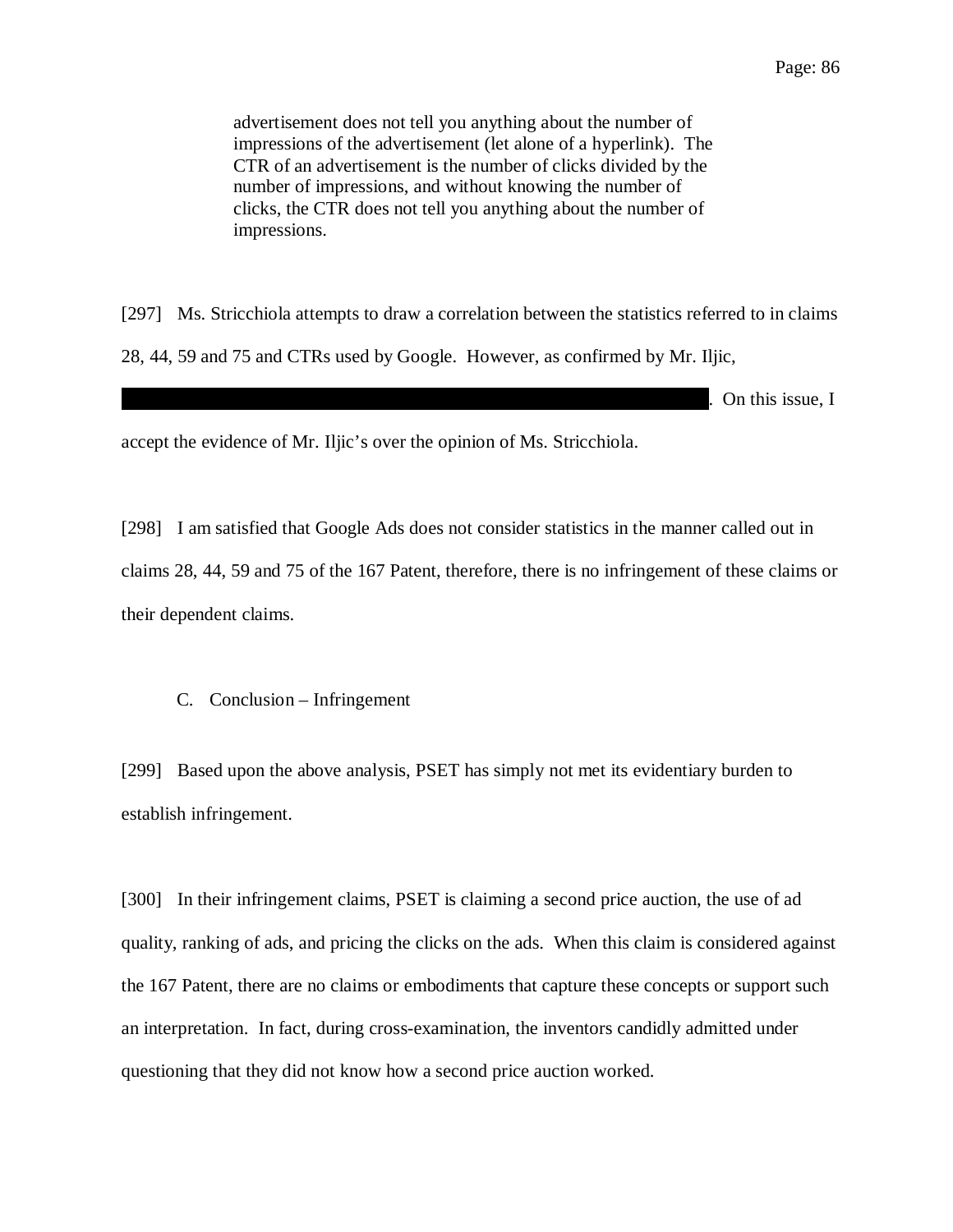[301] In their closing submissions, PSET raised the issue of inducement. As this ground was not pleaded by PSET in their Statement of Claim, it is not appropriate to consider this as a ground to support their infringement argument. In any event, as infringement has not been established, it does not require further consideration.

[302] Overall, I conclude that even if the asserted claims were valid, there is no evidence to support the infringement allegations.

# **VIII. Territory**

[303] Google raised the issue of whether its activities – which occur outside of Canada, but relate to online services – can result in the infringement of a Canadian patent. They argue that patents are territorial and Canadian patents cannot be infringed outside of Canada. Given my findings above it is not necessary for me to address this issue.

# **IX. Remedies**

[304] As I have concluded that all of the asserted claims in issue are invalid and there is no infringement, it is not necessary to address the issue of remedies and I decline to do so.

## **X. Conclusion**

[305] PSET's action will be dismissed with costs payable to Google. If the parties are unable to agree on costs they can make written submissions to the Court within 30 days of the date of this Judgment.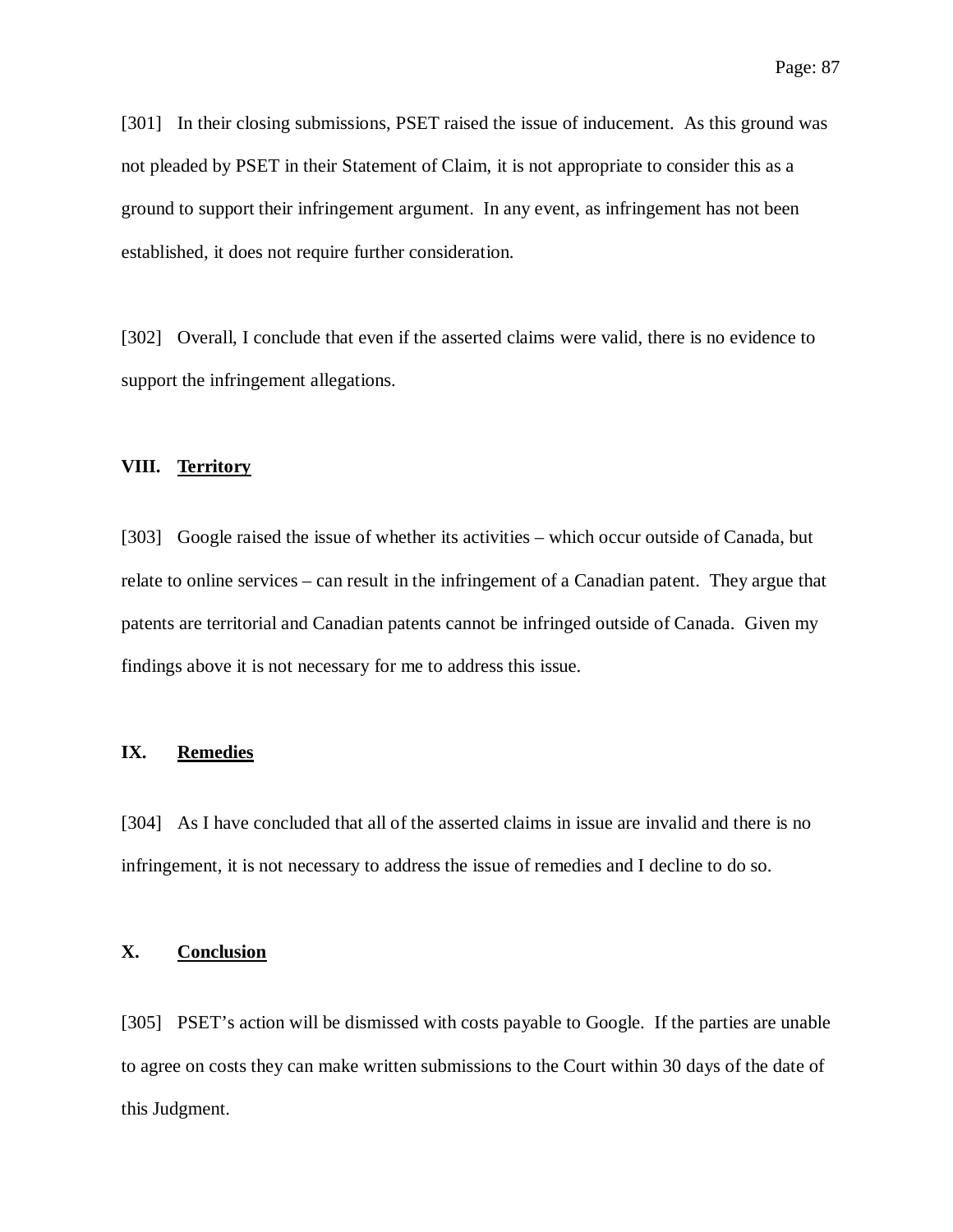[306] These Reasons are being issued to the parties on a confidential basis. They have 15 days after the date hereof to advise the Court whether there is a requirement to redact any confidential information.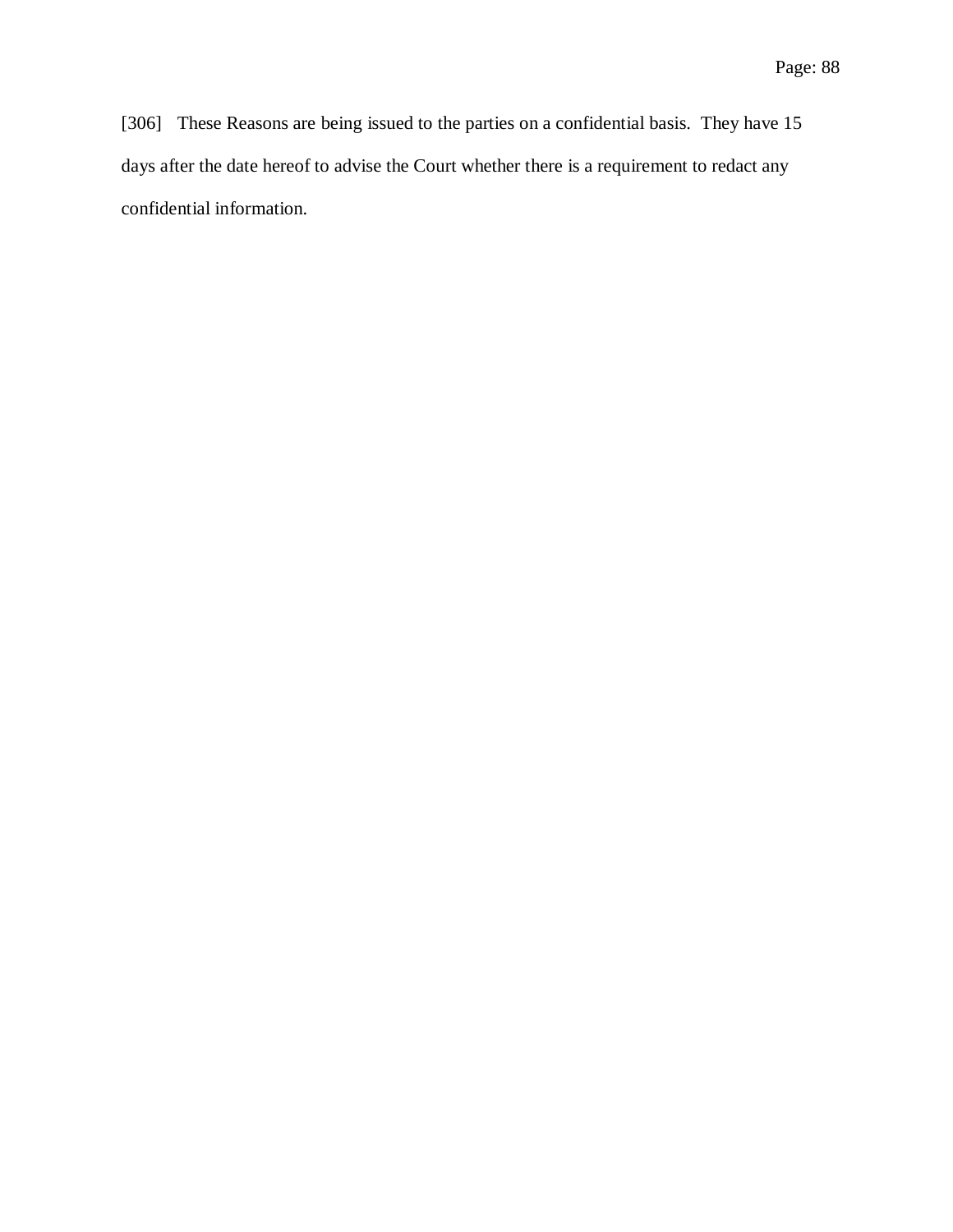## **JUDGMENT IN T-40-18**

# **THIS COURT'S JUDGMENT IS that:**

- 1. The action is dismissed.
- 2. The counterclaim is granted: Claims 1 and 17 and the dependent claims are invalid as they are anticipated or obvious; Claims 28, 44, 59, and 75 and the dependent claims and Claim 9 are invalid for lack of sufficiency.
- 3. The defendants have not infringed any of the 167 Patent claims.
- 4. Google is entitled to its costs.
- 5. If the parties are unable to agree upon costs, they may make written submissions not exceeding 10 pages within 30 days of the date of this Judgment. Responding submissions not exceeding 5 pages may be made within 10 days thereafter.

"Ann Marie McDonald" Judge